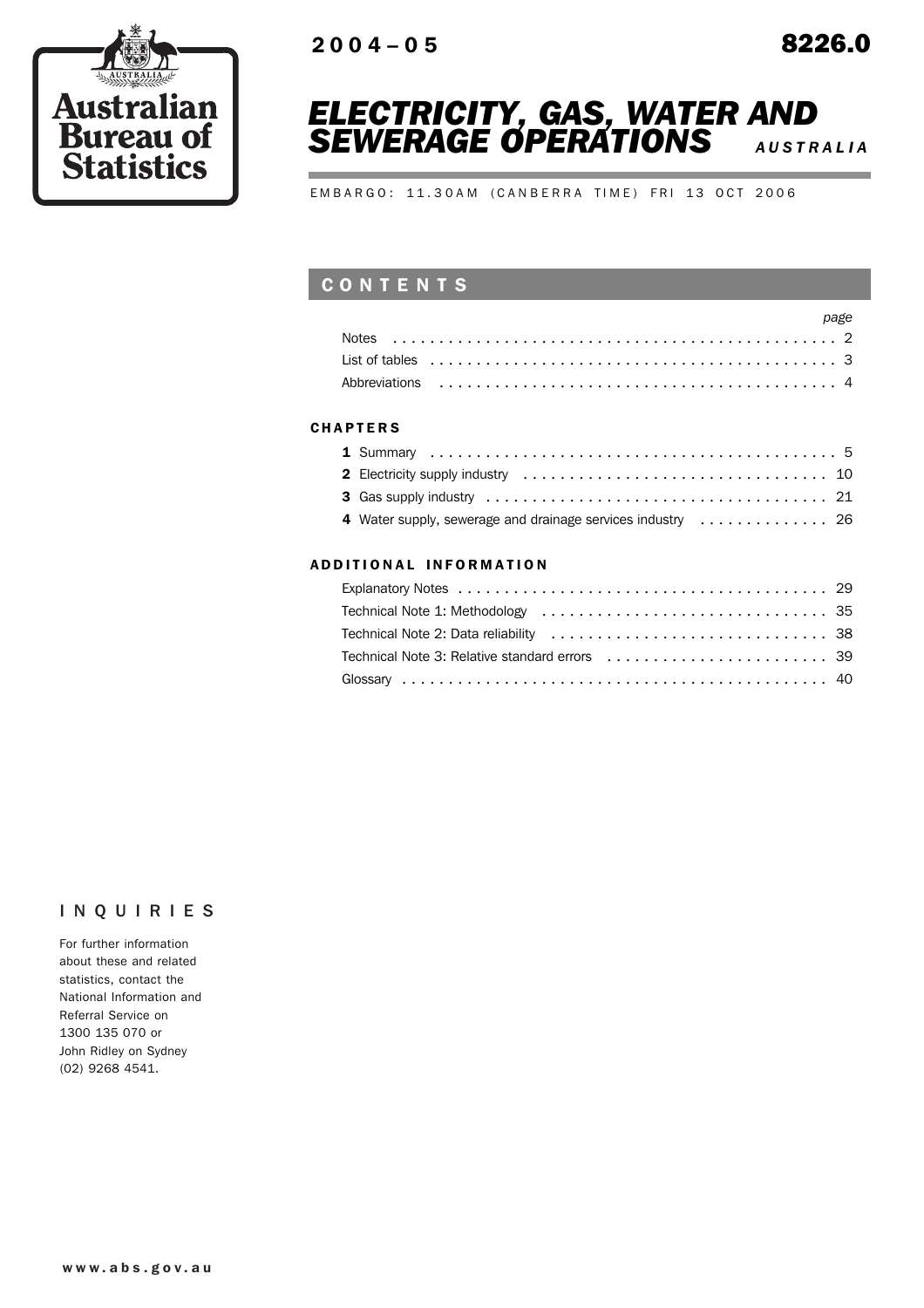# NOTES

| ABOUT THIS PUBLICATION           |  | This publication presents estimates for the electricity supply, gas supply, and water<br>supply, sewerage and drainage services industries for 2004–05 from the Economic                                                                                                                                                                                                                                          |  |  |  |  |
|----------------------------------|--|-------------------------------------------------------------------------------------------------------------------------------------------------------------------------------------------------------------------------------------------------------------------------------------------------------------------------------------------------------------------------------------------------------------------|--|--|--|--|
|                                  |  |                                                                                                                                                                                                                                                                                                                                                                                                                   |  |  |  |  |
|                                  |  | Activity Survey, together with data on a comparable basis from 2001–02 and intervening                                                                                                                                                                                                                                                                                                                            |  |  |  |  |
|                                  |  | years.                                                                                                                                                                                                                                                                                                                                                                                                            |  |  |  |  |
| <b>REVISIONS</b>                 |  | Data for earlier years may have been revised since the previous issue of this publication.<br>All comparisons with earlier years are based on revised data. Any revisions to estimates<br>for the periods to which each table relates are presented in the table. Revised data for<br>other items and/or earlier periods are available on-line in updated versions of the original<br>datasets. Please see below. |  |  |  |  |
| INFORMATION AVAILABLE<br>ON-LINE |  | The text components of this publication are available free on-line. A PDF publication and<br>extended data spreadsheets are also available free on-line. To access this information, go<br>to the ABS website home page $\langle \text{http://abs.gov.au>}\rangle$ .                                                                                                                                              |  |  |  |  |

Dennis Trewin Australian Statistician

 $\alpha$  ,  $\alpha$  ,  $\alpha$  ,  $\alpha$  ,  $\alpha$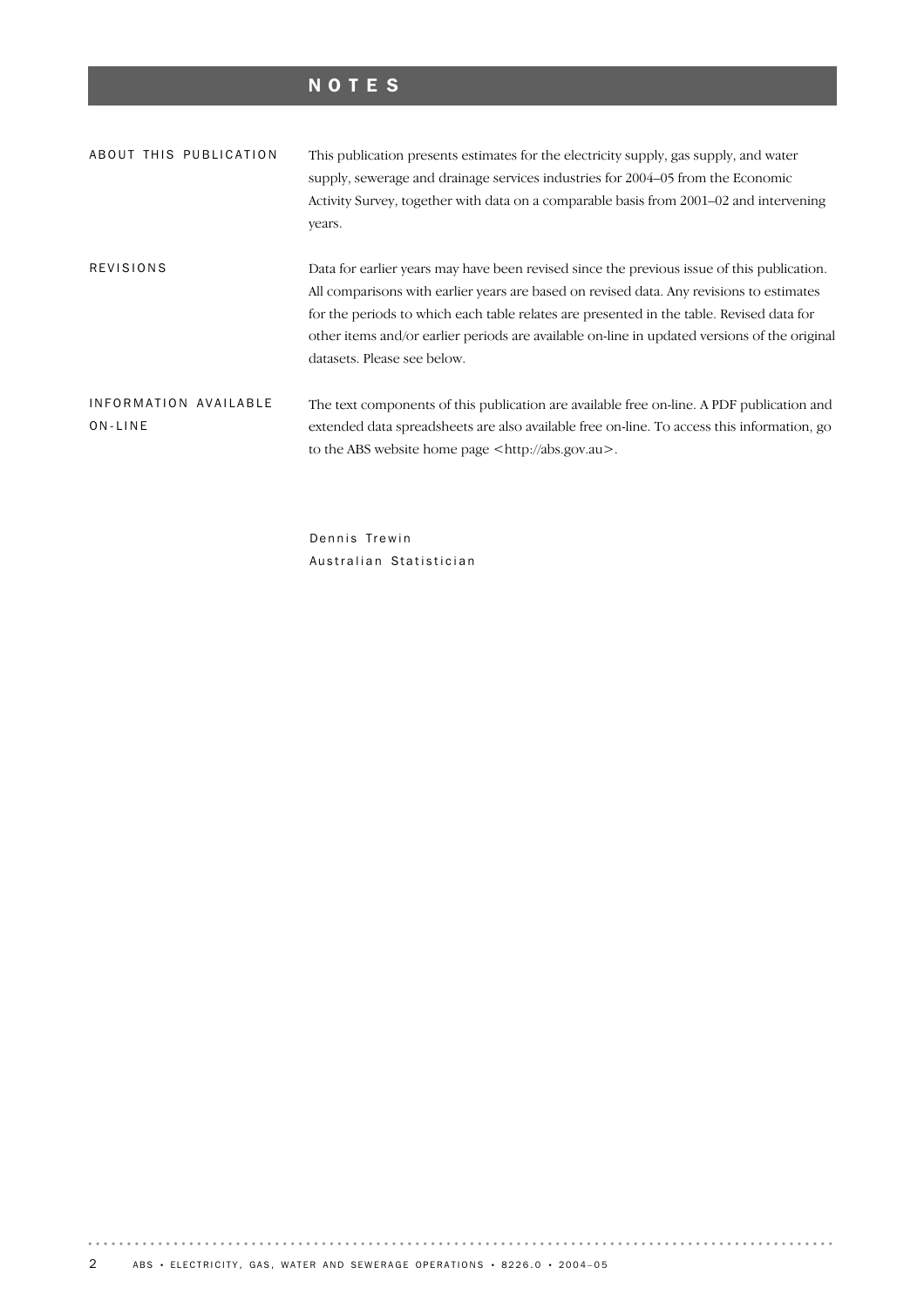# LI S T OF TA B L E S ..................................... .

### SUMMARY

| <b>1.2</b> Production volumes, gross value added, 2003–04 and 2004–05 $\dots \dots \dots$ |
|-------------------------------------------------------------------------------------------|
|                                                                                           |

*page*

## ELECTRICITY SUPPLY INDUSTRY, STATES, TERRITORIES AND AUSTRALIA

SUMMARY, 2001-02 TO 2004-05

| 2.1 | Kev d |  |
|-----|-------|--|
|-----|-------|--|

## FIN AN CIAL OPERATIONS

| <b>2.4</b> Acquisition and disposal of assets, 2003–04 and 2004–05 $\dots \dots \dots \dots$ |  |
|----------------------------------------------------------------------------------------------|--|

### INDUSTRY PERFORMANCE MEASURES

## GAS SUPPLY INDUSTRY

. . . . . . . . . . . . . . . . . .

### FIN AN CIAL OPERATIONS

| <b>3.1</b> Financial performance, 2001–02 to 2004–05 $\ldots \ldots \ldots \ldots \ldots \ldots$ |
|--------------------------------------------------------------------------------------------------|
|                                                                                                  |
| <b>3.3</b> Acquisition and disposal of assets, 2001–02 to 2004–05 $\dots \dots \dots \dots$      |
|                                                                                                  |
| INDUSTRY PERFORMANCE MEASURES                                                                    |
|                                                                                                  |

**3.4** Selected performance measures, 2001–02 to 2004–05 . . . . . . . . . . . . . . 25

## WATER SUPPLY, SEWERAGE AND DRAINAGE SERVICES INDUSTRY

**4.1** Financial operations, summary, 2001–02 to 2004–05 . . . . . . . . . . . . . . . 28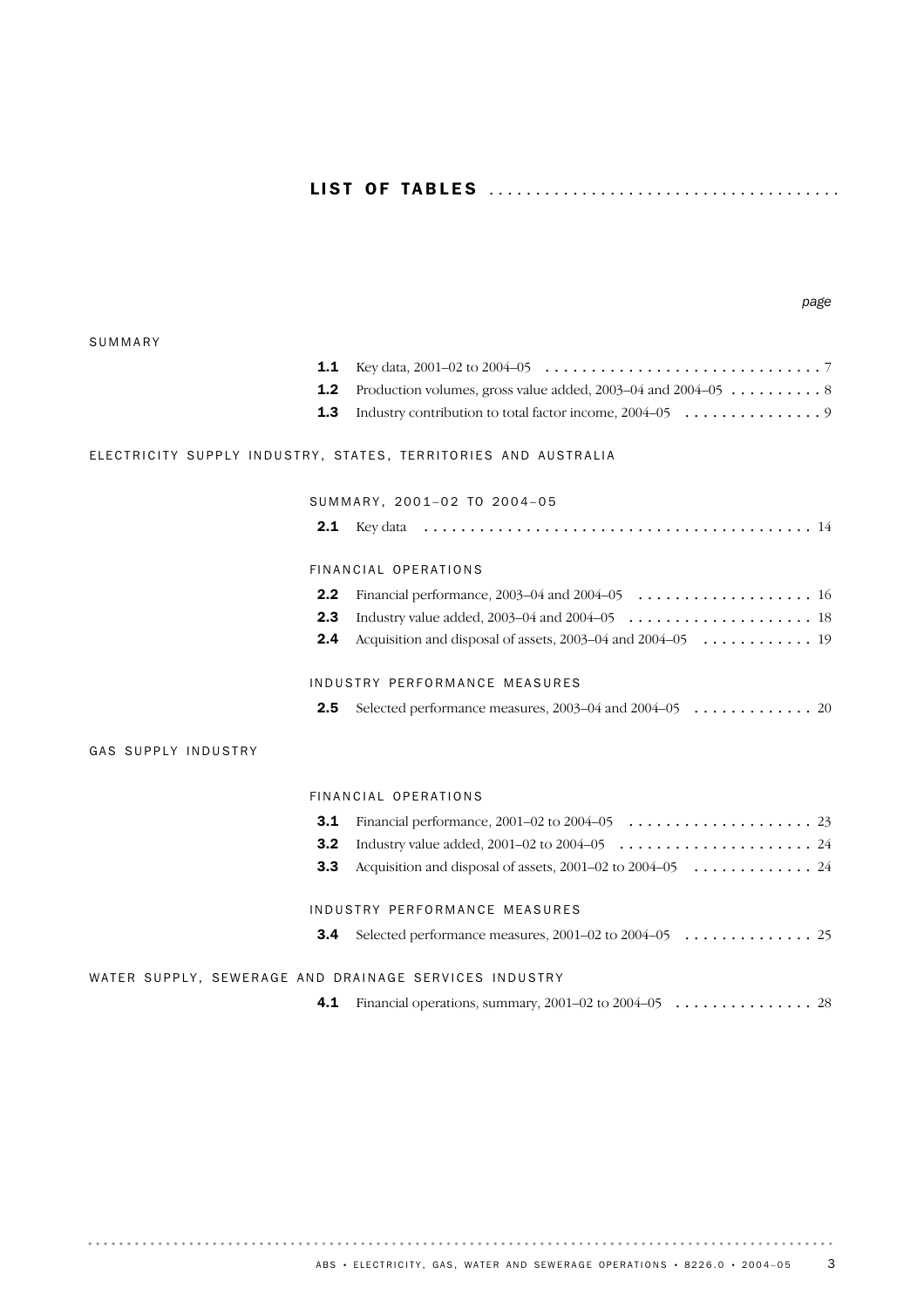# ABBREVIATIONS ..................................... .

| thousand                                                           |
|--------------------------------------------------------------------|
| billion (thousand million) dollars                                 |
| million dollars                                                    |
| <b>ABN</b> Australian Business Number                              |
| Australian Business Register                                       |
| Australian Bureau of Statistics                                    |
| Australian Bureau of Statistics Business Register                  |
| <b>ACT</b> Australian Capital Territory                            |
| Australian and New Zealand Standard Industrial Classification      |
| <b>ATO</b> Australian Taxation Office                              |
| <b>Aust.</b> Australia                                             |
| BAS<br><b>Business Activity Statement</b>                          |
| <b>BIT</b> business income tax                                     |
| cat. no. Catalogue number                                          |
| <b>Economic Activity Survey</b>                                    |
| EBIT earnings before interest and tax                              |
| f.o.b. free on board                                               |
| full retail contestability                                         |
| GST<br>goods and services tax                                      |
| industry value added                                               |
| not elsewhere classified<br>n.e.c.                                 |
| no. number                                                         |
| National Electricity Market                                        |
| New South Wales                                                    |
| Northern Territory                                                 |
| operating profit before tax                                        |
| Queensland                                                         |
| relative standard error                                            |
| SA -<br>South Australia                                            |
| Standard Institutional Sector Classification of Australia<br>SISCA |
| Tasmania                                                           |
| type of activity unit                                              |
| The New Tax System                                                 |
| unincorporated joint venture                                       |
| Victoria                                                           |
| Western Australia                                                  |
|                                                                    |

 $\alpha$  ,  $\alpha$  ,  $\alpha$  ,  $\alpha$  ,  $\alpha$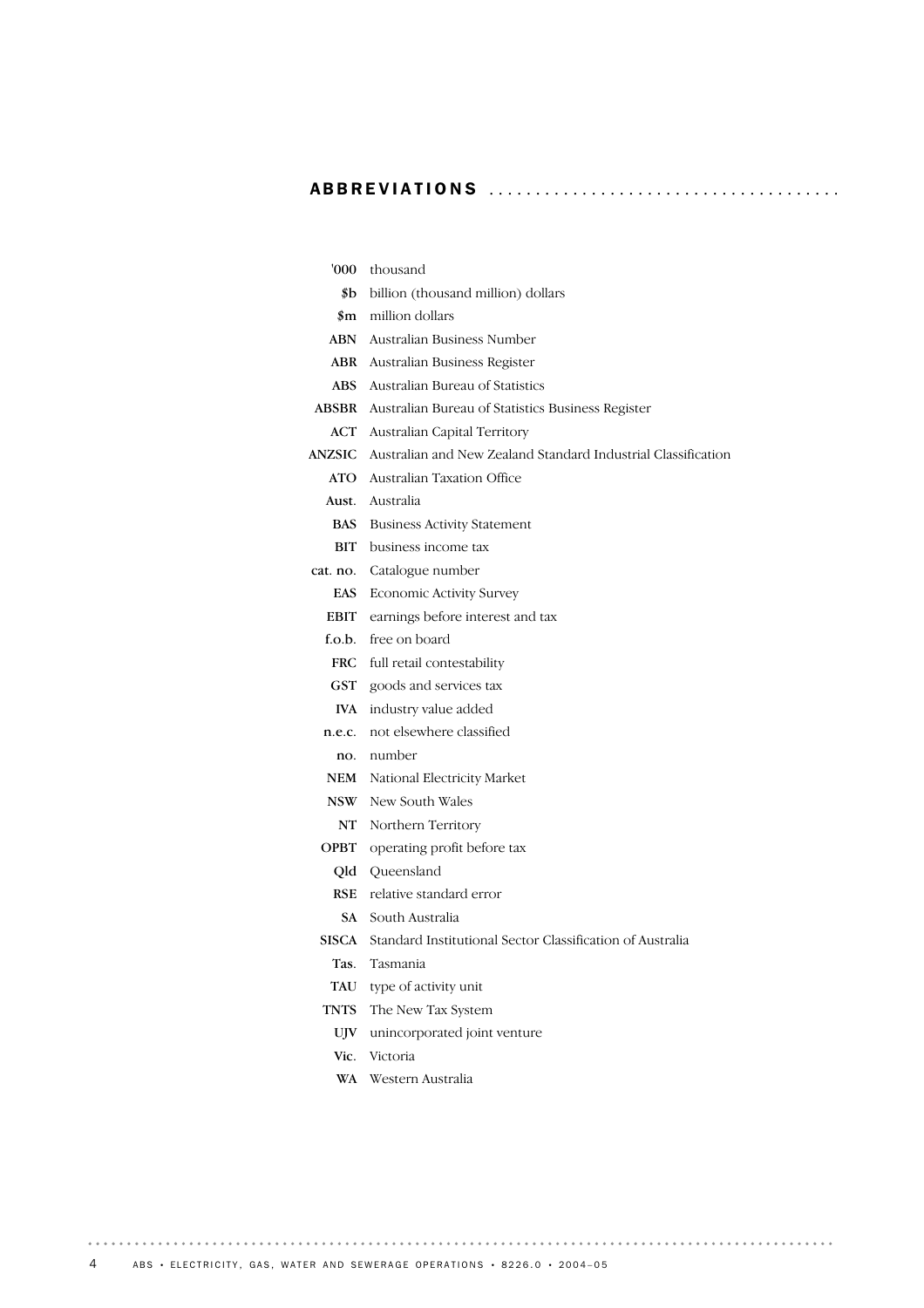# CHAP T E R 1 SUMMARY ............................................ . Table 1.1 presents a time series for selected items, from 2001–02 to 2004–05. All value data in this table are shown at current prices. In all four aggregate measures presented, the ELECTRICITY, GAS AND WATER SUPPLY industry overall showed growth during 2004–05. Sales and service income increased by 4% (\$2b) and industry value added (IVA) by 6% (\$1b). Growth of 12% (\$0.5b) in wages and salaries outpaced that of employment, which increased by 5% (3,100 persons). These movements largely reflected increases in the ELECTRICITY SUPPLY industry, most variables having increased by smaller percentages for the Gas and Water industries. KEY DATA This publication presents estimates, from the annual Economic Activity Survey, of the economic and financial performance of the electricity supply, gas supply, and water supply, sewerage and drainage services industries. These industries are specified in Division D ELECTRICITY, GAS AND WATER SUPPLY of the *Australian and New Zealand Standard Industrial Classification (ANZSIC)*, 1993 edition. Please see paragraphs 1–4 of the Explanatory Notes for a full definition. INTRODUCTION

In 2004–05 the ELECTRICITY SUPPLY industry's share of these key aggregates ranged from 62% to 72%. These proportions have increased since 2003–04 and generally over the period from 2001–02.

For information about survey methodology, see Technical Note 1.

The Glossary provides definitions for terms used.

Table 1.2 illustrates the growth of Australian industries over time using chain volume measures of their gross value added. Chain volume measures provide estimates free of the direct effect of price change. GROSS VALUE ADDED

> Of the seventeen industries shown in table 1.2, ELECTRICITY, GAS AND WATER SUPPLY ranked lowest in its average annual growth rate over the past 10 years and equal fifteenth over the past 25 years, with average annual increases of 1.1% and 2.4% respectively. By comparison, the highest growth rates were recorded by COMMUNICATION SERVICES, with annualised rates of 5.9% and 7.0% for the 10 year and 25 year periods.

Table 1.3 shows the contribution of industries to the production (as measured by total factor income) of each state and territory, as well as Australia, in 2004–05. For the purposes of this table, the activity of general government and the ownership of dwellings are each treated as industries. TOTAL FACTOR INCOME

. . . . . . . . . .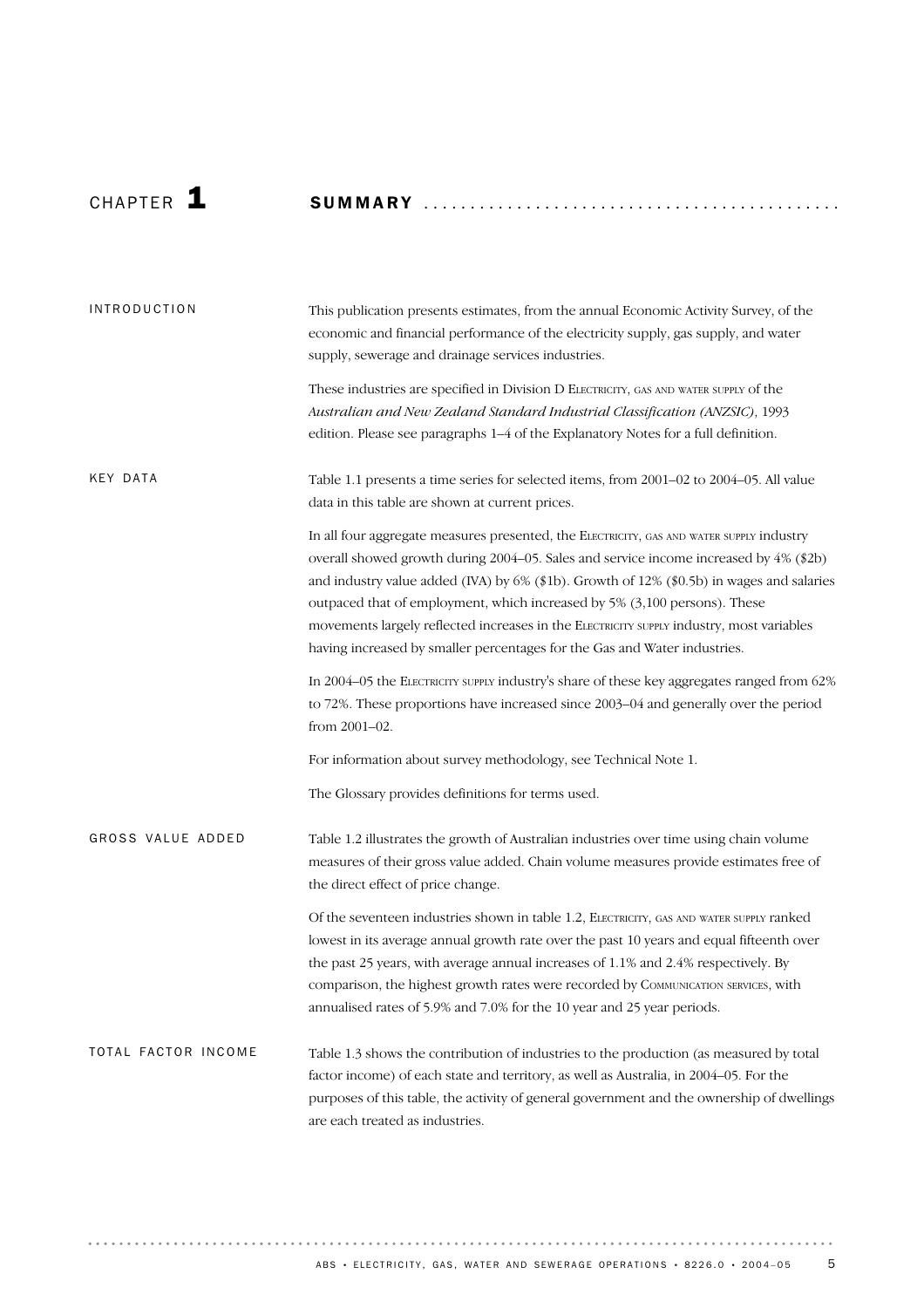# TOTAL FACTOR INCOME *continued*

Of the nineteen industries shown in the table, ELECTRICITY, GAS AND WATER SUPPLY ranked fifteenth (at 2.5%) in its contribution to Australian production for 2004–05. The largest share of production was attributable to PROPERTY AND BUSINESS SERVICES, at 12.8%. The contribution of ELECTRICITY, GAS AND WATER SUPPLY was greatest in Tasmania (at 5.0% of total factor income) and smallest in the Northern Territory (1.7%). In Tasmania, the ELECTRICITY, GAS AND WATER SUPPLY industry was the equal ninth largest contributor to total production, its highest ranking for any state or territory; the next highest was in South Australia, where it ranked thirteenth.

. . . . . . . . . . . . . . . . . .

 $0.0001$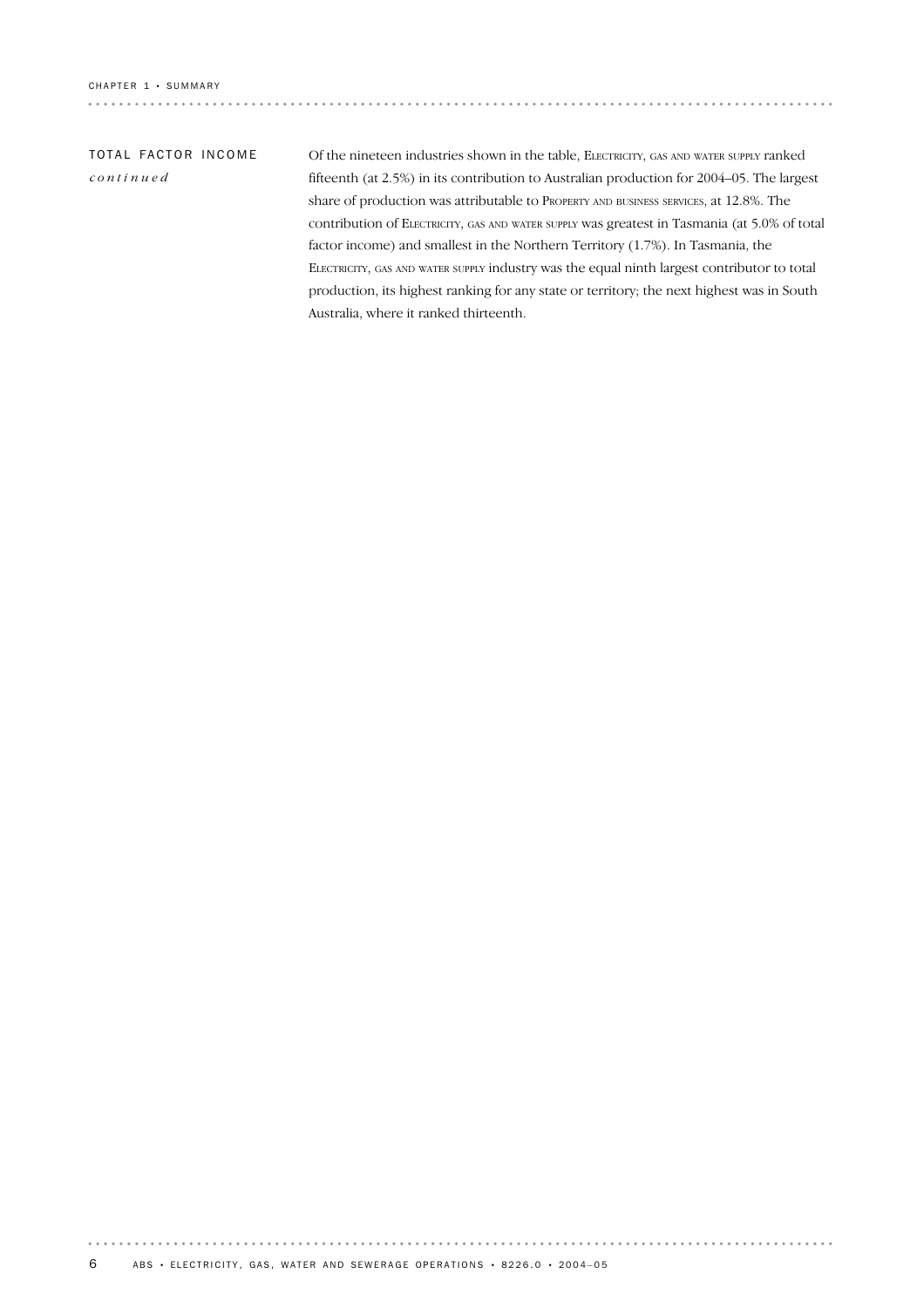# 1.1 KEY DATA, 2001– 02 to 2004– <sup>05</sup> ...........................................

|             |                                                                                                   |             |                                              |                    |                       | Wages and            | Sales and            | Industry            |
|-------------|---------------------------------------------------------------------------------------------------|-------------|----------------------------------------------|--------------------|-----------------------|----------------------|----------------------|---------------------|
|             | Employment                                                                                        |             | Sales and                                    | Industry           | Wages and<br>salaries | salaries to          | service              | value               |
|             | at end                                                                                            | Wages and   | service                                      | value              | per person            | sales and<br>service | income<br>per person | added per<br>person |
|             | of June                                                                                           | salaries(a) | income(b)                                    | added              | employed              | income               | employed             | employed            |
|             |                                                                                                   |             |                                              |                    |                       |                      |                      |                     |
|             | '000                                                                                              | \$m\$       | \$m\$                                        | \$m                | \$'000                | ratio                | \$'000               | \$'000              |
|             |                                                                                                   |             |                                              |                    |                       |                      |                      |                     |
|             |                                                                                                   |             |                                              | ELECTRICITY SUPPLY |                       |                      |                      |                     |
| 2001-02     | 35.5                                                                                              | 2 4 5 2     | 29 230                                       | 12 0 75            | 69.0                  | 0.08                 | 823.1                | 340.0               |
| 2002-03     | 36.7                                                                                              | 2578        | 32 197                                       | 12 3 36            | 70.2                  | 0.08                 | 877.1                | 336.0               |
| 2003-04     | 37.0                                                                                              | 2 6 5 5     | 32 175                                       | 12 799             | 71.7                  | 0.08                 | 869.4                | 345.8               |
| 2004-05     | 39.3                                                                                              | 3 1 2 5     | 34 136                                       | 13852              | 79.5                  | 0.09                 | 868.5                | 352.4               |
|             |                                                                                                   |             |                                              |                    |                       |                      |                      |                     |
|             |                                                                                                   |             |                                              | GAS SUPPLY         |                       |                      |                      |                     |
| 2001-02     | 2.4                                                                                               | 113         | 5 7 3 7                                      | 1 1 3 8            | 47.6                  | 0.02                 | 2 4 2 6.1            | 481.4               |
| 2002-03     | 1.9                                                                                               | 86          | 4939                                         | 1 0 8 7            | 44.9                  | 0.02                 | 2 5 8 8.1            | 569.4               |
| 2003-04     | 2.0                                                                                               | 81          | 5 2 9 8                                      | 986                | 40.3                  | 0.02                 | 2 6 1 9.3            | 487.4               |
| 2004-05     | 2.1                                                                                               | 70          | 5 2 9 9                                      | 1 0 8 1            | 33.8                  | 0.01                 | 2 542.7              | 518.9               |
|             |                                                                                                   |             |                                              |                    |                       |                      |                      |                     |
|             |                                                                                                   |             | WATER SUPPLY, SEWERAGE AND DRAINAGE SERVICES |                    |                       |                      |                      |                     |
| 2001-02     | 21.8                                                                                              | 1071        | 7 2 5 0                                      | 4883               | 49.1                  | 0.15                 | 332.2                | 223.8               |
| $2002 - 03$ | 22.4                                                                                              | 1 1 8 9     | 7992                                         | 5 3 5 0            | 53.1                  | 0.15                 | 356.9                | 238.9               |
| 2003-04     | 21.5                                                                                              | 1 2 7 1     | 7679                                         | 5 0 8 6            | 59.2                  | 0.17                 | 357.8                | 237.0               |
| 2004-05     | 22.2                                                                                              | 1 2 8 5     | 7 7 0 3                                      | 5 1 0 1            | 57.9                  | 0.17                 | 346.7                | 229.6               |
|             |                                                                                                   |             |                                              |                    |                       |                      |                      |                     |
|             |                                                                                                   |             | ELECTRICITY, GAS AND WATER SUPPLY            |                    |                       |                      |                      |                     |
| 2001-02     | 59.7                                                                                              | 3 6 3 6     | 42 217                                       | 18 097             | 60.9                  | 0.09                 | 707.2                | 303.1               |
| $2002 - 03$ | 61.0                                                                                              | 3853        | 45 129                                       | 18 772             | 63.2                  | 0.09                 | 739.7                | 307.7               |
| 2003-04     | 60.5                                                                                              | 4 0 0 7     | 45 152                                       | 18871              | 66.2                  | 0.09                 | 746.4                | 311.9               |
| 2004-05     | 63.6                                                                                              | 4 4 8 1     | 47 138                                       | 20 034             | 70.4                  | 0.10                 | 741.1                | 315.0               |
|             |                                                                                                   |             |                                              |                    |                       |                      |                      |                     |
| (a)         | Excludes the drawings of working proprietors.<br>Includes rent, leasing and hiring income.<br>(b) |             |                                              |                    |                       |                      |                      |                     |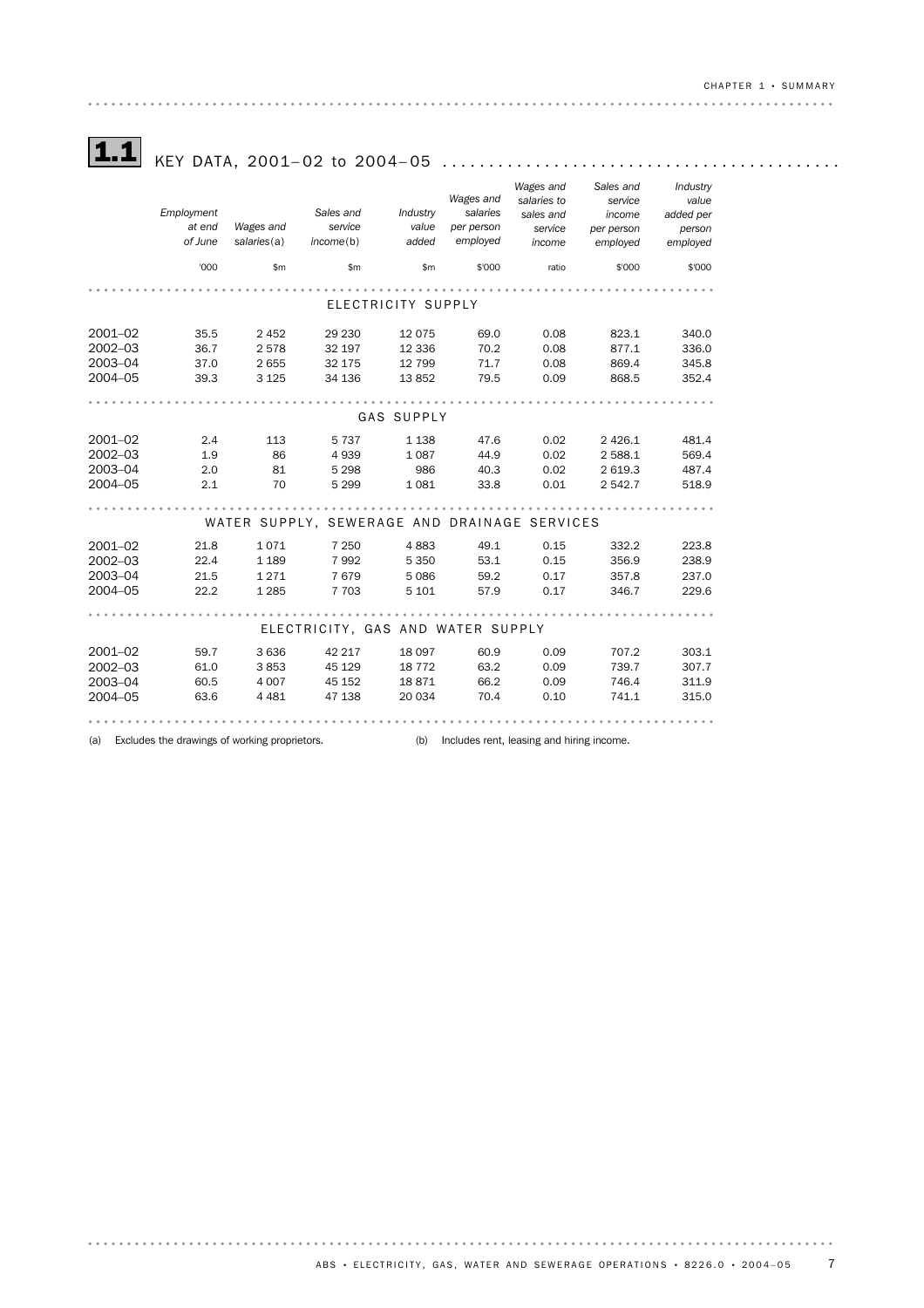# $\fbox{1.2}$  PRODUCTION VOLUMES(a), Gross value added  $\,\dots\,\dots\,\dots\,\dots\,\dots\,\dots\,\dots\,\dots\,\dots\,\dots\,\dots\,$

|                                       | CHAIN VOLUME MEASURES |              | Change<br>from<br>2003-04 | AVERAGE ANNUAL CHANGE<br><b>OVER LAST</b> |          |
|---------------------------------------|-----------------------|--------------|---------------------------|-------------------------------------------|----------|
|                                       |                       |              | to                        |                                           |          |
|                                       | 2003-04               | 2004-05      | 2004-05                   | 10 years                                  | 25 years |
| Industry                              | \$m                   | $\mathsf{m}$ | %                         | %                                         | %        |
|                                       |                       |              |                           |                                           |          |
| Agriculture, forestry and fishing     | 27 010                | 26 718       | $-1.1$                    | 4.5                                       | 2.5      |
| Mining                                | 34 366                | 36 045       | 4.9                       | 2.6                                       | 3.9      |
| Manufacturing                         | 97 103                | 96 013       | $-1.1$                    | 1.7                                       | 1.5      |
| Electricity, gas and water supply     | 18816                 | 18943        | 0.7                       | 1.1                                       | 2.4      |
| Construction                          | 51 117                | 53 568       | 4.8                       | 5.4                                       | 3.7      |
| Wholesale trade                       | 40 675                | 42 066       | 3.4                       | 4.1                                       | 3.1      |
| Retail trade                          | 50 278                | 52 414       | 4.2                       | 4.3                                       | 3.5      |
| Accommodation, cafes and restaurants  | 17 560                | 18 3 5 9     | 4.6                       | 4.1                                       | 3.7      |
| Transport and storage                 | 36851                 | 38 688       | 5.0                       | 4.4                                       | 3.9      |
| Communication services                | 22 756                | 23 790       | 4.5                       | 5.9                                       | 7.0      |
| Finance and insurance                 | 57 496                | 58 567       | 1.9                       | 3.8                                       | 4.2      |
| Property and business services        | 97 997                | 99 0 20      | 1.0                       | 4.9                                       | 5.0      |
| Government administration and defence | 32 392                | 33 526       | 3.5                       | 2.5                                       | 2.8      |
| Education                             | 36 530                | 37 005       | 1.3                       | 1.9                                       | 2.4      |
| Health and community services         | 49 509                | 52 032       | 5.1                       | 4.3                                       | 4.1      |
| Cultural and recreational services    | 10 901                | 11 765       | 7.9                       | 4.0                                       | 3.7      |
| Personal and other services           | 14834                 | 15 0 12      | 1.2                       | 3.4                                       | 3.1      |
| <b>Total all industries</b>           | 696 191               | 713 531      | 2.5                       | 3.6                                       | 3.4      |
|                                       |                       |              |                           |                                           |          |

(a) Reference year for chain volume measures is 2004–05.

Note: The volume estimates contained in this table are derived from

*Source: Australian National Accounts: National Income and Expenditure and Product, March Quarter 2006* (cat. no. 5206.0), table 45.

quarterly Business Surveys.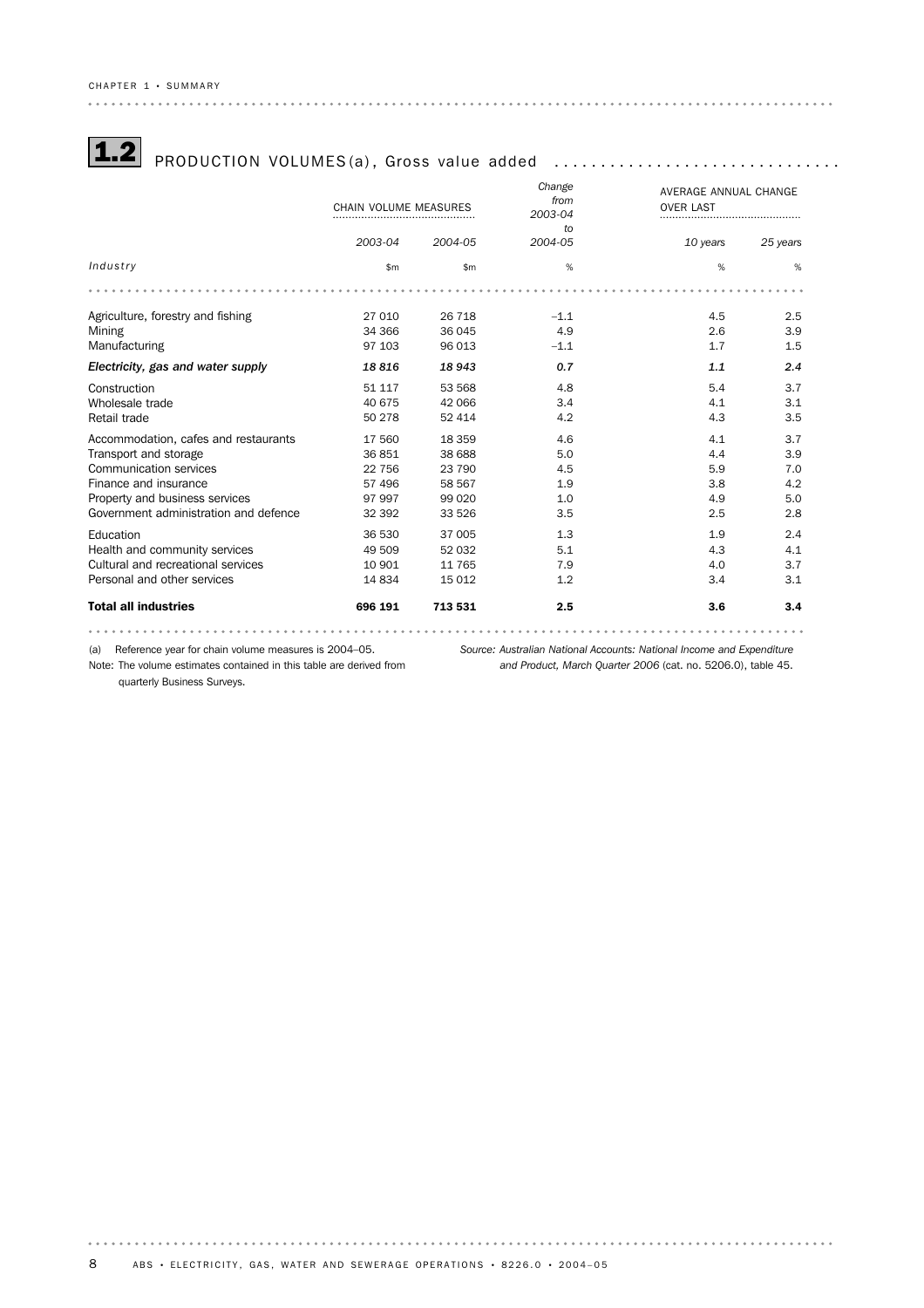# 1.3 INDUSTRY CONTRIBUTION TO TOTAL FACTOR INCOME, 2004–05 ................

|                                                              | <b>NSW</b>         | Vic.               | Old                | <b>SA</b>          | <b>WA</b>          | Tas.               | ΝT                 | <b>ACT</b> | Aust.              |
|--------------------------------------------------------------|--------------------|--------------------|--------------------|--------------------|--------------------|--------------------|--------------------|------------|--------------------|
| Industry                                                     | %                  | %                  | %                  | %                  | %                  | %                  | %                  | %          | %                  |
|                                                              |                    |                    |                    |                    |                    |                    |                    |            |                    |
| Agriculture, forestry and fishing<br>Mining<br>Manufacturing | 1.8<br>2.0<br>12.2 | 3.3<br>1.3<br>15.4 | 4.2<br>8.2<br>10.5 | 6.2<br>2.4<br>16.3 | 4.5<br>21.4<br>9.3 | 6.9<br>1.8<br>16.3 | 2.9<br>20.2<br>7.5 | 0.1<br>2.3 | 3.3<br>5.4<br>12.4 |
| Electricity, gas and water supply                            | 2.0                | 2.9                | 2.0                | 3.0                | 3.1                | 5.0                | 1.7                | 2.5        | 2.5                |
| Construction                                                 | 7.1                | 6.2                | 7.8                | 6.1                | 7.0                | 5.0                | 7.6                | 7.0        | 6.9                |
| Wholesale trade                                              | 5.4                | 5.7                | 5.0                | 4.3                | 3.9                | 3.4                | 2.1                | 1.9        | 5.0                |
| Retail trade                                                 | 6.2                | 6.4                | 8.0                | 6.4                | 5.6                | 7.7                | 5.0                | 5.3        | 6.5                |
| Accommodation, cafes and restaurants                         | 2.7                | 1.8                | 3.2                | 2.3                | 1.6                | 2.8                | 2.7                | 2.3        | 2.4                |
| Transport and storage                                        | 4.2                | 4.0                | 4.9                | 4.6                | 4.6                | 4.5                | 4.0                | 2.3        | 4.3                |
| Communication services                                       | 3.0                | 3.7                | 2.7                | 2.7                | 2.5                | 2.8                | 2.7                | 2.9        | 3.0                |
| Finance and insurance                                        | 10.0               | 8.7                | 5.0                | 5.8                | 3.9                | 5.8                | 2.6                | 3.6        | 7.5                |
| Property and business services                               | 15.2               | 13.7               | 10.2               | 10.2               | 10.9               | 5.9                | 8.5                | 13.4       | 12.8               |
| Government administration and defence                        | 3.4                | 2.3                | 4.0                | 3.2                | 2.2                | 5.4                | 7.3                | 26.4       | 3.6                |
| Education                                                    | 4.2                | 4.7                | 4.4                | 4.7                | 3.1                | 5.0                | 3.9                | 5.7        | 4.3                |
| Health and community services                                | 6.1                | 6.7                | 6.0                | 7.6                | 5.7                | 8.8                | 5.8                | 6.1        | 6.4                |
| Cultural and recreational services                           | 1.6                | 1.6                | 1.0                | 1.4                | 1.0                | 1.1                | 1.8                | 2.6        | 1.4                |
| Personal and other services                                  | 1.8                | 1.8                | 2.0                | 2.2                | 1.7                | 1.9                | 2.0                | 2.7        | 1.9                |
| Ownership of dwellings                                       | 9.2                | 8.1                | 8.2                | 8.6                | 6.4                | 7.3                | 8.8                | 8.7        | 8.3                |
| General government(a)                                        | 1.9                | 1.7                | 2.4                | 2.0                | 1.6                | 2.6                | 2.9                | 4.4        | 2.0                |
|                                                              |                    |                    |                    |                    |                    |                    |                    |            |                    |

(a) State details for general government gross operating surplus by industry are not available.

*Source: Australian National Accounts: 2004–05* (cat. no. — nil or rounded to zero (including null cells) 5220.0), Analysis of results (page 6).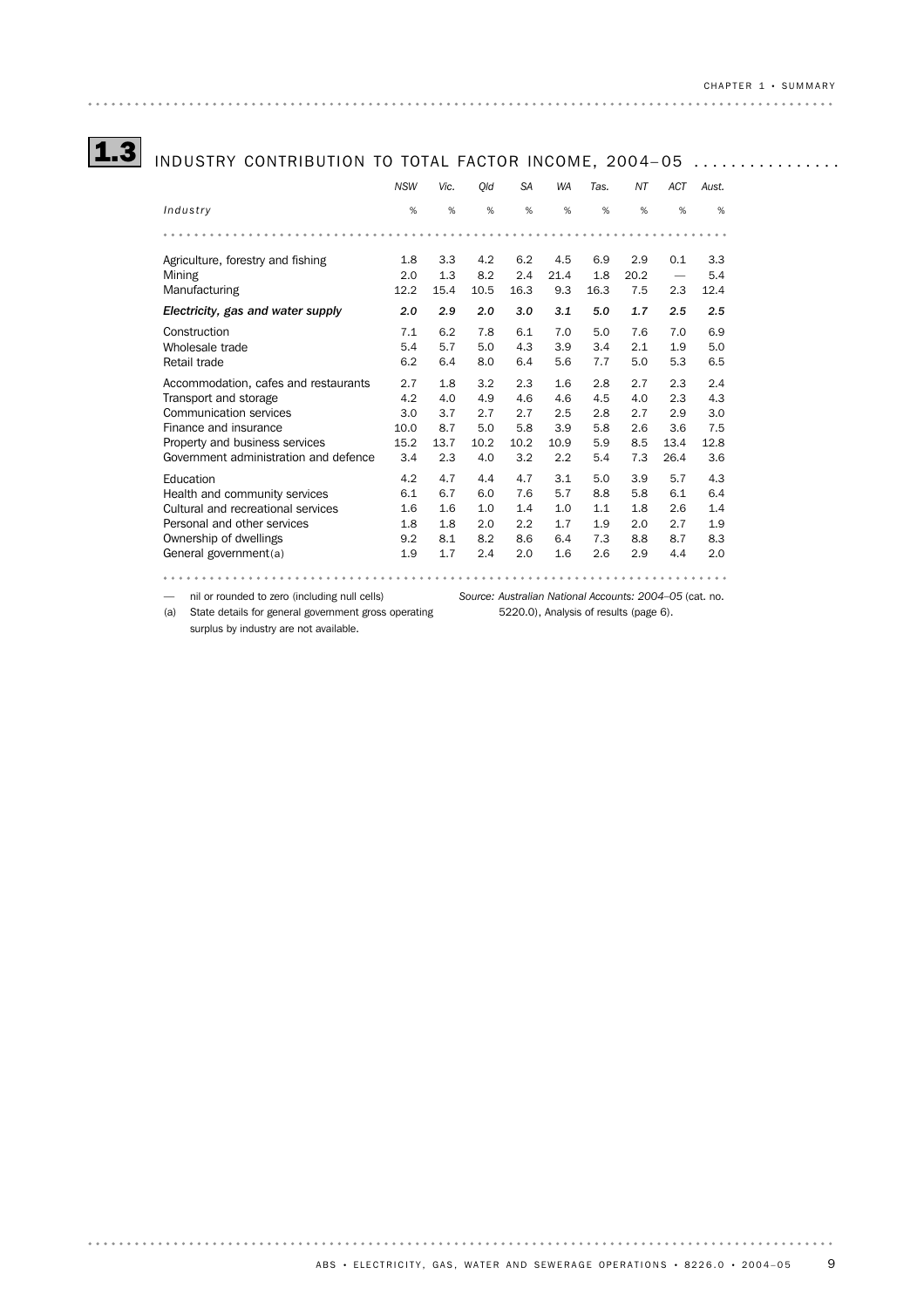# CHAPTER  $\bf 2$  **ELECTRICITY SUPPLY INDUSTRY**

#### INTRODUCTION

Statistics in this chapter relate to the electricity supply industry as defined by the *Australian and New Zealand Standard Industrial Classification (ANZSIC)*, 1993 edition. ANZSIC defines the electricity supply industry as consisting of those businesses mainly engaged in electricity generation and/or transmission and/or distribution. These data are presented at the ABN unit / TAU level and, therefore, can contain data about activities normally associated with industries other than electricity supply. (See Explanatory Notes paragraphs 5–20 for further details.) The commentary refers mainly to the tables in this chapter, preceded by some industry background material. The Glossary provides definitions for the more specific terms used.

# Since 1991, governments in Australia have been introducing a competitive market for electricity, referred to as the National Electricity Market (NEM), into the southern and eastern states. In 1994, the introduction of competitive wholesale and retail electricity markets through the NEM resulted in trading across state borders. (Please see <http://www.nemmco.com.au>, the website of the National Electricity Market Management Company, for more details.) Western Australia has also experienced the effects of privatisation but is not part of the NEM, for reasons of geography. Tasmania entered the NEM on 29 May 2005. INDUSTRY BACKGROUND

Partly as a result, the concept of state bounded entities continues to lose relevance. State data for the electricity supply industry in this publication are allocated on the basis of state of head office (see Explanatory Notes paragraph 31 for more details). Accordingly, the state data presented should be interpreted with caution.

Another continuing trend has been the diversification of energy businesses with the aim of providing their customers with a wider range of energy services. This has seen electricity businesses enter the gas market and, conversely, gas businesses enter the electricity market as opportunities expand within these markets. Because each business unit reporting in ABS surveys is classified to one industry, based on its predominant activity, such diversification can affect the statistics in this chapter and those in Chapter 3 Gas Supply Industry.

Deregulation has also allowed new entities to come into the market and compete for customers. It has also resulted in a number of long established entities being dismantled or sold off. Disaggregation has tended to involve the creation of new entities specialising in electricity generation, transmission, distribution, wholesaling or retailing, to replace single entities which previously undertook all or most of these functions. The effect on industry structure has been to change single entities wholly classified to the electricity supply industry into a number of smaller entities, most of which are classified to the electricity supply industry, but some of which may be classified to other industries. Those entities classified to other industries do not contribute to the statistics for the electricity supply industry. Examples of activities formerly carried out by businesses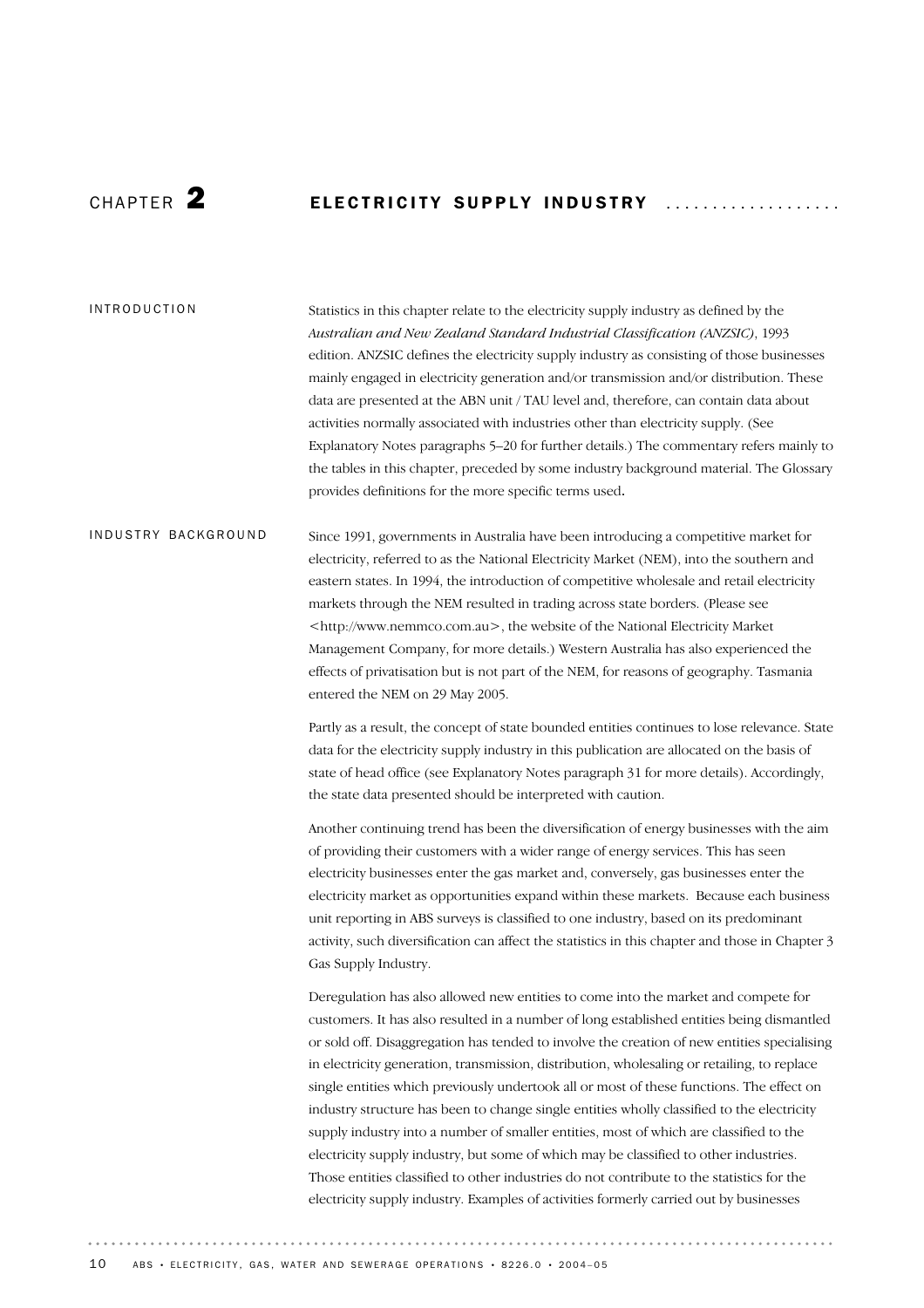| INDUSTRY BACKGROUND<br>continued | classified to the electricity supply industry, but which are now largely carried out by<br>specialist businesses classified to other industries, are network construction, repair and<br>maintenance of electricity transmission towers, and power pole inspection.                                                                                                                                                                                                                                                                                                                                                                                                                                                                                                                                                                                                                                                                                                                                                                                                                                                                   |
|----------------------------------|---------------------------------------------------------------------------------------------------------------------------------------------------------------------------------------------------------------------------------------------------------------------------------------------------------------------------------------------------------------------------------------------------------------------------------------------------------------------------------------------------------------------------------------------------------------------------------------------------------------------------------------------------------------------------------------------------------------------------------------------------------------------------------------------------------------------------------------------------------------------------------------------------------------------------------------------------------------------------------------------------------------------------------------------------------------------------------------------------------------------------------------|
| Effect on these data             | These changes to business structures have a direct impact on the data presented in this<br>publication, but not all impacts are in the same direction. Where several smaller<br>specialist business units wholly classified to the electricity supply industry have been<br>created from one vertically integrated business, transactions between these businesses<br>are recorded in the statistics (such as sales from the generating business to the<br>distributing business). Previously, such transactions were internal to a single business<br>and generally were not recorded in the statistics. This situation tends to increase sales<br>and purchases values for the industry, but should have little direct effect on statistics for<br>industry value added, operating profits or capital expenditure. On the other hand, the<br>estimates of several data items (wages and salaries and capital expenditure in particular)<br>for the electricity supply industry will be reduced if activities such as those mentioned in<br>the previous paragraph are now carried out by businesses classified to other industries. |
|                                  | Generally, private sector businesses which are engaged in the electricity supply industry<br>and conduct their own construction and maintenance operations tend to do so through<br>separate business units (typically classified to ANZSIC Division E, CONSTRUCTION), which<br>employ most of the staff engaged in those activities. Government owned businesses in<br>this industry, by contrast, are more likely to employ these staff in a business unit which is<br>classified to the electricity supply industry.                                                                                                                                                                                                                                                                                                                                                                                                                                                                                                                                                                                                               |
|                                  | Ownership changes and restructuring in the electricity supply industry continued during<br>2004-05. In a partial reversal of the disaggregation that has characterised the industry<br>since 1991, some privatised electricity businesses have been sold by their original<br>purchasers to operators that are already involved in a different segment of the electricity<br>supply industry in Australia.                                                                                                                                                                                                                                                                                                                                                                                                                                                                                                                                                                                                                                                                                                                            |
|                                  | The Australian Bureau of Agricultural and Resource Economics (ABARE) reports that<br>electricity consumption in Australia increased by 4.3% (from 242,744 GWh in 2003–04 to<br>253,117 GWh in 2004-05). Consumption grew across Australia, with Victoria recording<br>the largest increase, of 3,643 GWh (6.7%). The Consumer Price Index relating to<br>electricity (weighted average of eight capital cities) indicates that prices for household<br>consumers were 2.8% higher in 2004-05 than in 2002-03.                                                                                                                                                                                                                                                                                                                                                                                                                                                                                                                                                                                                                         |
| SUMMARY                          | Major indicators for the Australian electricity supply industry showed increases, in<br>current price terms, from 2003-04 to 2004-05. These increases related to employment<br>(6%), wages and salaries (18%), sales and service income (6%), industry value added<br>(8%), operating profit before tax (6%), and net capital expenditure (35%).                                                                                                                                                                                                                                                                                                                                                                                                                                                                                                                                                                                                                                                                                                                                                                                      |
| EMPLOYMENT                       | Employment in the electricity supply industry nationally increased by 2,295 persons, to<br>39,304 persons, at the end of June 2005. Of those states and territories available for<br>publication, the greatest increase was in Queensland (1,028 persons, or 12%) in absolute<br>and percentage terms. South Australia was the only state/territory that recorded a<br>decrease in employment, of 227 persons (or 9%).                                                                                                                                                                                                                                                                                                                                                                                                                                                                                                                                                                                                                                                                                                                |

 $A$ BS • ELECTRICITY, GAS, WATER AND SEWERAGE OPERATIONS • 8226.0 • 2004-05 11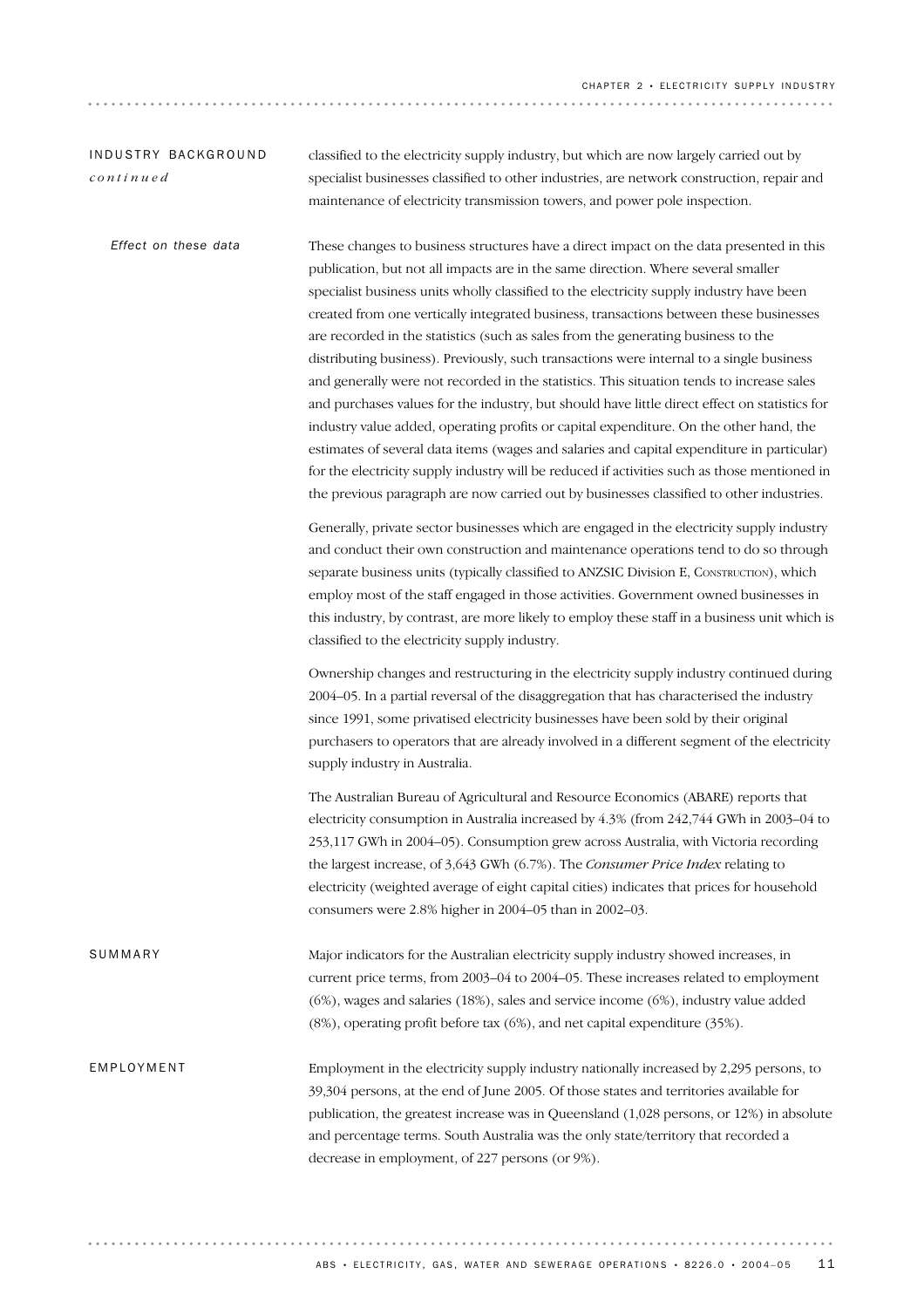#### CHAPTER 2 · ELECTRICITY SUPPLY INDUSTRY

| EMPLOYMENT continued          | At the end of June 2005, employment in the electricity supply industry nationally was<br>11% (or 3,794 persons) higher than at the end of June 2002.                                                                                                                                                                                                                                                                                                                                                                                                                                  |
|-------------------------------|---------------------------------------------------------------------------------------------------------------------------------------------------------------------------------------------------------------------------------------------------------------------------------------------------------------------------------------------------------------------------------------------------------------------------------------------------------------------------------------------------------------------------------------------------------------------------------------|
| LABOUR COSTS                  | In percentage terms, the increase in wages and salaries paid by the electricity supply<br>industry in 2004-05 surpassed its increase in employment. Wages and salaries rose by<br>18% (\$470m) in 2004-05.                                                                                                                                                                                                                                                                                                                                                                            |
|                               | Wages and salaries per person employed increased by 11%, from \$71,700 to \$79,500,<br>during 2004-05.                                                                                                                                                                                                                                                                                                                                                                                                                                                                                |
|                               | Over the period from 2001–02 to 2004–05, the electricity supply industry's wages and<br>salaries have increased in current price terms by 27%, and by 15% on a per person<br>employed basis.                                                                                                                                                                                                                                                                                                                                                                                          |
|                               | The broader measure of selected labour costs increased by 16% (from \$2.9b to \$3.4b), in<br>2004-05, and by 9% on a per person employed basis.                                                                                                                                                                                                                                                                                                                                                                                                                                       |
| PROFITABILITY AND<br>EARNINGS | At \$34.1b, sales and service income of the Australian electricity supply industry in<br>2004-05 was 6% (\$2.0b) greater than in 2003-04.                                                                                                                                                                                                                                                                                                                                                                                                                                             |
|                               | Most indicators of profitability for the industry either increased slightly or were stable<br>during 2004-05. Trading profit rose by 6% (or \$703m), resulting from a 6% (\$2.0b)<br>increase in sales and service income and a 6% (\$1.3b) increase in cost of sales. Earnings<br>before interest and tax increased by 4% (\$299m), whereas operating profit before tax<br>(OPBT) increased by 6% to \$3.7b. The electricity supply industry's increase of \$1.8b (5%)<br>in total income during 2004-05 was nearly matched by its increase in total expenses (up<br>\$1.7b, or 5%). |
|                               | The estimated profit margin of the industry declined marginally, from 11.0% to 10.9%,<br>between 2003–04 and 2004–05. Note that this ratio differs in concept from the trading<br>profit margin presented in previous issues of this publication.                                                                                                                                                                                                                                                                                                                                     |
| INDUSTRY VALUE ADDED          | The electricity supply industry's \$13.9b of industry value added in 2004–05 represented<br>an increase of 8% (or \$1.1b) over the preceding year.                                                                                                                                                                                                                                                                                                                                                                                                                                    |
|                               | As well as the increase in sales and service income mentioned above, capital work done<br>for own use increased by \$1.8b (109%). Offsetting this were increases in purchases of<br>goods and materials (\$2.5b, or 18%) and other intermediate input expenses (up \$389m,<br>or 5%).                                                                                                                                                                                                                                                                                                 |
| CAPITAL EXPENDITURE           | Net capital expenditure for the electricity supply industry in 2004–05 increased by<br>\$1.7b (35%) to \$6.4b, reflecting substantial investment in upgrading networks, increasing<br>capacity, and improving reliability of supply.                                                                                                                                                                                                                                                                                                                                                  |
|                               | Acquisition of dwellings, other buildings and structures by the electricity supply industry<br>increased by 45%, or \$873m, between 2003-04 and 2004-05. An increase of 13%, or<br>\$417m, occurred in outlays on plant, machinery and equipment.                                                                                                                                                                                                                                                                                                                                     |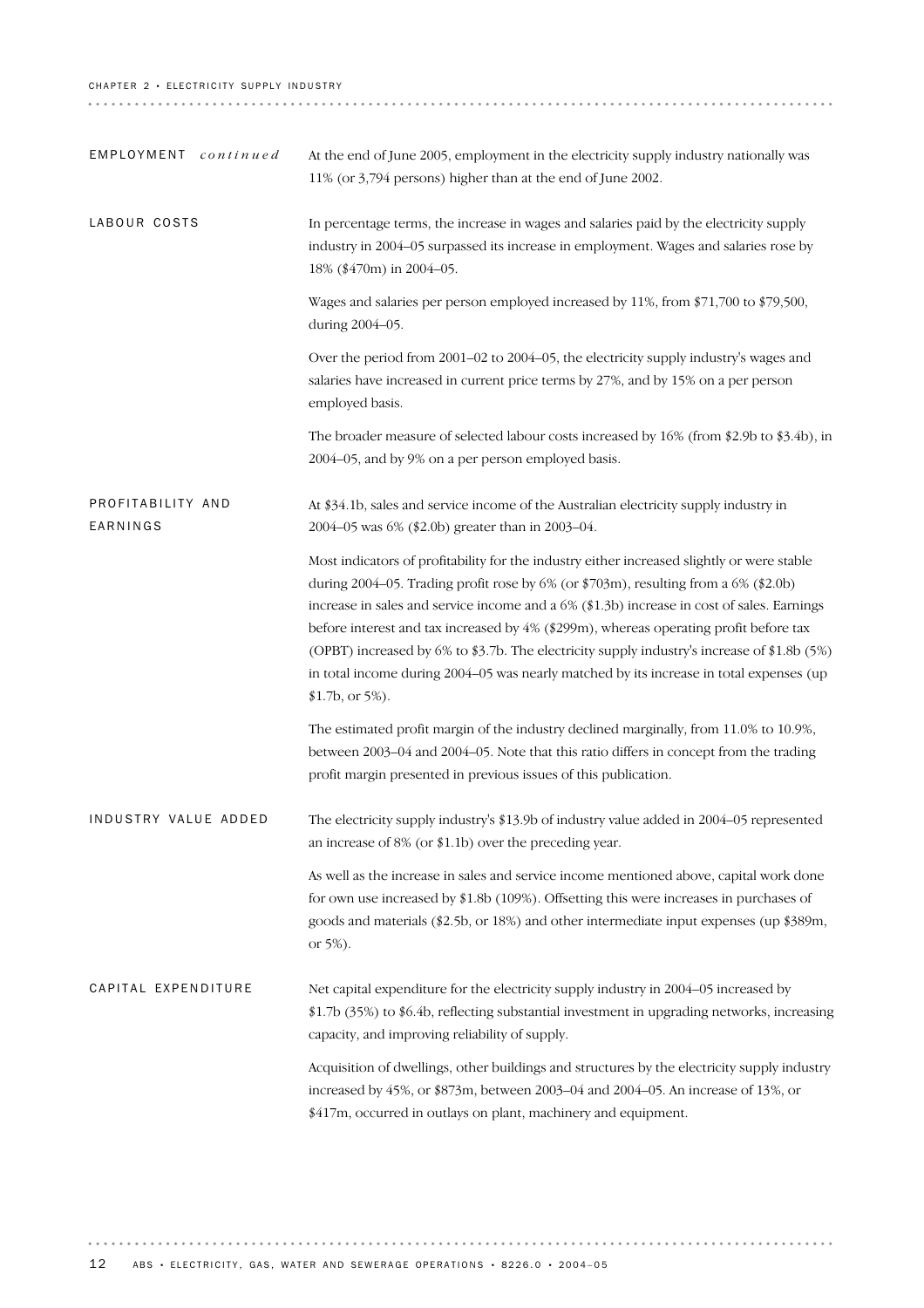| CAPITAL EXPENDITURE | The greatest increase in net capital expenditure $(\$1.2b,$ or $134\%)$ occurred in  |
|---------------------|--------------------------------------------------------------------------------------|
| continued           | Queensland, mainly through acquisition of plant, machinery and equipment (up \$639m, |
|                     | or 94%). Net capital expenditure rose by \$519m (or 41%) in New South Wales and by   |
|                     | $$236m (22%)$ in Victoria.                                                           |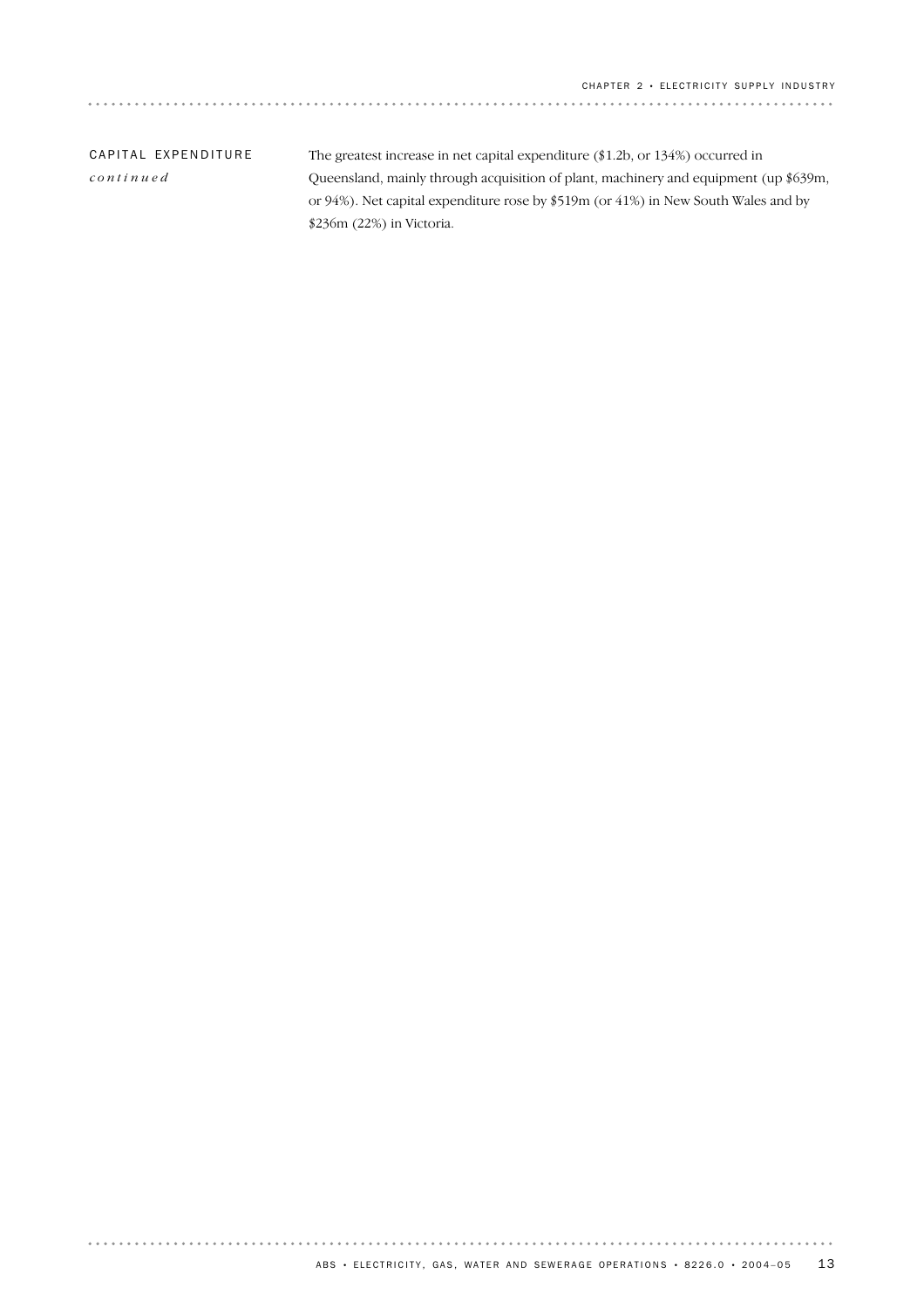#### CHAPTER 2 · ELECTRICITY SUPPLY INDUSTRY

2.1 KEY DATA ............................................................... . *Wages and Wages and Industry value Employment Sales and Sales and service salaries to sales salaries added per at end Wages and service Industry value income per and service person per person of June salaries*(a) *income*(b) *added person employed employed income employed* no. \$m \$m \$m \$'000 ratio \$'000 \$'000 . . . . . . . . . . . . . . . . . . . . . . . . . . . . . . . . . NEW SOUTH WALES 2001–02 12 161 873 9 583 3 305 71.8 0.09 788.1 271.7 2002–03 12 681 924 9 932 3 569 72.9 0.09 783.2 281.5 2003–04 13 294 988 10 575 3 861 74.3 0.09 795.5 290.4 2004–05 14 095 1 087 11 570 4 238 77.1 0.09 820.8 300.7 **\*\*\*\*\*\*\*\*\*\*\*** VICTORIA 2001–02 6 206 455 7 061 3 770 73.3 0.06 1 137.8 607.5 2002–03 6 382 484 8 939 3 443 75.9 0.05 1 400.6 539.4 2003–04 5 894 460 7 905 3 396 78.1 0.06 1 341.2 576.2 2004–05 5 962 460 8 289 3 935 77.2 0.06 1 390.3 660.1 QUEENSLAND 2001–02 8 542 590 6 352 2 436 69.1 0.09 743.6 285.2 2002–03 8 653 604 6 688 2 551 69.8 0.09 772.8 294.8 2003–04 8 645 622 6 723 2 625 72.0 0.09 777.7 303.6 2004–05 9 673 797 7 267 2 598 82.4 0.11 751.3 268.5 SOUTH AUSTRALIA 2001–02 2 385 150 2 551 867 63.0 0.06 1 069.3 363.3 2002–03 2 646 173 2 755 954 65.5 0.06 1 041.2 360.7 2003–04 2 589 181 2 824 1 008 69.8 0.06 1 090.9 389.3 2004–05 2 362 171 2 512 1 004 72.6 0.07 1 063.4 425.2 . . . . . . . . . . . . . . . . . . . . . . . WESTERN AUSTRALIA 2001–02 np np np np np np np np 2002–03 np np np np np np np np 2003–04 np np np np np np np np 2004–05 np np np np np np np np . . . . . . . . . . . . . . . . . . . . . . . . . . . .  $\frac{1}{2}$  $\cdots$ TASMANIA 2001–02 np np np np np np np np 2002–03 np np np np np np np np 2003–04 np np np np np np np np 2004–05 np np np np np np np np . . . . . . . . . . . . . . . . . NORTHERN TERRITORY 2001–02 np np np np np np np np 2002–03 np np np np np np np np 2003–04 np np np np np np np np 2004–05 np np np np np np np np 

np not available for publication but included in totals where applicable,

unless otherwise indicated

(b) Includes rent, leasing and hiring income.

(a) Excludes the drawings of working proprietors.

Note: State data should be interpreted with caution. See paragraph 31 in the Explanatory Notes for more information.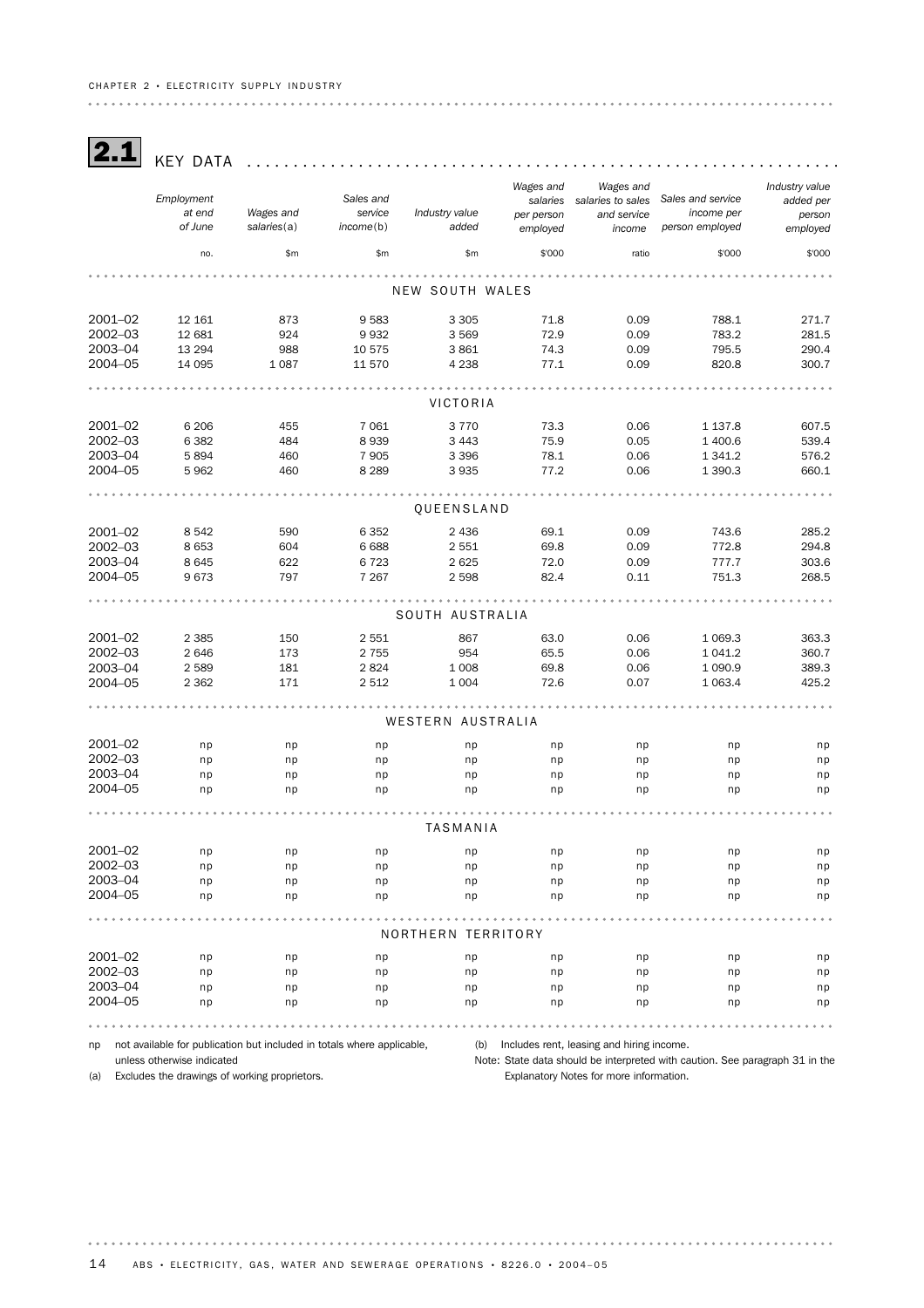CHAPTER 2 · ELECTRICITY SUPPLY INDUSTRY 

 $\boxed{\mathbf{2.1}}$  KEY DATA continued

|             | Employment<br>at end<br>of June | Wages and<br>salaries(a)                                               | Sales and<br>service<br>income(b) | Industry value<br>added      | Wages and<br>salaries<br>per person<br>employed | Wages and<br>salaries to sales<br>and service<br>income | Sales and service<br>income per<br>person employed | Industry value<br>added per<br>person<br>employed |
|-------------|---------------------------------|------------------------------------------------------------------------|-----------------------------------|------------------------------|-------------------------------------------------|---------------------------------------------------------|----------------------------------------------------|---------------------------------------------------|
|             | no.                             | \$m\$                                                                  | \$m\$                             | \$m                          | \$'000                                          | ratio                                                   | \$'000                                             | \$'000                                            |
|             |                                 |                                                                        |                                   | AUSTRALIAN CAPITAL TERRITORY |                                                 |                                                         |                                                    |                                                   |
|             |                                 |                                                                        |                                   |                              |                                                 |                                                         |                                                    |                                                   |
| $2001 - 02$ | np                              | np                                                                     | np                                | np                           | np                                              | np                                                      | np                                                 | np                                                |
| $2002 - 03$ | np                              | np                                                                     | np                                | np                           | np                                              | np                                                      | np                                                 | np                                                |
| 2003-04     | np                              | np                                                                     | np                                | np                           | np                                              | np                                                      | np                                                 | np                                                |
| 2004-05     | np                              | np                                                                     | np                                | np                           | np                                              | np                                                      | np                                                 | np                                                |
|             |                                 |                                                                        |                                   | <b>AUSTRALIA</b>             |                                                 |                                                         |                                                    |                                                   |
|             |                                 |                                                                        |                                   |                              |                                                 |                                                         |                                                    |                                                   |
| $2001 - 02$ | 35 510                          | 2 4 5 2                                                                | 29 230                            | 12 0 75                      | 69.0                                            | 0.08                                                    | 823.1                                              | 340.0                                             |
| $2002 - 03$ | 36 709                          | 2578                                                                   | 32 197                            | 12 3 36                      | 70.2                                            | 0.08                                                    | 877.1                                              | 336.0                                             |
| 2003-04     | 37 009                          | 2655                                                                   | 32 175                            | 12 799                       | 71.7                                            | 0.08                                                    | 869.4                                              | 345.8                                             |
| 2004-05     | 39 304                          | 3 1 2 5                                                                | 34 136                            | 13852                        | 79.5                                            | 0.09                                                    | 868.5                                              | 352.4                                             |
|             |                                 |                                                                        |                                   |                              |                                                 |                                                         |                                                    |                                                   |
| np          |                                 | not available for publication but included in totals where applicable, |                                   | (b)                          |                                                 | Includes rent, leasing and hiring income.               |                                                    |                                                   |

unless otherwise indicated

(a) Excludes the drawings of working proprietors.

Note: State data should be interpreted with caution. See paragraph 31 in the Explanatory Notes for more information.

. . . . . . .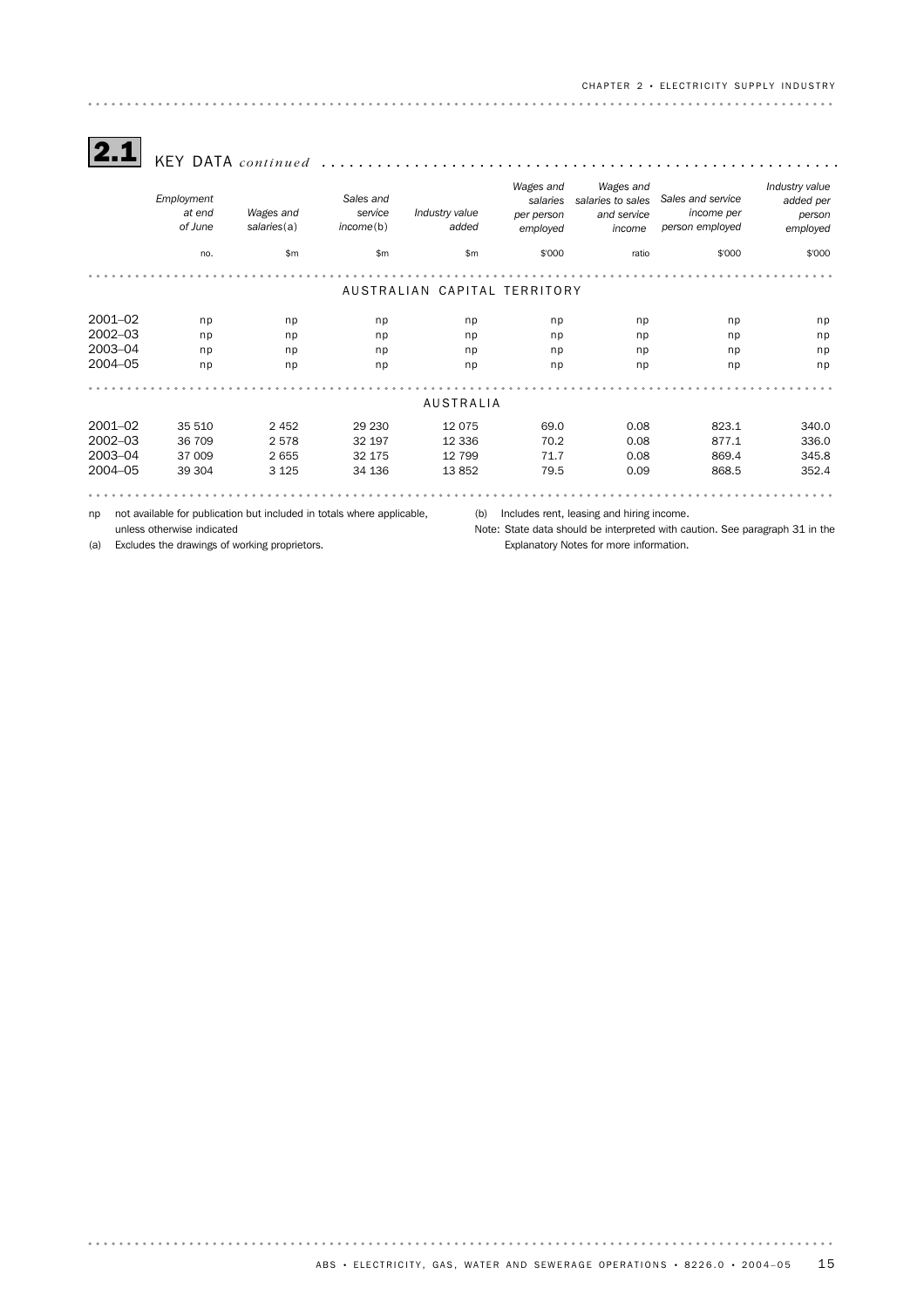| <b>2.2</b> FINANCIAL PERFORMANCE, 2003-04 and 2004-05 |  |
|-------------------------------------------------------|--|
|                                                       |  |

| $03 - 04$<br>03-04 04-05<br>03–04<br>$04 - 05$<br>03-04 04-05<br>03-04 04-05<br>$04 - 05$<br>\$m<br>\$m<br>\$m<br>\$m<br>\$m<br>\$m<br>\$m<br>\$m<br>\$m<br>\$m<br>Sales and service income(a)<br>10 575 11 570<br>7 9 0 5<br>8 2 8 9<br>7 2 6 7<br>2824<br>2 5 1 2<br>6 7 2 3<br>np<br>np<br>Less<br>Purchases of goods and materials<br>3 6 28<br>5 1 5 0<br>5 9 0 4<br>2 4 7 9<br>2 9 8 0<br>4 2 5 0<br>956<br>1 0 6 5<br>np<br>np<br>Rent, leasing and hiring expenses<br>45<br>42<br>23<br>21<br>29<br>34<br>9<br>4<br>np<br>np<br>$~^{\wedge}$ 7<br>Freight and cartage expenses<br>3<br>3<br>$\overline{2}$<br>17<br>18<br>16<br>15<br>np<br>np<br>Motor vehicle running expenses<br>33<br>48<br>8<br>18<br>31<br>4<br>$\overline{4}$<br>11<br>np<br>np<br>Repair and maintenance expenses<br>112<br>93<br>179<br>139<br>70<br>75<br>27<br>26<br>np<br>np<br>Contract, subcontract and<br>commission expenses<br>1555<br>1 3 3 3<br>1 3 2 8<br>1 1 7 7<br>1 3 6 5<br>$^{\sim}787$<br>662<br>1679<br>np<br>np<br>Other selected expenses<br>434<br>702<br>583<br>616<br>242<br>351<br>241<br>171<br>np<br>np<br>7 3 3 2<br>4 7 3 4<br>5 0 9 3<br>6 1 2 5<br>Purchases and selected expenses<br>8 3 5 3<br>5 1 8 1<br>2040<br>1946<br>np<br>np<br>Plus<br>319<br>286<br>162<br>164<br>150<br>174<br>65<br>64<br>Opening inventories<br>np<br>np<br>Less<br>67<br>288<br>305<br>172<br>174<br>169<br>208<br>65<br>Closing inventories<br>np<br>np<br>Less<br>287<br>568<br>76<br>564<br>549<br>818<br>174<br>386<br>Capitalised purchases<br>np<br>np<br>Cost of sales<br>7077<br>7766<br>4648<br>4 5 1 9<br>4 6 1 4<br>5 2 7 3<br>1866<br>1 5 5 8<br>np<br>np<br><b>Trading profit</b><br>3 4 9 8<br>3804<br>3 2 5 7<br>3770<br>2 1 0 9<br>1994<br>958<br>954<br>np<br>np<br>Plus<br>Funding from government for<br>operational costs<br>88<br>91<br>$\mathbf{1}$<br>257<br>258<br>$^{\wedge} 6$<br>6<br>1<br>np<br>np<br>Interest income<br>72<br>112<br>64<br>291<br>308<br>69<br>30<br>38<br>np<br>np<br>Other income<br>281<br>296<br>$^{\sim}$ 245<br>$-233$<br>171<br>432<br>85<br>87<br>np<br>np<br><b>Total income</b><br>11 057 12 020<br>8442<br>8 3 6 5<br>7 2 2 3<br>8027<br>2946<br>2643<br>np<br>np<br>Less<br>Wages and salaries(b)<br>988<br>1 0 8 7<br>460<br>460<br>622<br>797<br>181<br>171<br>np<br>np<br><b>Employer contributions</b><br>82<br>52<br>into superannuation<br>80<br>43<br>40<br>46<br>13<br>11<br>np<br>np<br>Workers' compensation<br>premiums/costs<br>14<br>14<br>5<br>5<br>4<br>6<br>np<br>np<br>Selected labour costs<br>1 0 8 2<br>1 1 8 3<br>672<br>508<br>504<br>855<br>194<br>183<br>np<br>np<br>Less<br>928<br>986<br>847<br>858<br>815<br>840<br>280<br>Depreciation and amortisation<br>246<br>np<br>np<br>Insurance premiums<br>52<br>32<br>13<br>54<br>62<br>60<br>34<br>14<br>np<br>np<br>Natural resource royalties expenses<br>$^{\wedge}8$<br>$\overline{2}$<br>16<br>$\overline{7}$<br>$^{\wedge}1$<br>15<br>np<br>np<br>Bad and doubtful debts<br>8<br>$^{\sim}$ 7<br>21<br>23<br>$^{\wedge}28$<br>28<br>16<br>np<br>-<br>np<br>Plus<br>$^{\wedge}30$<br>Capitalised wages and salaries<br>170<br>224<br>77<br>75<br>213<br>294<br>33<br>np<br>np<br>2 2 3 4<br>2 411 2 455<br>614<br>672<br>Earnings before interest and tax<br>2065<br>1 2 8 8<br>1 2 9 6<br>np<br>np<br>Less<br>717<br>511<br>Interest expenses<br>727<br>1733<br>1848<br>547<br>486<br>544<br>np<br>np<br><b>Total expenses</b><br>9 687 10 522<br>7775<br>7768<br>6 501<br>7 2 7 7<br>2818<br>2 5 1 8<br>np<br>np<br>Operating profit before tax<br>677<br>606<br>741<br>128<br>128<br>1338<br>1517<br>784<br>np<br>np<br>. | <b>NSW</b> |  | VIC. |  |  | QLD |  | <b>SA</b> |  |  |
|---------------------------------------------------------------------------------------------------------------------------------------------------------------------------------------------------------------------------------------------------------------------------------------------------------------------------------------------------------------------------------------------------------------------------------------------------------------------------------------------------------------------------------------------------------------------------------------------------------------------------------------------------------------------------------------------------------------------------------------------------------------------------------------------------------------------------------------------------------------------------------------------------------------------------------------------------------------------------------------------------------------------------------------------------------------------------------------------------------------------------------------------------------------------------------------------------------------------------------------------------------------------------------------------------------------------------------------------------------------------------------------------------------------------------------------------------------------------------------------------------------------------------------------------------------------------------------------------------------------------------------------------------------------------------------------------------------------------------------------------------------------------------------------------------------------------------------------------------------------------------------------------------------------------------------------------------------------------------------------------------------------------------------------------------------------------------------------------------------------------------------------------------------------------------------------------------------------------------------------------------------------------------------------------------------------------------------------------------------------------------------------------------------------------------------------------------------------------------------------------------------------------------------------------------------------------------------------------------------------------------------------------------------------------------------------------------------------------------------------------------------------------------------------------------------------------------------------------------------------------------------------------------------------------------------------------------------------------------------------------------------------------------------------------------------------------------------------------------------------------------------------------------------------------------------------------------------------------------------------------------------------------------------------------------------------------------------------------------------------------------------------------------------------------------------------------------------------------------------------------------------------------------------------------------------------------------------------------------------------------------------------------------------------|------------|--|------|--|--|-----|--|-----------|--|--|
|                                                                                                                                                                                                                                                                                                                                                                                                                                                                                                                                                                                                                                                                                                                                                                                                                                                                                                                                                                                                                                                                                                                                                                                                                                                                                                                                                                                                                                                                                                                                                                                                                                                                                                                                                                                                                                                                                                                                                                                                                                                                                                                                                                                                                                                                                                                                                                                                                                                                                                                                                                                                                                                                                                                                                                                                                                                                                                                                                                                                                                                                                                                                                                                                                                                                                                                                                                                                                                                                                                                                                                                                                                                               |            |  |      |  |  |     |  |           |  |  |
|                                                                                                                                                                                                                                                                                                                                                                                                                                                                                                                                                                                                                                                                                                                                                                                                                                                                                                                                                                                                                                                                                                                                                                                                                                                                                                                                                                                                                                                                                                                                                                                                                                                                                                                                                                                                                                                                                                                                                                                                                                                                                                                                                                                                                                                                                                                                                                                                                                                                                                                                                                                                                                                                                                                                                                                                                                                                                                                                                                                                                                                                                                                                                                                                                                                                                                                                                                                                                                                                                                                                                                                                                                                               |            |  |      |  |  |     |  |           |  |  |
|                                                                                                                                                                                                                                                                                                                                                                                                                                                                                                                                                                                                                                                                                                                                                                                                                                                                                                                                                                                                                                                                                                                                                                                                                                                                                                                                                                                                                                                                                                                                                                                                                                                                                                                                                                                                                                                                                                                                                                                                                                                                                                                                                                                                                                                                                                                                                                                                                                                                                                                                                                                                                                                                                                                                                                                                                                                                                                                                                                                                                                                                                                                                                                                                                                                                                                                                                                                                                                                                                                                                                                                                                                                               |            |  |      |  |  |     |  |           |  |  |
|                                                                                                                                                                                                                                                                                                                                                                                                                                                                                                                                                                                                                                                                                                                                                                                                                                                                                                                                                                                                                                                                                                                                                                                                                                                                                                                                                                                                                                                                                                                                                                                                                                                                                                                                                                                                                                                                                                                                                                                                                                                                                                                                                                                                                                                                                                                                                                                                                                                                                                                                                                                                                                                                                                                                                                                                                                                                                                                                                                                                                                                                                                                                                                                                                                                                                                                                                                                                                                                                                                                                                                                                                                                               |            |  |      |  |  |     |  |           |  |  |
|                                                                                                                                                                                                                                                                                                                                                                                                                                                                                                                                                                                                                                                                                                                                                                                                                                                                                                                                                                                                                                                                                                                                                                                                                                                                                                                                                                                                                                                                                                                                                                                                                                                                                                                                                                                                                                                                                                                                                                                                                                                                                                                                                                                                                                                                                                                                                                                                                                                                                                                                                                                                                                                                                                                                                                                                                                                                                                                                                                                                                                                                                                                                                                                                                                                                                                                                                                                                                                                                                                                                                                                                                                                               |            |  |      |  |  |     |  |           |  |  |
|                                                                                                                                                                                                                                                                                                                                                                                                                                                                                                                                                                                                                                                                                                                                                                                                                                                                                                                                                                                                                                                                                                                                                                                                                                                                                                                                                                                                                                                                                                                                                                                                                                                                                                                                                                                                                                                                                                                                                                                                                                                                                                                                                                                                                                                                                                                                                                                                                                                                                                                                                                                                                                                                                                                                                                                                                                                                                                                                                                                                                                                                                                                                                                                                                                                                                                                                                                                                                                                                                                                                                                                                                                                               |            |  |      |  |  |     |  |           |  |  |
|                                                                                                                                                                                                                                                                                                                                                                                                                                                                                                                                                                                                                                                                                                                                                                                                                                                                                                                                                                                                                                                                                                                                                                                                                                                                                                                                                                                                                                                                                                                                                                                                                                                                                                                                                                                                                                                                                                                                                                                                                                                                                                                                                                                                                                                                                                                                                                                                                                                                                                                                                                                                                                                                                                                                                                                                                                                                                                                                                                                                                                                                                                                                                                                                                                                                                                                                                                                                                                                                                                                                                                                                                                                               |            |  |      |  |  |     |  |           |  |  |
|                                                                                                                                                                                                                                                                                                                                                                                                                                                                                                                                                                                                                                                                                                                                                                                                                                                                                                                                                                                                                                                                                                                                                                                                                                                                                                                                                                                                                                                                                                                                                                                                                                                                                                                                                                                                                                                                                                                                                                                                                                                                                                                                                                                                                                                                                                                                                                                                                                                                                                                                                                                                                                                                                                                                                                                                                                                                                                                                                                                                                                                                                                                                                                                                                                                                                                                                                                                                                                                                                                                                                                                                                                                               |            |  |      |  |  |     |  |           |  |  |
|                                                                                                                                                                                                                                                                                                                                                                                                                                                                                                                                                                                                                                                                                                                                                                                                                                                                                                                                                                                                                                                                                                                                                                                                                                                                                                                                                                                                                                                                                                                                                                                                                                                                                                                                                                                                                                                                                                                                                                                                                                                                                                                                                                                                                                                                                                                                                                                                                                                                                                                                                                                                                                                                                                                                                                                                                                                                                                                                                                                                                                                                                                                                                                                                                                                                                                                                                                                                                                                                                                                                                                                                                                                               |            |  |      |  |  |     |  |           |  |  |
|                                                                                                                                                                                                                                                                                                                                                                                                                                                                                                                                                                                                                                                                                                                                                                                                                                                                                                                                                                                                                                                                                                                                                                                                                                                                                                                                                                                                                                                                                                                                                                                                                                                                                                                                                                                                                                                                                                                                                                                                                                                                                                                                                                                                                                                                                                                                                                                                                                                                                                                                                                                                                                                                                                                                                                                                                                                                                                                                                                                                                                                                                                                                                                                                                                                                                                                                                                                                                                                                                                                                                                                                                                                               |            |  |      |  |  |     |  |           |  |  |
|                                                                                                                                                                                                                                                                                                                                                                                                                                                                                                                                                                                                                                                                                                                                                                                                                                                                                                                                                                                                                                                                                                                                                                                                                                                                                                                                                                                                                                                                                                                                                                                                                                                                                                                                                                                                                                                                                                                                                                                                                                                                                                                                                                                                                                                                                                                                                                                                                                                                                                                                                                                                                                                                                                                                                                                                                                                                                                                                                                                                                                                                                                                                                                                                                                                                                                                                                                                                                                                                                                                                                                                                                                                               |            |  |      |  |  |     |  |           |  |  |
|                                                                                                                                                                                                                                                                                                                                                                                                                                                                                                                                                                                                                                                                                                                                                                                                                                                                                                                                                                                                                                                                                                                                                                                                                                                                                                                                                                                                                                                                                                                                                                                                                                                                                                                                                                                                                                                                                                                                                                                                                                                                                                                                                                                                                                                                                                                                                                                                                                                                                                                                                                                                                                                                                                                                                                                                                                                                                                                                                                                                                                                                                                                                                                                                                                                                                                                                                                                                                                                                                                                                                                                                                                                               |            |  |      |  |  |     |  |           |  |  |
|                                                                                                                                                                                                                                                                                                                                                                                                                                                                                                                                                                                                                                                                                                                                                                                                                                                                                                                                                                                                                                                                                                                                                                                                                                                                                                                                                                                                                                                                                                                                                                                                                                                                                                                                                                                                                                                                                                                                                                                                                                                                                                                                                                                                                                                                                                                                                                                                                                                                                                                                                                                                                                                                                                                                                                                                                                                                                                                                                                                                                                                                                                                                                                                                                                                                                                                                                                                                                                                                                                                                                                                                                                                               |            |  |      |  |  |     |  |           |  |  |
|                                                                                                                                                                                                                                                                                                                                                                                                                                                                                                                                                                                                                                                                                                                                                                                                                                                                                                                                                                                                                                                                                                                                                                                                                                                                                                                                                                                                                                                                                                                                                                                                                                                                                                                                                                                                                                                                                                                                                                                                                                                                                                                                                                                                                                                                                                                                                                                                                                                                                                                                                                                                                                                                                                                                                                                                                                                                                                                                                                                                                                                                                                                                                                                                                                                                                                                                                                                                                                                                                                                                                                                                                                                               |            |  |      |  |  |     |  |           |  |  |
|                                                                                                                                                                                                                                                                                                                                                                                                                                                                                                                                                                                                                                                                                                                                                                                                                                                                                                                                                                                                                                                                                                                                                                                                                                                                                                                                                                                                                                                                                                                                                                                                                                                                                                                                                                                                                                                                                                                                                                                                                                                                                                                                                                                                                                                                                                                                                                                                                                                                                                                                                                                                                                                                                                                                                                                                                                                                                                                                                                                                                                                                                                                                                                                                                                                                                                                                                                                                                                                                                                                                                                                                                                                               |            |  |      |  |  |     |  |           |  |  |
|                                                                                                                                                                                                                                                                                                                                                                                                                                                                                                                                                                                                                                                                                                                                                                                                                                                                                                                                                                                                                                                                                                                                                                                                                                                                                                                                                                                                                                                                                                                                                                                                                                                                                                                                                                                                                                                                                                                                                                                                                                                                                                                                                                                                                                                                                                                                                                                                                                                                                                                                                                                                                                                                                                                                                                                                                                                                                                                                                                                                                                                                                                                                                                                                                                                                                                                                                                                                                                                                                                                                                                                                                                                               |            |  |      |  |  |     |  |           |  |  |
|                                                                                                                                                                                                                                                                                                                                                                                                                                                                                                                                                                                                                                                                                                                                                                                                                                                                                                                                                                                                                                                                                                                                                                                                                                                                                                                                                                                                                                                                                                                                                                                                                                                                                                                                                                                                                                                                                                                                                                                                                                                                                                                                                                                                                                                                                                                                                                                                                                                                                                                                                                                                                                                                                                                                                                                                                                                                                                                                                                                                                                                                                                                                                                                                                                                                                                                                                                                                                                                                                                                                                                                                                                                               |            |  |      |  |  |     |  |           |  |  |
|                                                                                                                                                                                                                                                                                                                                                                                                                                                                                                                                                                                                                                                                                                                                                                                                                                                                                                                                                                                                                                                                                                                                                                                                                                                                                                                                                                                                                                                                                                                                                                                                                                                                                                                                                                                                                                                                                                                                                                                                                                                                                                                                                                                                                                                                                                                                                                                                                                                                                                                                                                                                                                                                                                                                                                                                                                                                                                                                                                                                                                                                                                                                                                                                                                                                                                                                                                                                                                                                                                                                                                                                                                                               |            |  |      |  |  |     |  |           |  |  |
|                                                                                                                                                                                                                                                                                                                                                                                                                                                                                                                                                                                                                                                                                                                                                                                                                                                                                                                                                                                                                                                                                                                                                                                                                                                                                                                                                                                                                                                                                                                                                                                                                                                                                                                                                                                                                                                                                                                                                                                                                                                                                                                                                                                                                                                                                                                                                                                                                                                                                                                                                                                                                                                                                                                                                                                                                                                                                                                                                                                                                                                                                                                                                                                                                                                                                                                                                                                                                                                                                                                                                                                                                                                               |            |  |      |  |  |     |  |           |  |  |
|                                                                                                                                                                                                                                                                                                                                                                                                                                                                                                                                                                                                                                                                                                                                                                                                                                                                                                                                                                                                                                                                                                                                                                                                                                                                                                                                                                                                                                                                                                                                                                                                                                                                                                                                                                                                                                                                                                                                                                                                                                                                                                                                                                                                                                                                                                                                                                                                                                                                                                                                                                                                                                                                                                                                                                                                                                                                                                                                                                                                                                                                                                                                                                                                                                                                                                                                                                                                                                                                                                                                                                                                                                                               |            |  |      |  |  |     |  |           |  |  |
|                                                                                                                                                                                                                                                                                                                                                                                                                                                                                                                                                                                                                                                                                                                                                                                                                                                                                                                                                                                                                                                                                                                                                                                                                                                                                                                                                                                                                                                                                                                                                                                                                                                                                                                                                                                                                                                                                                                                                                                                                                                                                                                                                                                                                                                                                                                                                                                                                                                                                                                                                                                                                                                                                                                                                                                                                                                                                                                                                                                                                                                                                                                                                                                                                                                                                                                                                                                                                                                                                                                                                                                                                                                               |            |  |      |  |  |     |  |           |  |  |
|                                                                                                                                                                                                                                                                                                                                                                                                                                                                                                                                                                                                                                                                                                                                                                                                                                                                                                                                                                                                                                                                                                                                                                                                                                                                                                                                                                                                                                                                                                                                                                                                                                                                                                                                                                                                                                                                                                                                                                                                                                                                                                                                                                                                                                                                                                                                                                                                                                                                                                                                                                                                                                                                                                                                                                                                                                                                                                                                                                                                                                                                                                                                                                                                                                                                                                                                                                                                                                                                                                                                                                                                                                                               |            |  |      |  |  |     |  |           |  |  |
|                                                                                                                                                                                                                                                                                                                                                                                                                                                                                                                                                                                                                                                                                                                                                                                                                                                                                                                                                                                                                                                                                                                                                                                                                                                                                                                                                                                                                                                                                                                                                                                                                                                                                                                                                                                                                                                                                                                                                                                                                                                                                                                                                                                                                                                                                                                                                                                                                                                                                                                                                                                                                                                                                                                                                                                                                                                                                                                                                                                                                                                                                                                                                                                                                                                                                                                                                                                                                                                                                                                                                                                                                                                               |            |  |      |  |  |     |  |           |  |  |
|                                                                                                                                                                                                                                                                                                                                                                                                                                                                                                                                                                                                                                                                                                                                                                                                                                                                                                                                                                                                                                                                                                                                                                                                                                                                                                                                                                                                                                                                                                                                                                                                                                                                                                                                                                                                                                                                                                                                                                                                                                                                                                                                                                                                                                                                                                                                                                                                                                                                                                                                                                                                                                                                                                                                                                                                                                                                                                                                                                                                                                                                                                                                                                                                                                                                                                                                                                                                                                                                                                                                                                                                                                                               |            |  |      |  |  |     |  |           |  |  |
|                                                                                                                                                                                                                                                                                                                                                                                                                                                                                                                                                                                                                                                                                                                                                                                                                                                                                                                                                                                                                                                                                                                                                                                                                                                                                                                                                                                                                                                                                                                                                                                                                                                                                                                                                                                                                                                                                                                                                                                                                                                                                                                                                                                                                                                                                                                                                                                                                                                                                                                                                                                                                                                                                                                                                                                                                                                                                                                                                                                                                                                                                                                                                                                                                                                                                                                                                                                                                                                                                                                                                                                                                                                               |            |  |      |  |  |     |  |           |  |  |
|                                                                                                                                                                                                                                                                                                                                                                                                                                                                                                                                                                                                                                                                                                                                                                                                                                                                                                                                                                                                                                                                                                                                                                                                                                                                                                                                                                                                                                                                                                                                                                                                                                                                                                                                                                                                                                                                                                                                                                                                                                                                                                                                                                                                                                                                                                                                                                                                                                                                                                                                                                                                                                                                                                                                                                                                                                                                                                                                                                                                                                                                                                                                                                                                                                                                                                                                                                                                                                                                                                                                                                                                                                                               |            |  |      |  |  |     |  |           |  |  |
|                                                                                                                                                                                                                                                                                                                                                                                                                                                                                                                                                                                                                                                                                                                                                                                                                                                                                                                                                                                                                                                                                                                                                                                                                                                                                                                                                                                                                                                                                                                                                                                                                                                                                                                                                                                                                                                                                                                                                                                                                                                                                                                                                                                                                                                                                                                                                                                                                                                                                                                                                                                                                                                                                                                                                                                                                                                                                                                                                                                                                                                                                                                                                                                                                                                                                                                                                                                                                                                                                                                                                                                                                                                               |            |  |      |  |  |     |  |           |  |  |
|                                                                                                                                                                                                                                                                                                                                                                                                                                                                                                                                                                                                                                                                                                                                                                                                                                                                                                                                                                                                                                                                                                                                                                                                                                                                                                                                                                                                                                                                                                                                                                                                                                                                                                                                                                                                                                                                                                                                                                                                                                                                                                                                                                                                                                                                                                                                                                                                                                                                                                                                                                                                                                                                                                                                                                                                                                                                                                                                                                                                                                                                                                                                                                                                                                                                                                                                                                                                                                                                                                                                                                                                                                                               |            |  |      |  |  |     |  |           |  |  |
|                                                                                                                                                                                                                                                                                                                                                                                                                                                                                                                                                                                                                                                                                                                                                                                                                                                                                                                                                                                                                                                                                                                                                                                                                                                                                                                                                                                                                                                                                                                                                                                                                                                                                                                                                                                                                                                                                                                                                                                                                                                                                                                                                                                                                                                                                                                                                                                                                                                                                                                                                                                                                                                                                                                                                                                                                                                                                                                                                                                                                                                                                                                                                                                                                                                                                                                                                                                                                                                                                                                                                                                                                                                               |            |  |      |  |  |     |  |           |  |  |
|                                                                                                                                                                                                                                                                                                                                                                                                                                                                                                                                                                                                                                                                                                                                                                                                                                                                                                                                                                                                                                                                                                                                                                                                                                                                                                                                                                                                                                                                                                                                                                                                                                                                                                                                                                                                                                                                                                                                                                                                                                                                                                                                                                                                                                                                                                                                                                                                                                                                                                                                                                                                                                                                                                                                                                                                                                                                                                                                                                                                                                                                                                                                                                                                                                                                                                                                                                                                                                                                                                                                                                                                                                                               |            |  |      |  |  |     |  |           |  |  |
|                                                                                                                                                                                                                                                                                                                                                                                                                                                                                                                                                                                                                                                                                                                                                                                                                                                                                                                                                                                                                                                                                                                                                                                                                                                                                                                                                                                                                                                                                                                                                                                                                                                                                                                                                                                                                                                                                                                                                                                                                                                                                                                                                                                                                                                                                                                                                                                                                                                                                                                                                                                                                                                                                                                                                                                                                                                                                                                                                                                                                                                                                                                                                                                                                                                                                                                                                                                                                                                                                                                                                                                                                                                               |            |  |      |  |  |     |  |           |  |  |
|                                                                                                                                                                                                                                                                                                                                                                                                                                                                                                                                                                                                                                                                                                                                                                                                                                                                                                                                                                                                                                                                                                                                                                                                                                                                                                                                                                                                                                                                                                                                                                                                                                                                                                                                                                                                                                                                                                                                                                                                                                                                                                                                                                                                                                                                                                                                                                                                                                                                                                                                                                                                                                                                                                                                                                                                                                                                                                                                                                                                                                                                                                                                                                                                                                                                                                                                                                                                                                                                                                                                                                                                                                                               |            |  |      |  |  |     |  |           |  |  |
|                                                                                                                                                                                                                                                                                                                                                                                                                                                                                                                                                                                                                                                                                                                                                                                                                                                                                                                                                                                                                                                                                                                                                                                                                                                                                                                                                                                                                                                                                                                                                                                                                                                                                                                                                                                                                                                                                                                                                                                                                                                                                                                                                                                                                                                                                                                                                                                                                                                                                                                                                                                                                                                                                                                                                                                                                                                                                                                                                                                                                                                                                                                                                                                                                                                                                                                                                                                                                                                                                                                                                                                                                                                               |            |  |      |  |  |     |  |           |  |  |
|                                                                                                                                                                                                                                                                                                                                                                                                                                                                                                                                                                                                                                                                                                                                                                                                                                                                                                                                                                                                                                                                                                                                                                                                                                                                                                                                                                                                                                                                                                                                                                                                                                                                                                                                                                                                                                                                                                                                                                                                                                                                                                                                                                                                                                                                                                                                                                                                                                                                                                                                                                                                                                                                                                                                                                                                                                                                                                                                                                                                                                                                                                                                                                                                                                                                                                                                                                                                                                                                                                                                                                                                                                                               |            |  |      |  |  |     |  |           |  |  |
|                                                                                                                                                                                                                                                                                                                                                                                                                                                                                                                                                                                                                                                                                                                                                                                                                                                                                                                                                                                                                                                                                                                                                                                                                                                                                                                                                                                                                                                                                                                                                                                                                                                                                                                                                                                                                                                                                                                                                                                                                                                                                                                                                                                                                                                                                                                                                                                                                                                                                                                                                                                                                                                                                                                                                                                                                                                                                                                                                                                                                                                                                                                                                                                                                                                                                                                                                                                                                                                                                                                                                                                                                                                               |            |  |      |  |  |     |  |           |  |  |
|                                                                                                                                                                                                                                                                                                                                                                                                                                                                                                                                                                                                                                                                                                                                                                                                                                                                                                                                                                                                                                                                                                                                                                                                                                                                                                                                                                                                                                                                                                                                                                                                                                                                                                                                                                                                                                                                                                                                                                                                                                                                                                                                                                                                                                                                                                                                                                                                                                                                                                                                                                                                                                                                                                                                                                                                                                                                                                                                                                                                                                                                                                                                                                                                                                                                                                                                                                                                                                                                                                                                                                                                                                                               |            |  |      |  |  |     |  |           |  |  |
|                                                                                                                                                                                                                                                                                                                                                                                                                                                                                                                                                                                                                                                                                                                                                                                                                                                                                                                                                                                                                                                                                                                                                                                                                                                                                                                                                                                                                                                                                                                                                                                                                                                                                                                                                                                                                                                                                                                                                                                                                                                                                                                                                                                                                                                                                                                                                                                                                                                                                                                                                                                                                                                                                                                                                                                                                                                                                                                                                                                                                                                                                                                                                                                                                                                                                                                                                                                                                                                                                                                                                                                                                                                               |            |  |      |  |  |     |  |           |  |  |
|                                                                                                                                                                                                                                                                                                                                                                                                                                                                                                                                                                                                                                                                                                                                                                                                                                                                                                                                                                                                                                                                                                                                                                                                                                                                                                                                                                                                                                                                                                                                                                                                                                                                                                                                                                                                                                                                                                                                                                                                                                                                                                                                                                                                                                                                                                                                                                                                                                                                                                                                                                                                                                                                                                                                                                                                                                                                                                                                                                                                                                                                                                                                                                                                                                                                                                                                                                                                                                                                                                                                                                                                                                                               |            |  |      |  |  |     |  |           |  |  |
|                                                                                                                                                                                                                                                                                                                                                                                                                                                                                                                                                                                                                                                                                                                                                                                                                                                                                                                                                                                                                                                                                                                                                                                                                                                                                                                                                                                                                                                                                                                                                                                                                                                                                                                                                                                                                                                                                                                                                                                                                                                                                                                                                                                                                                                                                                                                                                                                                                                                                                                                                                                                                                                                                                                                                                                                                                                                                                                                                                                                                                                                                                                                                                                                                                                                                                                                                                                                                                                                                                                                                                                                                                                               |            |  |      |  |  |     |  |           |  |  |
|                                                                                                                                                                                                                                                                                                                                                                                                                                                                                                                                                                                                                                                                                                                                                                                                                                                                                                                                                                                                                                                                                                                                                                                                                                                                                                                                                                                                                                                                                                                                                                                                                                                                                                                                                                                                                                                                                                                                                                                                                                                                                                                                                                                                                                                                                                                                                                                                                                                                                                                                                                                                                                                                                                                                                                                                                                                                                                                                                                                                                                                                                                                                                                                                                                                                                                                                                                                                                                                                                                                                                                                                                                                               |            |  |      |  |  |     |  |           |  |  |
|                                                                                                                                                                                                                                                                                                                                                                                                                                                                                                                                                                                                                                                                                                                                                                                                                                                                                                                                                                                                                                                                                                                                                                                                                                                                                                                                                                                                                                                                                                                                                                                                                                                                                                                                                                                                                                                                                                                                                                                                                                                                                                                                                                                                                                                                                                                                                                                                                                                                                                                                                                                                                                                                                                                                                                                                                                                                                                                                                                                                                                                                                                                                                                                                                                                                                                                                                                                                                                                                                                                                                                                                                                                               |            |  |      |  |  |     |  |           |  |  |
|                                                                                                                                                                                                                                                                                                                                                                                                                                                                                                                                                                                                                                                                                                                                                                                                                                                                                                                                                                                                                                                                                                                                                                                                                                                                                                                                                                                                                                                                                                                                                                                                                                                                                                                                                                                                                                                                                                                                                                                                                                                                                                                                                                                                                                                                                                                                                                                                                                                                                                                                                                                                                                                                                                                                                                                                                                                                                                                                                                                                                                                                                                                                                                                                                                                                                                                                                                                                                                                                                                                                                                                                                                                               |            |  |      |  |  |     |  |           |  |  |
|                                                                                                                                                                                                                                                                                                                                                                                                                                                                                                                                                                                                                                                                                                                                                                                                                                                                                                                                                                                                                                                                                                                                                                                                                                                                                                                                                                                                                                                                                                                                                                                                                                                                                                                                                                                                                                                                                                                                                                                                                                                                                                                                                                                                                                                                                                                                                                                                                                                                                                                                                                                                                                                                                                                                                                                                                                                                                                                                                                                                                                                                                                                                                                                                                                                                                                                                                                                                                                                                                                                                                                                                                                                               |            |  |      |  |  |     |  |           |  |  |
|                                                                                                                                                                                                                                                                                                                                                                                                                                                                                                                                                                                                                                                                                                                                                                                                                                                                                                                                                                                                                                                                                                                                                                                                                                                                                                                                                                                                                                                                                                                                                                                                                                                                                                                                                                                                                                                                                                                                                                                                                                                                                                                                                                                                                                                                                                                                                                                                                                                                                                                                                                                                                                                                                                                                                                                                                                                                                                                                                                                                                                                                                                                                                                                                                                                                                                                                                                                                                                                                                                                                                                                                                                                               |            |  |      |  |  |     |  |           |  |  |
|                                                                                                                                                                                                                                                                                                                                                                                                                                                                                                                                                                                                                                                                                                                                                                                                                                                                                                                                                                                                                                                                                                                                                                                                                                                                                                                                                                                                                                                                                                                                                                                                                                                                                                                                                                                                                                                                                                                                                                                                                                                                                                                                                                                                                                                                                                                                                                                                                                                                                                                                                                                                                                                                                                                                                                                                                                                                                                                                                                                                                                                                                                                                                                                                                                                                                                                                                                                                                                                                                                                                                                                                                                                               |            |  |      |  |  |     |  |           |  |  |
|                                                                                                                                                                                                                                                                                                                                                                                                                                                                                                                                                                                                                                                                                                                                                                                                                                                                                                                                                                                                                                                                                                                                                                                                                                                                                                                                                                                                                                                                                                                                                                                                                                                                                                                                                                                                                                                                                                                                                                                                                                                                                                                                                                                                                                                                                                                                                                                                                                                                                                                                                                                                                                                                                                                                                                                                                                                                                                                                                                                                                                                                                                                                                                                                                                                                                                                                                                                                                                                                                                                                                                                                                                                               |            |  |      |  |  |     |  |           |  |  |
|                                                                                                                                                                                                                                                                                                                                                                                                                                                                                                                                                                                                                                                                                                                                                                                                                                                                                                                                                                                                                                                                                                                                                                                                                                                                                                                                                                                                                                                                                                                                                                                                                                                                                                                                                                                                                                                                                                                                                                                                                                                                                                                                                                                                                                                                                                                                                                                                                                                                                                                                                                                                                                                                                                                                                                                                                                                                                                                                                                                                                                                                                                                                                                                                                                                                                                                                                                                                                                                                                                                                                                                                                                                               |            |  |      |  |  |     |  |           |  |  |
|                                                                                                                                                                                                                                                                                                                                                                                                                                                                                                                                                                                                                                                                                                                                                                                                                                                                                                                                                                                                                                                                                                                                                                                                                                                                                                                                                                                                                                                                                                                                                                                                                                                                                                                                                                                                                                                                                                                                                                                                                                                                                                                                                                                                                                                                                                                                                                                                                                                                                                                                                                                                                                                                                                                                                                                                                                                                                                                                                                                                                                                                                                                                                                                                                                                                                                                                                                                                                                                                                                                                                                                                                                                               |            |  |      |  |  |     |  |           |  |  |
|                                                                                                                                                                                                                                                                                                                                                                                                                                                                                                                                                                                                                                                                                                                                                                                                                                                                                                                                                                                                                                                                                                                                                                                                                                                                                                                                                                                                                                                                                                                                                                                                                                                                                                                                                                                                                                                                                                                                                                                                                                                                                                                                                                                                                                                                                                                                                                                                                                                                                                                                                                                                                                                                                                                                                                                                                                                                                                                                                                                                                                                                                                                                                                                                                                                                                                                                                                                                                                                                                                                                                                                                                                                               |            |  |      |  |  |     |  |           |  |  |
|                                                                                                                                                                                                                                                                                                                                                                                                                                                                                                                                                                                                                                                                                                                                                                                                                                                                                                                                                                                                                                                                                                                                                                                                                                                                                                                                                                                                                                                                                                                                                                                                                                                                                                                                                                                                                                                                                                                                                                                                                                                                                                                                                                                                                                                                                                                                                                                                                                                                                                                                                                                                                                                                                                                                                                                                                                                                                                                                                                                                                                                                                                                                                                                                                                                                                                                                                                                                                                                                                                                                                                                                                                                               |            |  |      |  |  |     |  |           |  |  |
|                                                                                                                                                                                                                                                                                                                                                                                                                                                                                                                                                                                                                                                                                                                                                                                                                                                                                                                                                                                                                                                                                                                                                                                                                                                                                                                                                                                                                                                                                                                                                                                                                                                                                                                                                                                                                                                                                                                                                                                                                                                                                                                                                                                                                                                                                                                                                                                                                                                                                                                                                                                                                                                                                                                                                                                                                                                                                                                                                                                                                                                                                                                                                                                                                                                                                                                                                                                                                                                                                                                                                                                                                                                               |            |  |      |  |  |     |  |           |  |  |
|                                                                                                                                                                                                                                                                                                                                                                                                                                                                                                                                                                                                                                                                                                                                                                                                                                                                                                                                                                                                                                                                                                                                                                                                                                                                                                                                                                                                                                                                                                                                                                                                                                                                                                                                                                                                                                                                                                                                                                                                                                                                                                                                                                                                                                                                                                                                                                                                                                                                                                                                                                                                                                                                                                                                                                                                                                                                                                                                                                                                                                                                                                                                                                                                                                                                                                                                                                                                                                                                                                                                                                                                                                                               |            |  |      |  |  |     |  |           |  |  |
|                                                                                                                                                                                                                                                                                                                                                                                                                                                                                                                                                                                                                                                                                                                                                                                                                                                                                                                                                                                                                                                                                                                                                                                                                                                                                                                                                                                                                                                                                                                                                                                                                                                                                                                                                                                                                                                                                                                                                                                                                                                                                                                                                                                                                                                                                                                                                                                                                                                                                                                                                                                                                                                                                                                                                                                                                                                                                                                                                                                                                                                                                                                                                                                                                                                                                                                                                                                                                                                                                                                                                                                                                                                               |            |  |      |  |  |     |  |           |  |  |

<sup>^</sup> estimate has a relative standard error of 10% to less than 25% and (a) Includes rent, leasing and hiring income.

np not available for publication but included in totals where applicable,

should be used with caution

unless otherwise indicated

(b) Excludes the drawings of working proprietors.

— nil or rounded to zero (including null cells)

Note: State data should be interpreted with caution. See paragraph 31 in the Explanatory Notes for more information.

. . . . . . . . . . . . . . . . . . .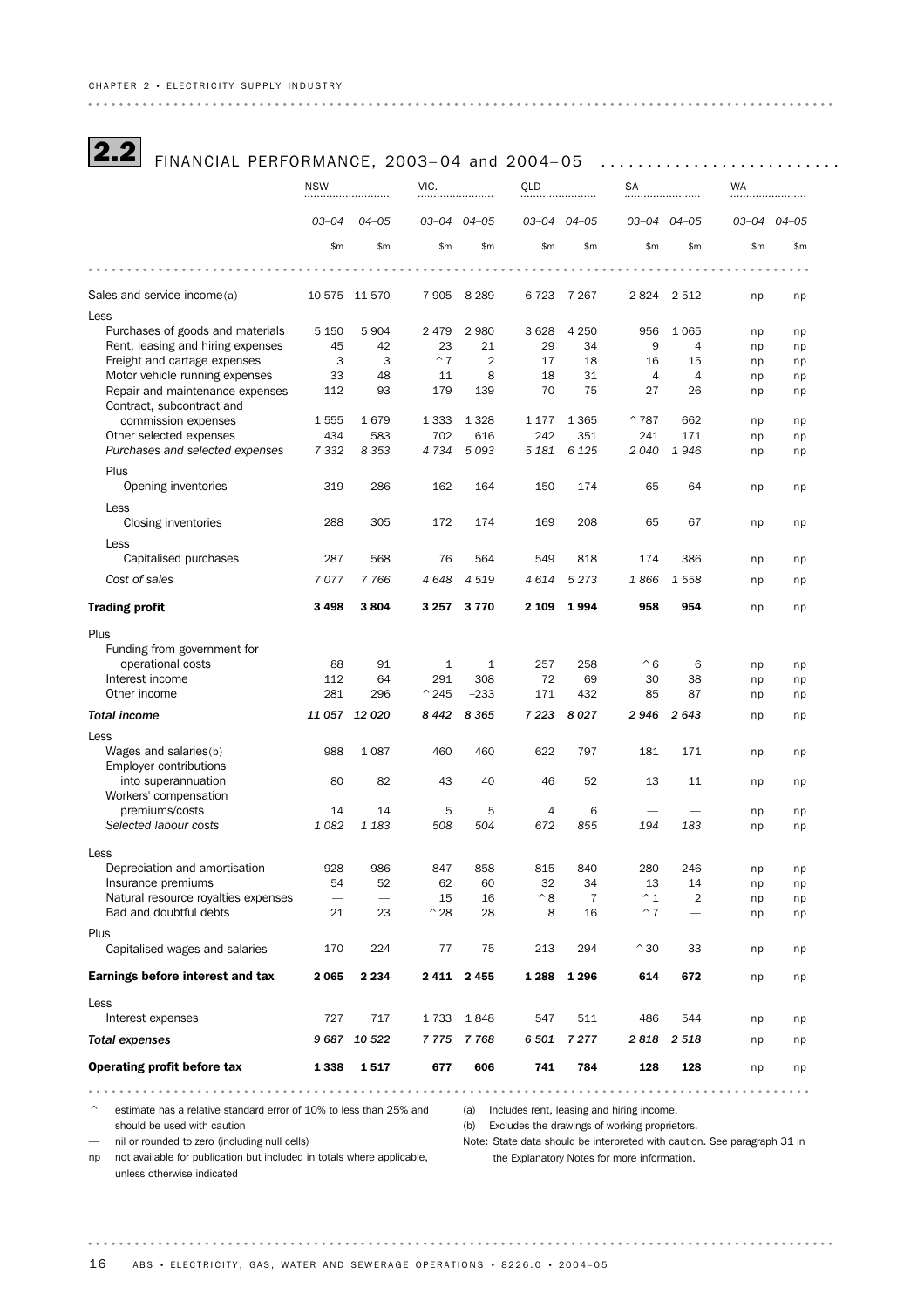2.2 FINANCIAL PERFORMANCE, 2003– 04 and 2004– <sup>05</sup> *continued* ..................

|                                     | TAS. |             | ΝT  |             | ACT   |             | AUST.     |               |
|-------------------------------------|------|-------------|-----|-------------|-------|-------------|-----------|---------------|
|                                     |      |             |     |             |       |             |           |               |
|                                     |      | 03-04 04-05 |     | 03-04 04-05 |       | 03-04 04-05 | $03 - 04$ | $04 - 05$     |
|                                     | \$m  | \$m         | \$m | \$m\$       | \$m\$ | \$m\$       | \$m       | \$m           |
|                                     |      |             |     |             |       |             |           |               |
| Sales and service income(a)         | np   | np          | np  | np          | np    | np          |           | 32 175 34 136 |
| Less                                |      |             |     |             |       |             |           |               |
| Purchases of goods and materials    | np   | np          | np  | np          | np    | np          | 13 7 21   | 16 213        |
| Rent, leasing and hiring expenses   | np   | np          | np  | np          | np    | np          | 135       | 145           |
| Freight and cartage expenses        | np   | np          | np  | np          | np    | np          | 139       | 59            |
| Motor vehicle running expenses      | np   | np          | np  | np          | np    | np          | 83        | 109           |
| Repair and maintenance expenses     | np   | np          | np  | np          | np    | np          | 459       | 437           |
| Contract, subcontract and           |      |             |     |             |       |             |           |               |
| commission expenses                 | np   | np          | np  | np          | np    | np          | 5 3 9 5   | 5 6 6 0       |
| Other selected expenses             | np   | np          | np  | np          | np    | np          | 1896      | 2 1 1 9       |
| Purchases and selected expenses     | np   | np          | np  | np          | np    | np          | 21 827    | 24 743        |
| Plus                                |      |             |     |             |       |             |           |               |
| Opening inventories                 | np   | np          | np  | np          | np    | np          | 831       | 823           |
|                                     |      |             |     |             |       |             |           |               |
| Less                                |      |             |     |             |       |             |           |               |
| Closing inventories                 | np   | np          | np  | np          | np    | np          | 827       | 928           |
| Less                                |      |             |     |             |       |             |           |               |
| Capitalised purchases               | np   | np          | np  | np          | np    | np          | 1 159     | 2 7 0 9       |
| Cost of sales                       | np   | np          | np  | np          | np    | np          | 20 671    | 21 9 29       |
|                                     |      |             |     |             |       |             |           |               |
| <b>Trading profit</b>               | np   | np          | np  | np          | np    | np          |           | 11 503 12 207 |
| Plus                                |      |             |     |             |       |             |           |               |
| Funding from government for         |      |             |     |             |       |             |           |               |
| operational costs                   | np   | np          |     |             |       | np          | 462       | 488           |
| Interest income                     |      |             | np  | np          | np    |             | 540       | 519           |
| Other income                        | np   | np          | np  | np          | np    | np          | 989       | 799           |
|                                     | np   | np          | np  | np          | np    | np          |           |               |
| <b>Total income</b>                 | np   | np          | np  | np          | np    | np          |           | 34 165 35 941 |
| Less                                |      |             |     |             |       |             |           |               |
| Wages and salaries(b)               | np   | np          | np  | np          | np    | np          | 2655      | 3 1 2 5       |
| <b>Employer contributions</b>       |      |             |     |             |       |             |           |               |
| into superannuation                 | np   | np          | np  | np          | np    | np          | 249       | 257           |
| Workers' compensation               |      |             |     |             |       |             |           |               |
| premiums/costs                      | np   | np          | np  | np          | np    | np          | 44        | 31            |
| Selected labour costs               | np   | np          | np  | np          | np    | np          | 2947      | 3412          |
|                                     |      |             |     |             |       |             |           |               |
| Less                                |      |             |     |             |       |             |           |               |
| Depreciation and amortisation       | np   | np          | np  | np          | np    | np          | 3 3 8 5   | 3 4 4 1       |
| Insurance premiums                  | np   | np          | np  | np          | np    | np          | 192       | 195           |
| Natural resource royalties expenses | np   | np          | np  | np          | np    | np          | 24        | 26            |
| Bad and doubtful debts              | np   | np          | np  | np          | np    | np          | 90        | 72            |
| Plus                                |      |             |     |             |       |             |           |               |
| Capitalised wages and salaries      |      |             |     |             |       |             | 530       | 819           |
|                                     | np   | np          | np  | np          | np    | np          |           |               |
| Earnings before interest and tax    | np   | np          | np  | np          | np    | np          | 7 3 8 5   | 7685          |
|                                     |      |             |     |             |       |             |           |               |
| Less                                |      |             |     |             |       |             |           |               |
| Interest expenses                   | np   | np          | np  | np          | np    | np          | 3857      | 3957          |
| <b>Total expenses</b>               | np   | np          | np  | np          | np    | np          | 30 634    | 32 319        |
| Operating profit before tax         | np   | np          | np  | np          | np    | np          | 3 5 28    | 3727          |

applicable, unless otherwise indicated

np not available for publication but included in totals where Note: State data should be interpreted with caution. See

(a) Includes rent, leasing and hiring income.

paragraph 31 in the Explanatory Notes for more information.

(b) Excludes the drawings of working proprietors.

ABS • ELECTRICITY, GAS, WATER AND SEWERAGE OPERATIONS • 8226.0 • 2004-05 17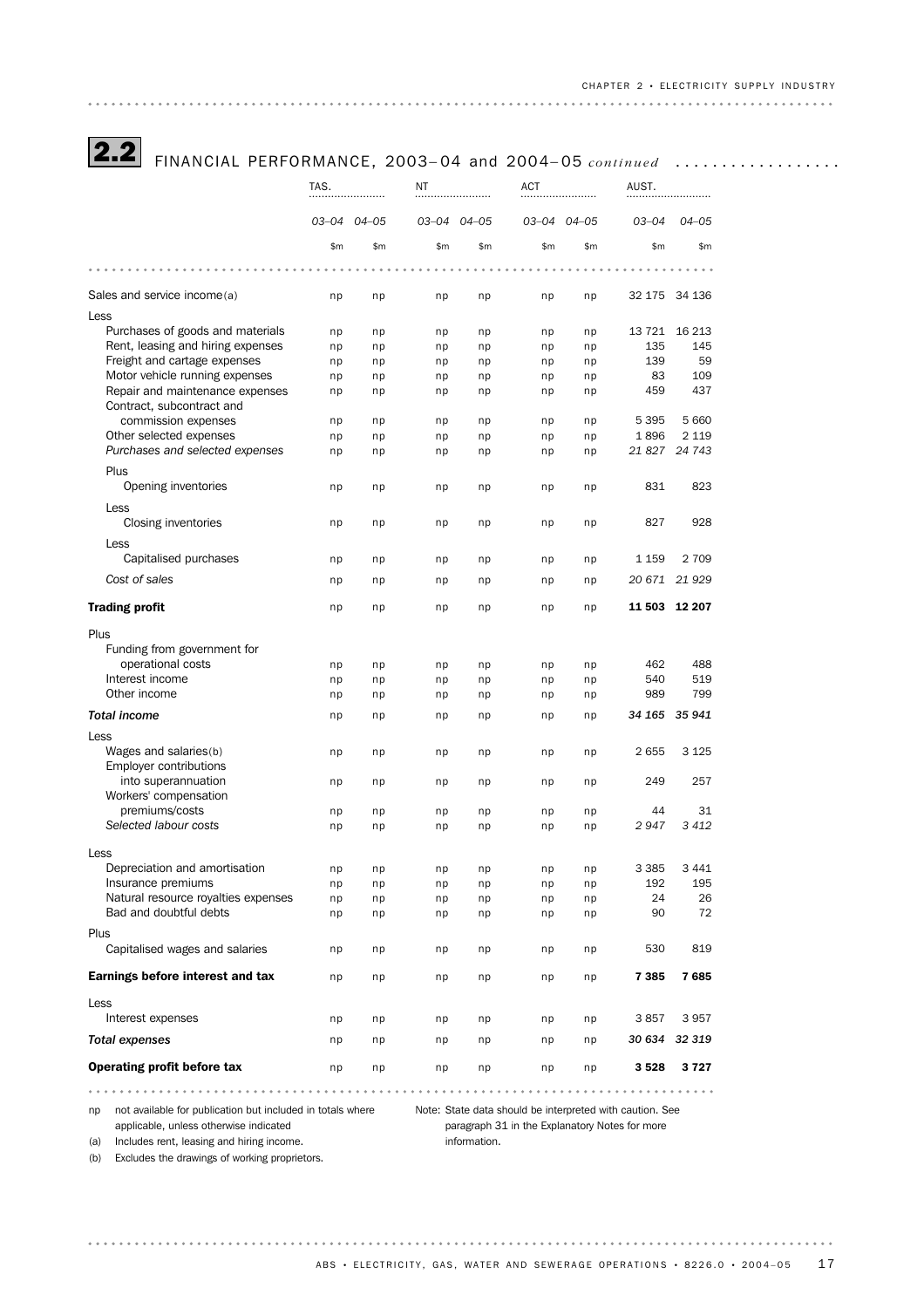| INDUSTRY VALUE ADDED, 2003-04 and 2004-05 |                 |           |               |               |             |         |                     |               |               |               |  |
|-------------------------------------------|-----------------|-----------|---------------|---------------|-------------|---------|---------------------|---------------|---------------|---------------|--|
|                                           | <b>NSW</b><br>  |           | VIC.<br>      |               | <b>OLD</b>  |         |                     | <b>SA</b><br> |               |               |  |
|                                           | $03 - 04$       | $04 - 05$ | 03-04 04-05   |               | 03-04 04-05 |         | $03 - 04$ $04 - 05$ |               | 03–04         | $04 - 05$     |  |
|                                           | \$m\$           | \$m\$     | \$m           | $\mathsf{Sm}$ | \$m         | \$m     | $\mathsf{Sm}$       | \$m           | $\mathsf{Sm}$ | $\mathsf{Sm}$ |  |
|                                           |                 |           |               |               |             |         |                     |               |               |               |  |
| Sales and service income                  | 10 575          | 11 570    | 7905          | 8 2 8 9       | 6 7 2 3     | 7 267   | 2824 2512           |               | np            | np            |  |
| Plus                                      |                 |           |               |               |             |         |                     |               |               |               |  |
| Funding from government for               |                 |           |               |               |             |         |                     |               |               |               |  |
| operational costs                         | 88              | 91        | 1             | 1             | 257         | 258     | $^{\wedge}6$        | 6             | np            | np            |  |
| Capital work done for own use             | 457             | 792       | 153           | 639           | 761         | 1 1 1 2 | 204                 | 419           | np            | np            |  |
| Change in inventories                     | $^{\wedge} -31$ | 19        | $^{\wedge}10$ | 10            | 19          | 34      |                     | 3             | np            | np            |  |
| Less                                      |                 |           |               |               |             |         |                     |               |               |               |  |
| Purchases of goods and materials          | 5 1 5 0         | 5 9 0 4   | 2479          | 2980          | 3 6 2 8     | 4 2 5 0 | 956                 | 1 0 6 5       | np            | np            |  |
| Other intermediate input expenses         | 2078            | 2 3 2 9   | 2 1 9 3       | 2024          | 1507        | 1824    | 1070                | 870           | np            | np            |  |
| Industry value added                      | 3861            | 4 2 3 8   | 3 3 9 6       | 3935          | 2625        | 2 5 9 8 | 1 008               | 1 0 0 4       | np            | np            |  |

 $\degree$  estimate has a relative standard error of 10% to less than 25% and prot available for publication but included in totals where applicable, should be used with caution

unless otherwise indicated

— nil or rounded to zero (including null cells)

Note: State data should be interpreted with caution. See paragraph 31 in the Explanatory Notes for more information.

. . . . . .

# **2.3** INDUSTRY VALUE ADDED, 2003-04 and 2004-05 *continued* ...................

|                                     | TAS.<br> |                     | NT    |           |               | <b>ACT</b>          |           |               |  |
|-------------------------------------|----------|---------------------|-------|-----------|---------------|---------------------|-----------|---------------|--|
|                                     |          | $03 - 04$ $04 - 05$ | 03–04 | $04 - 05$ |               | $03 - 04$ $04 - 05$ | $03 - 04$ | $04 - 05$     |  |
|                                     | \$m      | \$m                 | \$m   | \$m\$     | $\mathsf{Sm}$ | \$m                 | \$m\$     | $\mathsf{Sm}$ |  |
|                                     |          |                     |       |           |               |                     |           |               |  |
| Sales and service income            | np       | np                  | np    | np        | np            | np                  | 32 175    | 34 136        |  |
| Plus<br>Funding from government for |          |                     |       |           |               |                     |           |               |  |
| operational costs                   | np       | np                  | np    | np        | np            | np                  | 462       | 488           |  |
| Capital work done for own use       | np       | np                  | np    | np        | np            | np                  | 1689      | 3 5 28        |  |
| Change in inventories               | np       | np                  | np    | np        | np            | np                  | $***-4$   | 104           |  |
| Less                                |          |                     |       |           |               |                     |           |               |  |
| Purchases of goods and materials    | np       | np                  | np    | np        | np            | np                  | 13 721    | 16 213        |  |
| Other intermediate input expenses   | np       | np                  | np    | np        | np            | np                  | 7803      | 8 1 9 1       |  |
| Industry value added                | np       | np                  | np    | np        | np            | np                  | 12799     | 13852         |  |
|                                     |          |                     |       |           |               |                     |           |               |  |

\*\* estimate has a relative standard error greater than 50% and is considered too unreliable for general use

np not available for publication but included in totals where applicable, unless otherwise indicated

Note: State data should be interpreted with caution. See paragraph 31 in the Explanatory Notes for more information.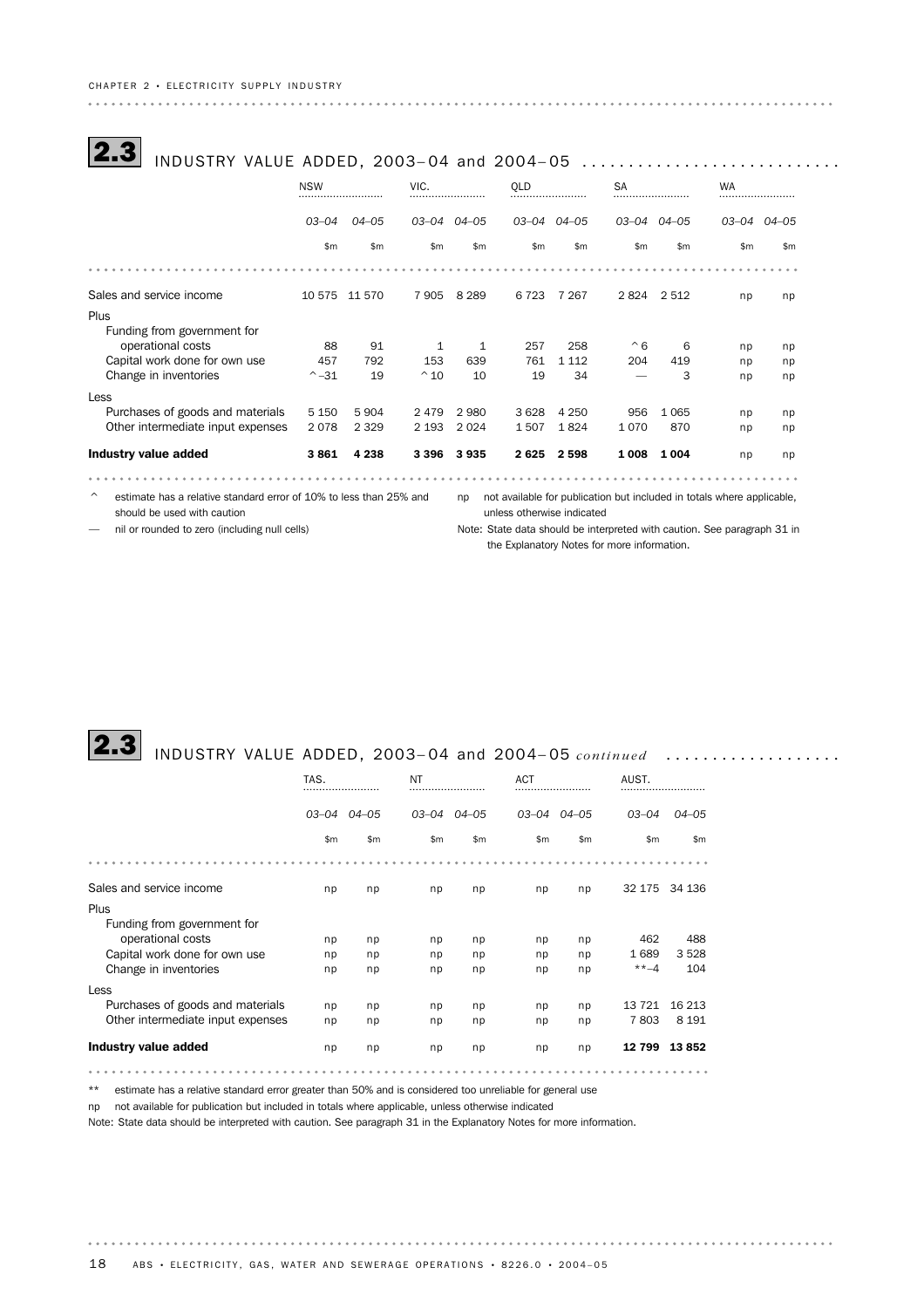| ACQUISITION AND DISPOSAL OF ASSETS, 2003-04 and 2004-05 |                |               |             |         |                |               |                |               |               |       |
|---------------------------------------------------------|----------------|---------------|-------------|---------|----------------|---------------|----------------|---------------|---------------|-------|
|                                                         | <b>NSW</b><br> |               | VIC.<br>    |         | <b>OLD</b><br> |               | <b>SA</b><br>  |               | <b>WA</b><br> |       |
|                                                         | 03–04          | $04 - 05$     | 03-04 04-05 |         | 03–04          | 04-05         |                | 03-04 04-05   | 03–04         | 04-05 |
|                                                         | $\mathsf{Sm}$  | $\mathsf{Sm}$ | \$m\$       | \$m\$   | $\mathsf{Sm}$  | $\mathsf{Sm}$ | \$m            | $\mathsf{Sm}$ | \$m           | \$m   |
|                                                         |                |               |             |         |                |               |                |               |               |       |
| Capital expenditure on(a)                               |                |               |             |         |                |               |                |               |               |       |
| Plant, machinery and equipment                          | 564            | 1014          | 704         | 461     | 678            | 1 3 1 7       | 356            | 218           | np            | np    |
| Dwellings, other buildings                              |                |               |             |         |                |               |                |               |               |       |
| and structures                                          | 707            | 729           | 329         | 801     | 581            | 823           | $^{\wedge}107$ | 191           | np            | np    |
| Other (including land and                               |                |               |             |         |                |               |                |               |               |       |
| intangible assets)                                      | 46             | 68            | 52          | 56      | 29             | 45            | 30             | 37            | np            | np    |
| Total                                                   | 1317           | 1811          | 1085        | 1 3 1 8 | 1 2 8 8        | 2 1 8 4       | 492            | 446           | np            | np    |
| Disposal of assets                                      | 57             | 32            | 12          | 9       | 402            | 113           | 4              | 3             | np            | np    |
| Net capital expenditure                                 | 1 261          | 1780          | 1 0 7 3     | 1 3 0 9 | 886            | 2071          | 489            | 443           | np            | np    |
|                                                         |                |               |             |         |                |               |                |               |               |       |

 $\degree$  estimate has a relative standard error of 10% to less than 25% (a) Items listed include value of capital work done for own use – and should be used with caution

reported in table 2.3.

applicable, unless otherwise indicated

np not available for publication but included in totals where Note: State data should be interpreted with caution. See paragraph 31 in the Explanatory Notes for more information.

# 2.4 ACQUISITION AND DISPOSAL OF ASSETS, 2003– 04 and 2004– <sup>05</sup> *continued* .....

|                                                                                                                                                                         | TAS.<br>             |                      | NT                   |                      |                      |                      | AUST.                             |                                   |
|-------------------------------------------------------------------------------------------------------------------------------------------------------------------------|----------------------|----------------------|----------------------|----------------------|----------------------|----------------------|-----------------------------------|-----------------------------------|
|                                                                                                                                                                         | 03-04                | $04 - 05$            | $03 - 04$            | 04–05                |                      | $03 - 04$ $04 - 05$  |                                   | $03 - 04$ $04 - 05$               |
|                                                                                                                                                                         | \$m\$                | \$m\$                | \$m                  | \$m\$                | \$m\$                | \$m                  | \$m\$                             | \$m                               |
|                                                                                                                                                                         |                      |                      |                      |                      |                      |                      |                                   |                                   |
| Capital expenditure on(a)<br>Plant, machinery and equipment<br>Dwellings, other buildings<br>and structures<br>Other (including land and<br>intangible assets)<br>Total | np<br>np<br>np<br>np | np<br>np<br>np<br>np | np<br>np<br>np<br>np | np<br>np<br>np<br>np | np<br>np<br>np<br>np | np<br>np<br>np<br>np | 3 1 1 8<br>1945<br>195<br>5 2 5 8 | 3 5 3 5<br>2818<br>245<br>6 5 9 8 |
| Disposal of assets                                                                                                                                                      | np                   | np                   | np                   | np                   | np                   | np                   | 503                               | 177                               |
| Net capital expenditure                                                                                                                                                 | np                   | np                   | np                   | np                   | np                   | np                   | 4755                              | 6421                              |

np not available for publication but included in totals where applicable, unless otherwise indicated

(a) Items listed include value of capital work done for own use – reported in table 2.3.

. . . . . . . . . . . . . . . . . .

Note: State data should be interpreted with caution. See paragraph 31 in the Explanatory Notes for more information.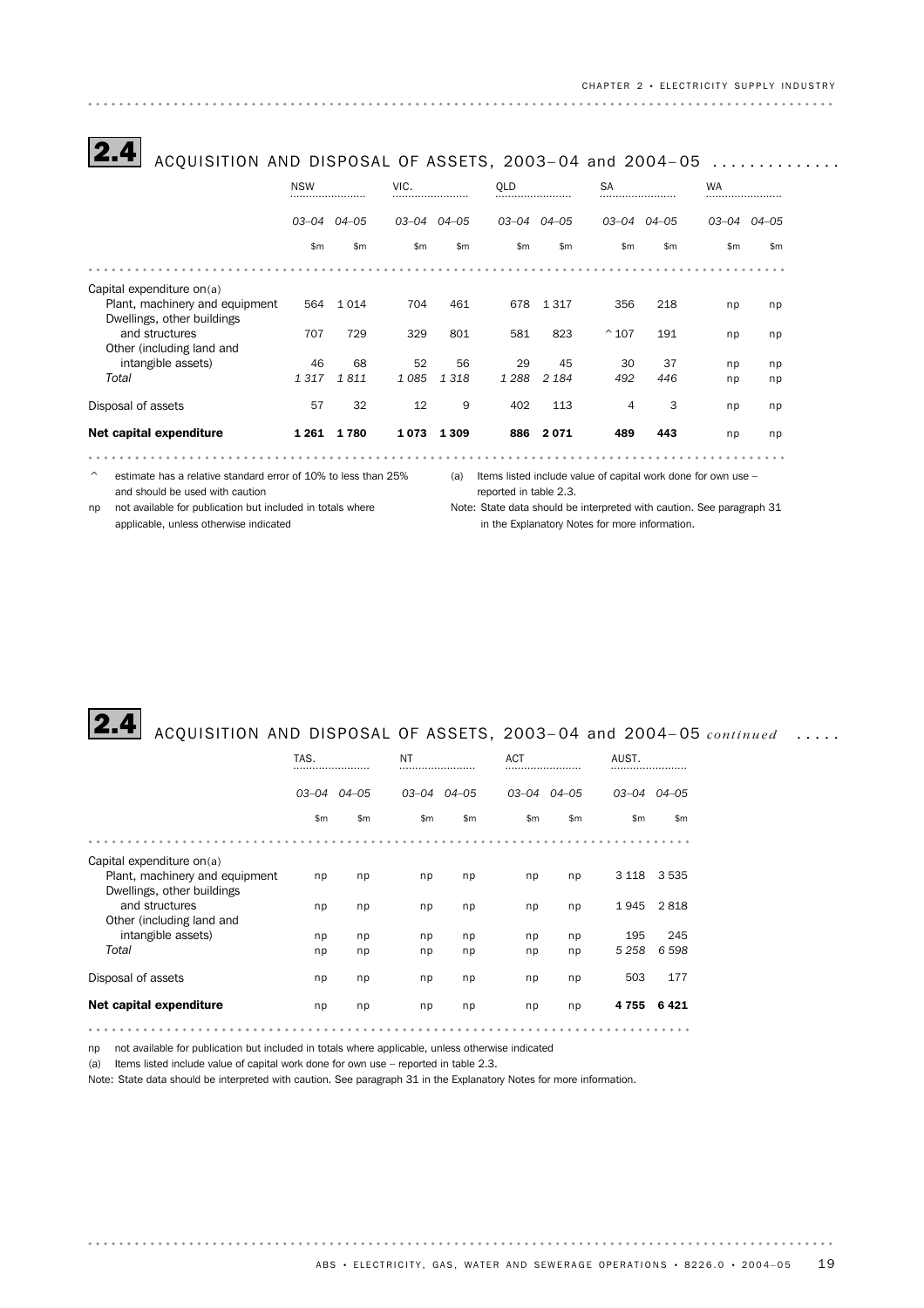| SELECTED PERFORMANCE MEASURES, 2003-04 to 2004-05          |        |                |                     |             |      |                     |      |               |       |               |       |
|------------------------------------------------------------|--------|----------------|---------------------|-------------|------|---------------------|------|---------------|-------|---------------|-------|
|                                                            |        | <b>NSW</b><br> |                     | VIC.<br>    |      | <b>OLD</b>          |      | <b>SA</b><br> |       | <b>WA</b><br> |       |
|                                                            |        |                | $03 - 04$ $04 - 05$ | 03-04 04-05 |      | $03 - 04$ $04 - 05$ |      | 03–04         | 04–05 | 03–04         | 04–05 |
|                                                            |        |                |                     |             |      |                     |      |               |       |               |       |
| Labour<br>Industry value added to<br>selected labour costs | times  | 3.6            | 3.6                 | 6.7         | 7.8  | 3.9                 | 3.0  | 5.2           | 5.5   | np            | np    |
| Selected labour costs per<br>person employed               | \$'000 | 81.4           | 83.9                | 86.2        | 84.6 | 77.7                | 88.4 | 74.8          | 77.3  | np            | np    |
| Profitability<br>Profit margin(a)                          | %      | 12.7           | 13.1                | 8.6         | 7.3  | 11.0                | 10.8 | 4.5           | 5.1   | np            | np    |
| <b>Debt</b><br>Interest coverage                           | times  | 2.8            | 3.1                 | 1.4         | 1.3  | 2.4                 | 2.5  | 1.3           | 1.2   | np            | np    |
| Capital expenditure<br>Investment rate (value added)       | %      | 34.1           | 42.7                | 32.0        | 33.5 | 49.1                | 84.1 | 48.9          | 44.4  | np            | np    |
|                                                            |        |                |                     |             |      |                     |      |               |       |               |       |

np not available for publication but included in totals where applicable, unless otherwise indicated

(a) This ratio differs in concept from the trading profit margin presented in previous issues of this publication. For the definition, see the Glossary.

Note: State data should be interpreted with caution. See paragraph 31 in the Explanatory Notes for more information.

# **2.5** SELECTED PERFORMANCE MEASURES, 2003-04 to 2004-05 *continued* .........

|                                                      |        | TAS.<br>    |    | NT<br>      |    | <b>ACT</b><br> |             | AUST.<br>   |      |
|------------------------------------------------------|--------|-------------|----|-------------|----|----------------|-------------|-------------|------|
|                                                      |        | 03-04 04-05 |    | 03-04 04-05 |    |                | 03-04 04-05 | 03-04 04-05 |      |
|                                                      |        |             |    |             |    |                |             |             |      |
| Labour<br>Industry value added to                    |        |             |    |             |    |                |             |             |      |
| selected labour costs<br>Selected labour costs per   | times  | np          | np | np          | np | np             | np          | 4.3         | 4.1  |
| person employed                                      | \$'000 | np          | np | np          | np | np             | np          | 79.6        | 86.8 |
| Profitability<br>Profit margin(a)                    | %      | np          | np | np          | np | np             | np          | 11.0        | 10.9 |
| <b>Debt</b><br>Interest coverage                     | times  | np          | np | np          | np | np             | np          | 1.9         | 1.9  |
| Capital expenditure<br>Investment rate (value added) | %      | np          | np | np          | np | np             | np          | 41.1        | 47.6 |
|                                                      |        |             |    |             |    |                |             |             |      |

np not available for publication but included in totals where applicable, unless otherwise indicated

(a) This ratio differs in concept from the trading profit margin presented in previous issues of this publication. For the definition, see the Glossary.

Note: State data should be interpreted with caution. See paragraph 31 in the Explanatory Notes for more information.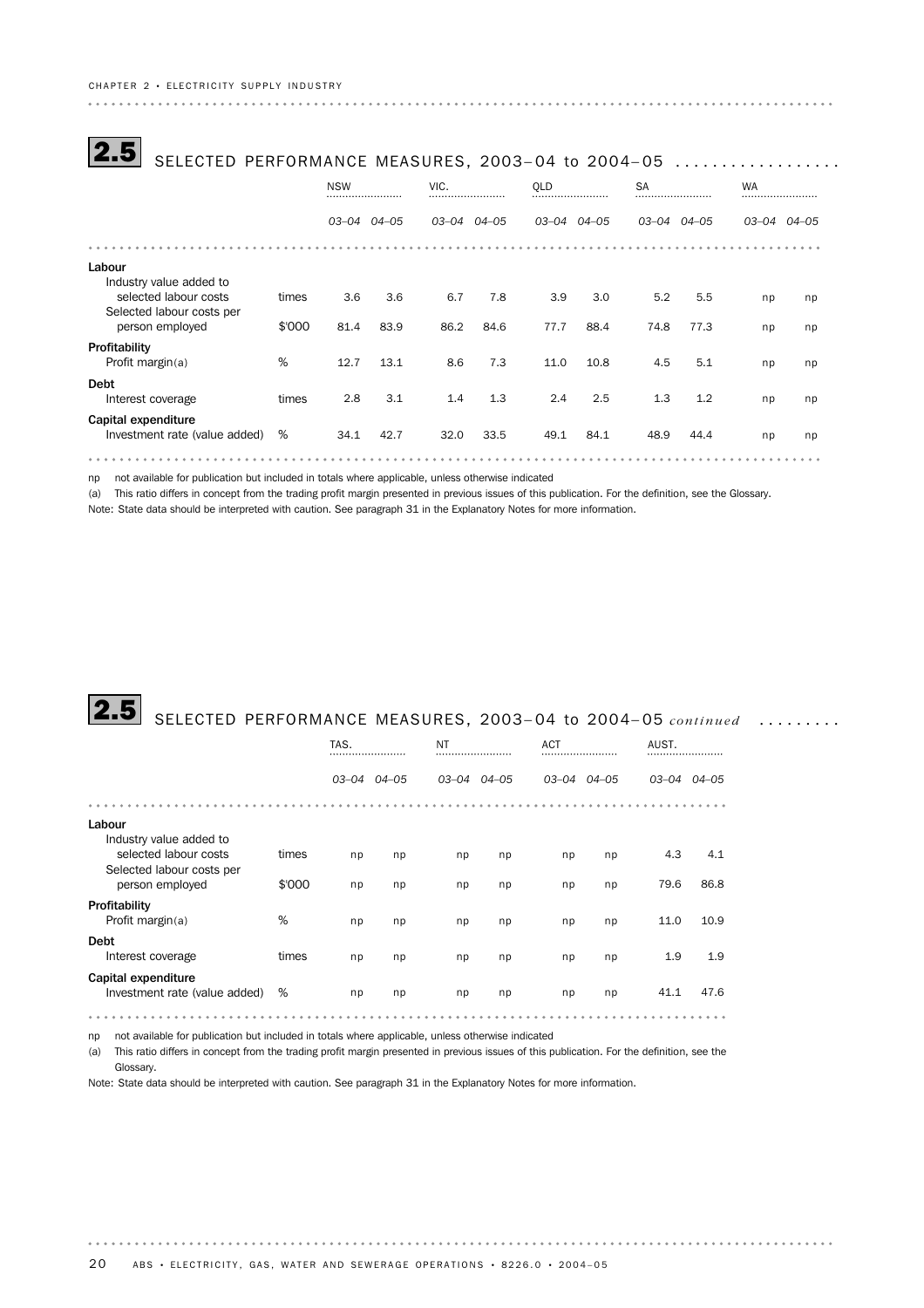# CHAPTER 3 GAS SUPPLY INDUSTRY

#### INTRODUCTION

Statistics in this chapter relate to the gas supply industry as defined by the *Australian and New Zealand Standard Industrial Classification (ANZSIC)*, 1993 edition. These data are presented at the ABN unit / TAU level and, therefore, can contain data about activities normally associated with industries other than gas supply. (See Explanatory Notes paragraphs 5–20 for further details.) The commentary refers mainly to the tables in this chapter, and to the key data presented in table 1.1, preceded by some industry background material. The Glossary provides definitions for the more specific terms used.

The current gas supply industry reflects the results of the restructuring which began in the early 1990s. Most states and territories have committed, under the terms of the *1997 National Gas Pipelines Access Agreement*, to work towards implementing full retail contestability (FRC) to give all gas users their choice of supplier. FRC was introduced in NSW and the ACT in January 2002, and in Victoria in October 2002. Western Australia introduced market reforms to the retail gas market in May 2004. These reforms include the introduction of FRC and several new customer protection mechanisms. South Australia implemented FRC in July 2004 and it will be introduced in Queensland from July 2007. Natural gas has recently been introduced into Tasmania by pipeline from Victoria and FRC is operating now for connections to the embryonic distribution network. INDUSTRY BACKGROUND

> As in the electricity supply industry, vertically integrated businesses have formed separate business units to undertake various stages of distribution and other activities. Increasingly, competition has been introduced along the various stages of the distribution chain with the entry of new businesses.

These changes to business structures have a direct impact on the data presented in this publication, but not all impacts are in the same direction. Where several smaller specialist business units wholly classified to the gas supply industry have been created from one vertically integrated business, transactions between these businesses are recorded in the statistics (such as sales from the distributing business to the retail business). Previously, such transactions were internal to a single business and generally were not recorded in the statistics.

Over time, as the market continues to develop, businesses have gradually rationalised and restructured their operations. This has resulted in several businesses widening their networks through corporate takeovers to include activities not previously undertaken by gas supply businesses. Conversely, some activities previously undertaken by gas supply businesses are now being undertaken by businesses classified to other industries, in particular, electricity supply and pipeline transport.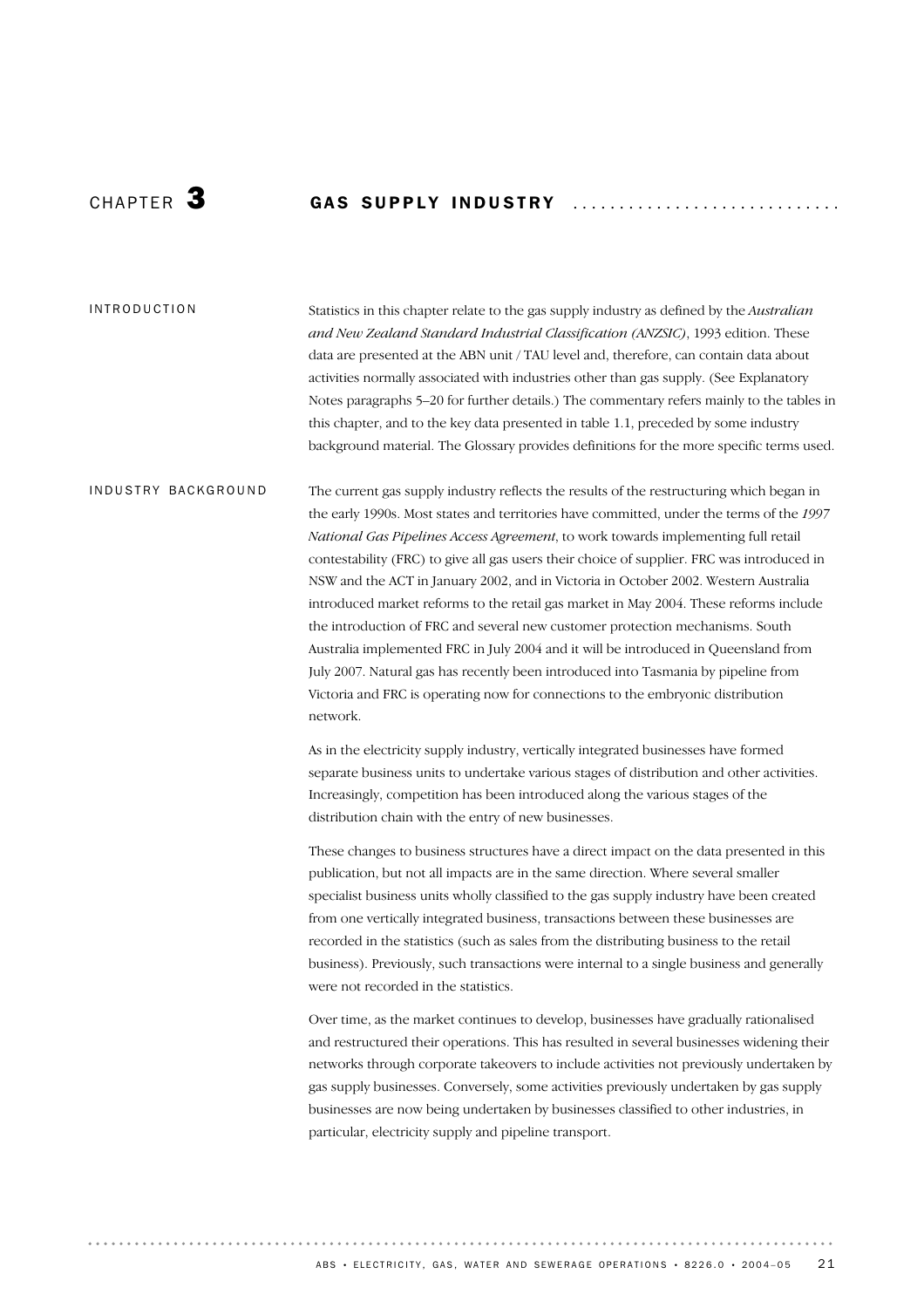### CHAPTER 3 · GAS SUPPLY INDUSTRY

| INDUSTRY BACKGROUND<br>$\mathop{conlinue}$ | Demand for gas was affected by mild weather in many parts of Australia in autumn and<br>early winter of 2005. The volume of gas (natural and manufactured) available for issue<br>through mains declined by 1.1% between 2003-04 and 2004-05, from 808 to 793<br>Petajoules. (Manufacturing Production, Australia, June 2006 (ABS cat. no.<br>8301.0.55.001)). The Consumer Price Index relating to Gas and Other Household<br>Fuels (weighted average of eight capital cities) indicates that prices for household<br>consumers were 5.0% higher in 2004-05 than in 2003-04.                                                                                                                                           |
|--------------------------------------------|-------------------------------------------------------------------------------------------------------------------------------------------------------------------------------------------------------------------------------------------------------------------------------------------------------------------------------------------------------------------------------------------------------------------------------------------------------------------------------------------------------------------------------------------------------------------------------------------------------------------------------------------------------------------------------------------------------------------------|
| SUMMARY                                    | Major indicators for the Australian gas supply industry showed divergent movements, in<br>current price terms, from 2003-04 to 2004-05. Industry value added, operating profit<br>before tax, trading profit and net capital expenditure all increased, as did employment<br>(despite a decrease in wages and salaries). Sales and service income and earnings before<br>interest and tax showed little change, and total expenses and cost of sales declined.                                                                                                                                                                                                                                                          |
| EMPLOYMENT                                 | The gas supply industry employed 2,100 persons at the end of June 2005, 100 persons<br>(or 3%) more than twelve months earlier.                                                                                                                                                                                                                                                                                                                                                                                                                                                                                                                                                                                         |
| LABOUR COSTS                               | Wages and salaries paid by the gas supply industry decreased by $14\%$ (\$11m) to \$70m, in<br>2004-05.                                                                                                                                                                                                                                                                                                                                                                                                                                                                                                                                                                                                                 |
| PROFITABILITY AND<br>EARNINGS              | Sales and service income of the gas supply industry in 2004–05 was virtually identical to<br>2003-04. Total income declined by 2% (\$117m), and total expenses declined by 3%<br>(\$154m) reflecting reductions in most expense items. As a result, operating profit before<br>tax (OPBT) rose by \$41m (9%) to \$521m. Trading profit increased by \$95m (or 10%) to<br>\$1.1b, reversing the decline of the preceding year, and earnings before interest and tax<br>(EBIT) was stable.<br>In 2004-05, the profit margin of this industry reached its highest value for the past four<br>years. Note that this ratio is based on OPBT, whereas previous issues of this publication<br>presented trading profit margin. |
| INDUSTRY VALUE ADDED                       | At \$1.1b, gas supply industry value added in 2004–05 returned to the level of 2002–03,<br>and was 10% (or \$96m) higher than in 2003–04. This increase reflects a decline of \$134m<br>(5%) in purchases of goods and materials, moderated by a \$56m (4%) increase in other<br>intermediate input expenses.                                                                                                                                                                                                                                                                                                                                                                                                           |
| CAPITAL EXPENDITURE                        | Construction of new pipelines and other major projects, and acquisition of existing<br>facilities, resulted in a 297% increase to (\$1.1b) in net capital expenditure by the gas<br>supply industry in 2004-05.                                                                                                                                                                                                                                                                                                                                                                                                                                                                                                         |
|                                            | Acquisition of plant, machinery and equipment by businesses in the gas supply industry<br>increased by 230%, or \$232m, between 2003-04 and 2004-05. Expenditure on dwellings,<br>other buildings and structures trebled. An almost sixfold increase (of \$216m) occurred in<br>outlays on other assets.                                                                                                                                                                                                                                                                                                                                                                                                                |
|                                            | For the first time in four years, net capital expenditure of this industry exceeded its IVA;<br>the usual ratio between them is less than 30%.                                                                                                                                                                                                                                                                                                                                                                                                                                                                                                                                                                          |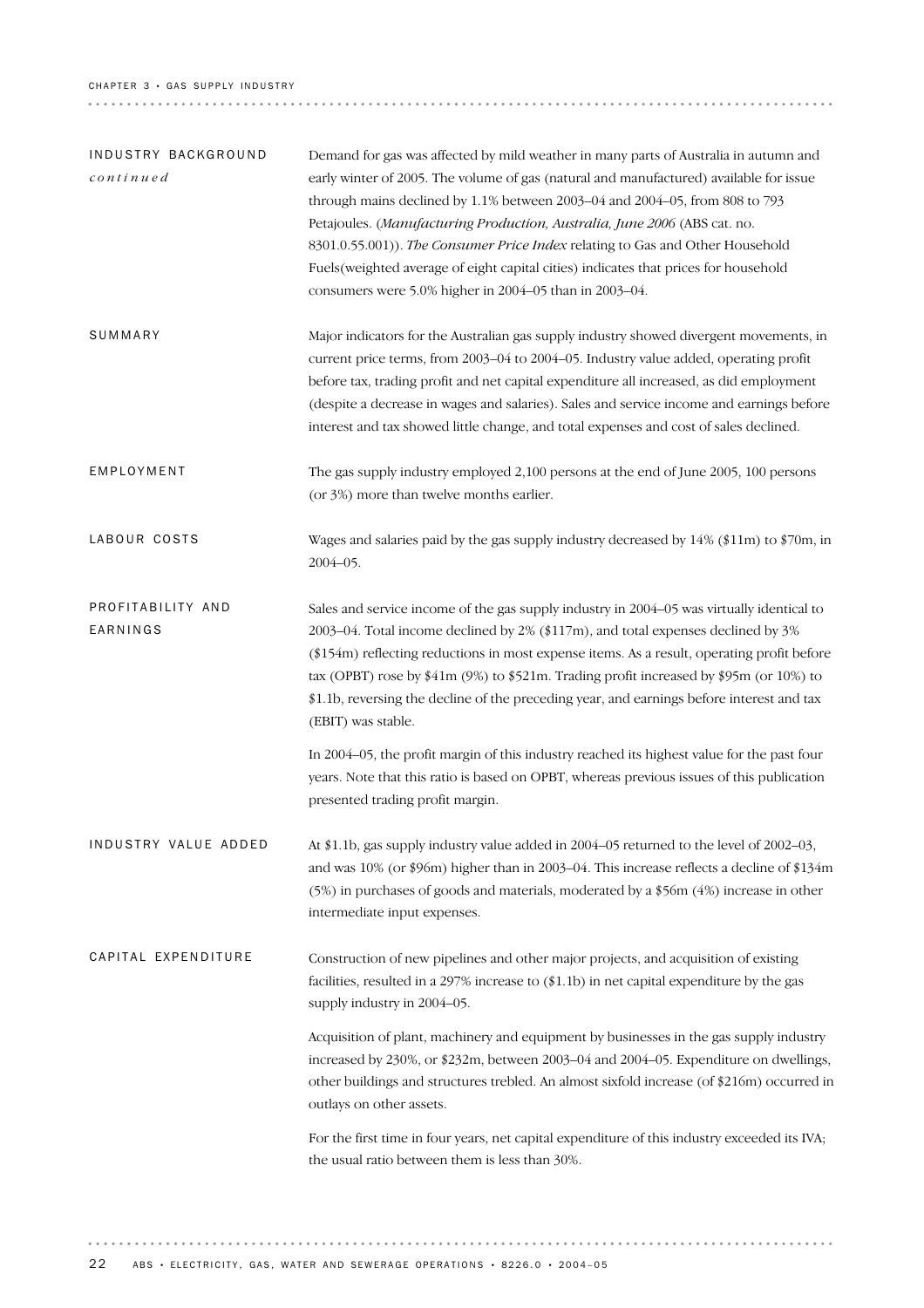# 3.1 FINANCIAL PERFORMANCE .................................................

|                                               | 2001-02        | 2002-03        | 2003-04           | 2004-05      |
|-----------------------------------------------|----------------|----------------|-------------------|--------------|
|                                               | \$m            | \$m            | \$m               | \$m          |
|                                               |                |                |                   |              |
| Sales and service income(a)                   | 5737           | 4 9 3 9        | 5 2 9 8           | 5 2 9 9      |
| Less                                          |                |                |                   |              |
| Purchases of goods and materials              | 2 3 1 7        | 2 2 8 2        | 2 7 6 8           | 2634         |
| Rent, leasing and hiring expenses             | 20             | 17             | 17                | 12           |
| Freight and cartage expenses                  | 35             | 37             | 40                | 89           |
| Motor vehicle running expenses                | 18             | 15             | $^{\wedge}22$     | 15           |
| Repair and maintenance expenses               | 30             | 29             | $^{\sim}$ 47      | 5            |
| Contract, subcontract and commision expenses  | 1670           | 1 2 0 2        | $^{\wedge}$ 1 254 | 1 300        |
| Other selected expenses                       | 531            | 294            | $^{\wedge}181$    | 192          |
| Purchases and selected expenses               | 4 6 21         | 3876           | 4330              | 4 2 4 7      |
| Plus                                          |                |                |                   |              |
| Opening inventories                           | 33             | 23             | $^{\wedge}24$     | 23           |
|                                               |                |                |                   |              |
| Less                                          |                |                |                   |              |
| Closing inventories                           | 36             | 28             | $^{\wedge}$ 17    | 21           |
| Less                                          |                |                |                   |              |
| Capitalised purchases                         | $\overline{2}$ | 4              | 10                | 16           |
| Cost of sales                                 | 4616           | 3867           | 4 3 2 7           | 4 2 3 3      |
| <b>Trading profit</b>                         | 1 1 2 1        | 1073           | 971               | 1066         |
| Plus                                          |                |                |                   |              |
| Funding from government for operational costs | $\overline{2}$ | 3              | $^{\wedge}$ 3     | 8            |
| Interest income                               | 15             | 11             | *80               | 22           |
| Other income                                  | 25             | 30             | 83                | 18           |
|                                               |                |                |                   |              |
| <b>Total income</b>                           | 5780           | 4984           | 5465              | 5348         |
| Less                                          |                |                |                   |              |
| Wages and salaries(b)                         | 113            | 86             | 81                | 70           |
| Employer contributions to superannuation      | 9              | 7              | 8                 | 8            |
| Workers compensation premiums                 | $\mathbf{1}$   | $\overline{2}$ | $\mathbf{1}$      | $\mathbf{1}$ |
| Selected labour costs                         | 123            | 95             | 91                | 79           |
|                                               |                |                |                   |              |
| Less                                          |                |                |                   |              |
| Depreciation and amortisation                 | 196            | 185            | 191               | 181          |
| Insurance premiums                            | 6              | 6              | $^{\wedge}9$      | 8            |
| Natural resource royalty expenses             |                |                |                   |              |
| Bad and doubtful debts                        | 17             | 20             | $^{\wedge}$ 10    | 5            |
| Plus                                          |                |                |                   |              |
| Capitalised wages and salaries                |                |                | *1                |              |
| Earnings before interest and tax              | 823            | 812            | 837               | 842          |
| Less                                          |                |                |                   |              |
| Interest expenses                             | 353            | 354            | 358               | 321          |
| <b>Total expenses</b>                         | 5 3 1 4        | 4531           | 4979              | 4825         |
|                                               |                |                |                   |              |
| Operating profit before tax                   | 470            | 458            | 480               | 521          |

 $\degree$  estimate has a relative standard error of 10% to less than 25% and should be used with caution

\* estimate has a relative standard error of 25% to 50% and should be used with caution

— nil or rounded to zero (including null cells)

(a) Includes rent, leasing and hiring income.

(b) Excludes the drawings of working proprietors.

. . . . . . . . . . . . . . . . . .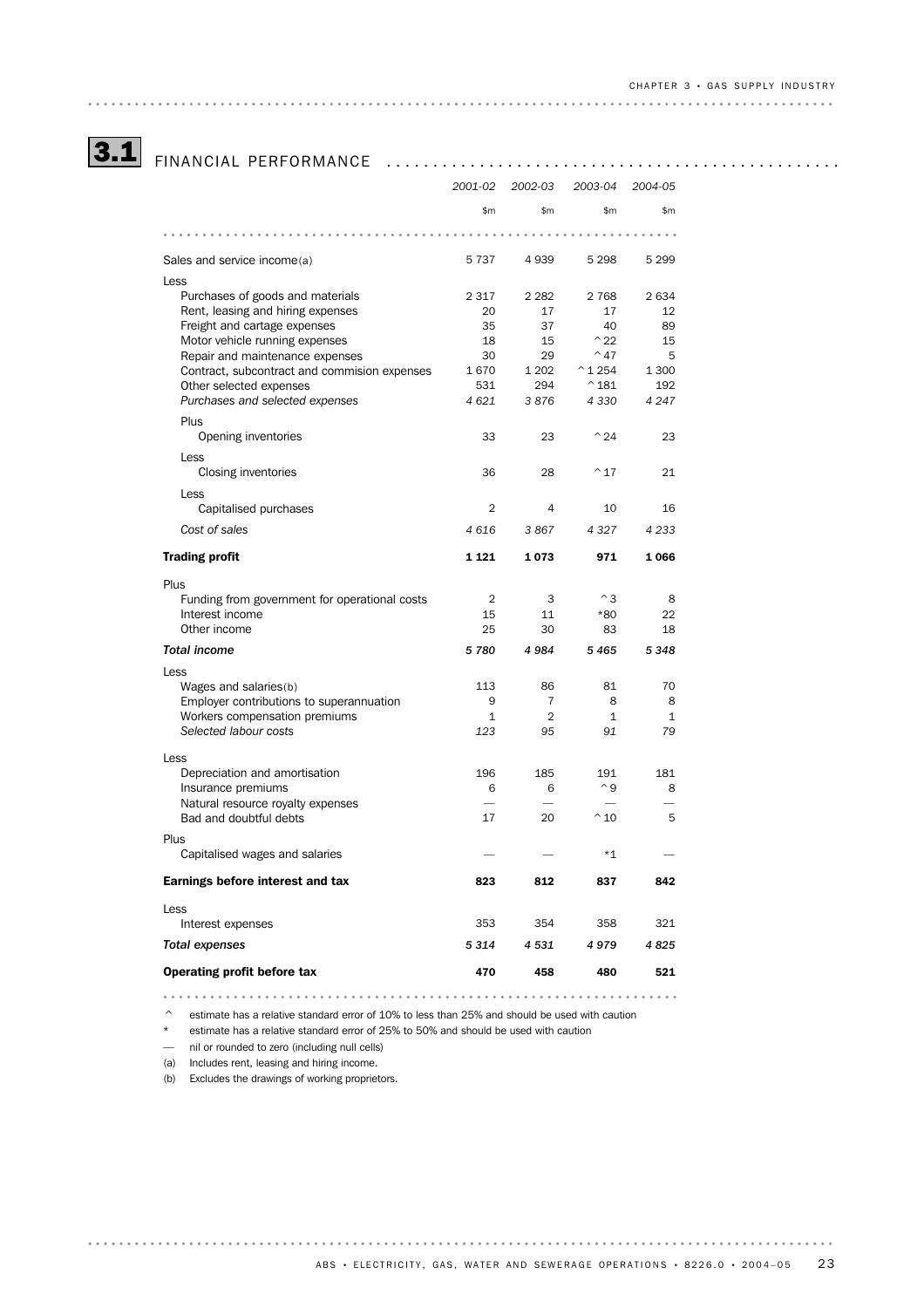# CH A P T E R 3 • GA S SU P P L Y I N D U S T R Y

# 3.2 INDUSTRY VALUE ADDED ..................................................

|                                               | 2001-02        | 2002-03 | 2003-04       | 2004-05 |
|-----------------------------------------------|----------------|---------|---------------|---------|
|                                               | \$m            | \$m\$   | \$m\$         | \$m\$   |
|                                               |                |         |               |         |
| Sales and service income(a)                   | 5 7 3 7        | 4939    | 5 2 9 8       | 5 2 9 9 |
| Plus                                          |                |         |               |         |
| Funding from government for operational costs | $\overline{2}$ | 3       | $^{\wedge}$ 3 | 8       |
| Capital work done for own use                 | $\overline{2}$ | 4       | 10            | 17      |
| Change in inventories                         | $\overline{4}$ | 5       | $* - 6$       | $-2$    |
| Less                                          |                |         |               |         |
| Purchases of goods and materials              | 2 3 1 7        | 2 2 8 2 | 2 7 6 8       | 2634    |
| Other intermediate input expenses             | 2 2 9 0        | 1584    | 1551          | 1607    |
| Industry value added                          | 1 1 3 8        | 1 087   | 986           | 1081    |

 $\degree$  estimate has a relative standard error of 10% to less than 25% and should be used with caution

\* estimate has a relative standard error of 25% to 50% and should be used with caution

(a) Includes rent, leasing and hiring income.



# 3.3 ACQUISITION AND DISPOSAL OF ASSETS ....................................

|                                              | 2001-02 | 2002-03 | 2003-04        | 2004-05 |
|----------------------------------------------|---------|---------|----------------|---------|
|                                              | \$m     | \$m\$   | \$m\$          | \$m     |
|                                              |         |         |                |         |
| Capital expenditure on(a)                    |         |         |                |         |
| Plant, machinery and equipment               | 81      | 84      | 101            | 334     |
| Dwellings, other buildings and structures    | 79      | 105     | $^{\circ}$ 147 | 545     |
| Other (including land and intangible assets) | 114     | 93      | 45             | 261     |
| Total                                        | 274     | 282     | 293            | 1 1 3 9 |
| Disposal of assets                           | 12      | 4       | 7              | 4       |
| Net capital expenditure                      | 262     | 279     | 286            | 1 136   |
|                                              |         |         |                |         |

^ estimate has a relative standard error of 10% to less than 25% and should be used with caution

(a) Items listed include value of capital work done for own use – reported in table 3.2.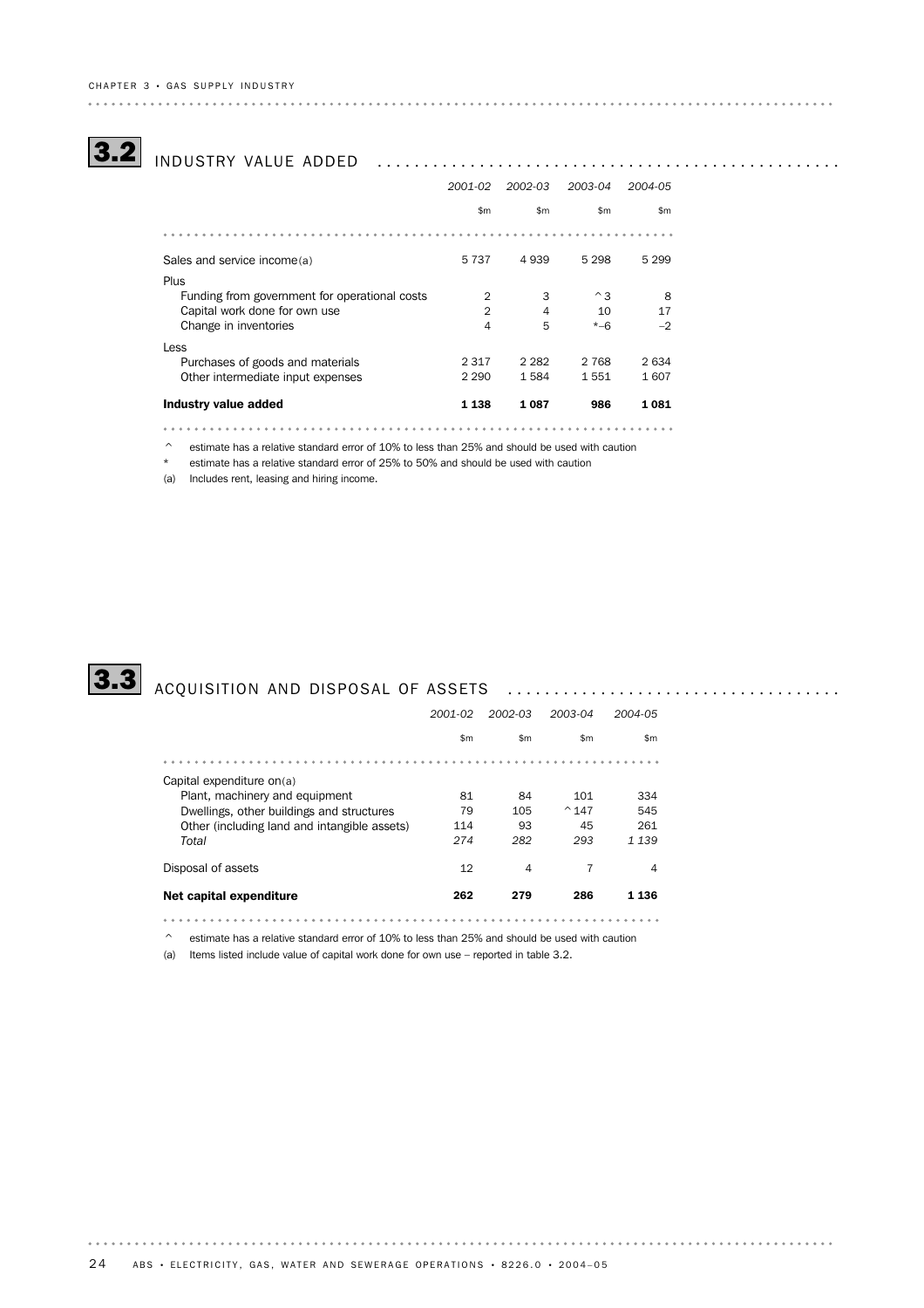# 3.4 SELECTED PERFORMANCE MEASURES .......................................

|                                               |        | 2001-02 | 2002-03 | 2003-04 | 2004-05 |
|-----------------------------------------------|--------|---------|---------|---------|---------|
|                                               |        |         |         |         |         |
| Labour                                        |        |         |         |         |         |
| Industry value added to selected labour costs | times  | 9.3     | 11.5    | 10.9    | 13.7    |
| Selected labour costs per person employed     | \$'000 | 52.0    | 49.5    | 44.9    | 37.9    |
| Profitability                                 |        |         |         |         |         |
| Profit margin $(a)$                           | %      | 8.2     | 9.3     | 9.1     | 9.8     |
| <b>Debt</b>                                   |        |         |         |         |         |
| Interest coverage                             | times  | 2.3     | 2.3     | 2.3     | 2.6     |
| Capital expenditure                           |        |         |         |         |         |
| Investment rate (value added)                 | %      | 24.0    | 26.0    | 29.8    | 105.4   |
|                                               |        |         |         |         |         |

(a) This ratio differs in concept from the trading profit margin presented in previous issues of this publication. For the definition, see the Glossary.

 $\begin{array}{cccccccccccccc} \bullet & \bullet & \bullet & \bullet & \bullet & \bullet & \bullet & \bullet \end{array}$ 

. . . . . . . . . . . . . . . . . . .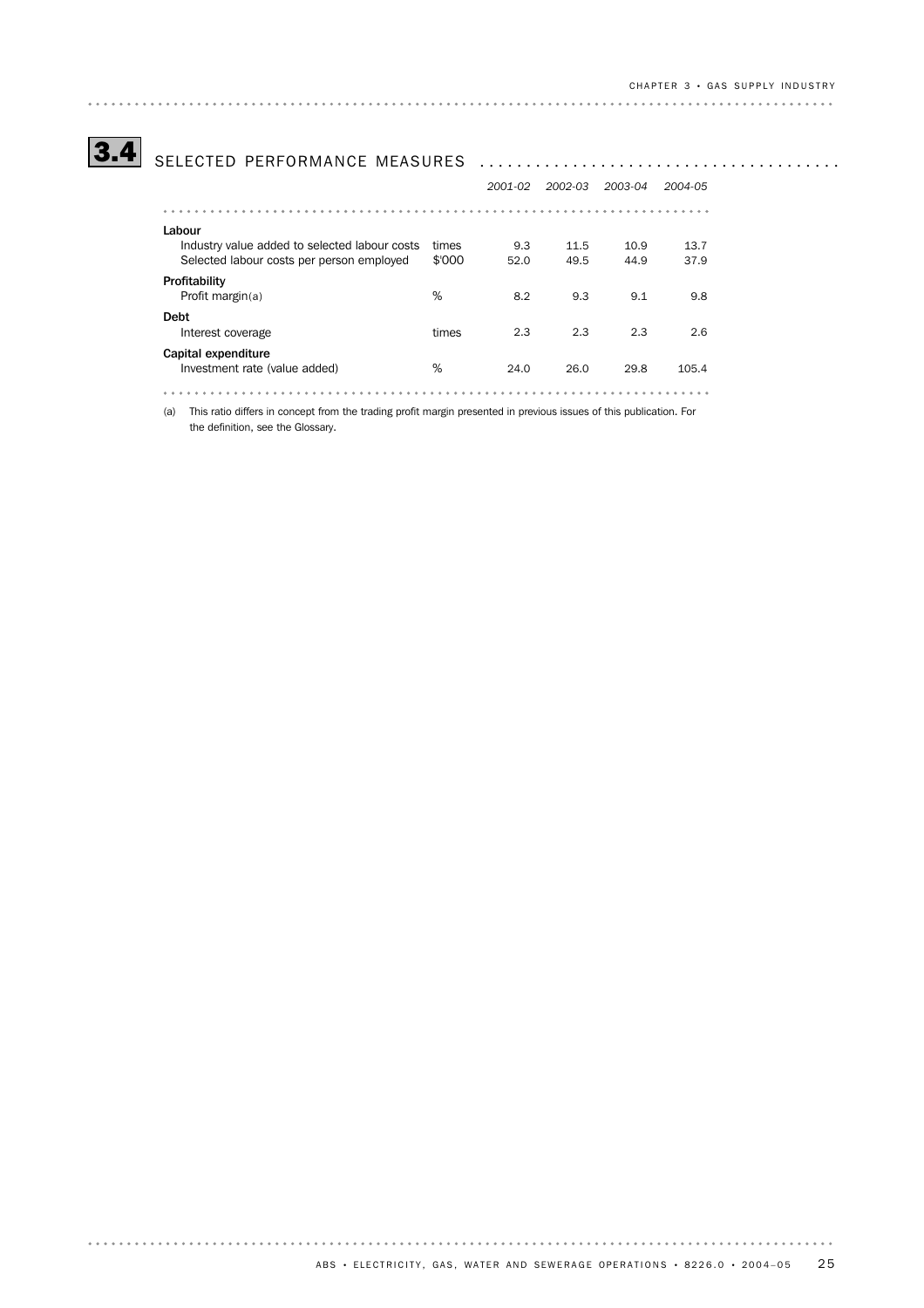# CHAPTER 4 WATER SUPPLY, SEWERAGE AND DRAINAGE SE R V I C E S IN D U S T R Y ............................... .

| <b>INTRODUCTION</b>  | This chapter presents statistics about the water supply, sewerage and drainage services<br>industry as defined by the Australian and New Zealand Standard Industrial<br>Classification (ANZSIC), 1993 edition. These data are presented at the ABN unit / TAU<br>level and, therefore, can contain data about activities normally associated with industries<br>other than water supply, sewerage and drainage services. (See Explanatory Notes<br>paragraphs 5-20 for further details.)                                     |
|----------------------|------------------------------------------------------------------------------------------------------------------------------------------------------------------------------------------------------------------------------------------------------------------------------------------------------------------------------------------------------------------------------------------------------------------------------------------------------------------------------------------------------------------------------|
|                      | Both private and government units are included in the scope of the survey. In a manner<br>similar to the electricity and gas supply industries, the water supply, sewerage and<br>drainage services industry is also undergoing a process of reform. At the same time,<br>changes in the structure of public sector units engaged in these activities have affected<br>the statistics over time, by reclassifying such business units between this industry and<br>ANZSIC Division M, GOVERNMENT ADMINISTRATION AND DEFENCE. |
|                      | The commentary refers mainly to the tables in this chapter, and to the key data<br>presented in table 1.1, preceded by some industry background material.                                                                                                                                                                                                                                                                                                                                                                    |
| INDUSTRY BACKGROUND  | The National Water Commission was established in December 2004 as an independent<br>statutory agency responsible for overseeing national water reform, by assisting to<br>implement the National Water Initiative and investment in the Australian Water Fund.                                                                                                                                                                                                                                                               |
|                      | In 2004-05 much of Australia received below average or average rainfall. Following<br>similar rainfall in 2003-04 and the severe drought of 2002-03, storage levels in the<br>eastern half of Australia remained low.                                                                                                                                                                                                                                                                                                        |
|                      | The Water Services Association of Australia estimates that, despite population growth,<br>the volume of water supplied to Australian capital cities in 2004-05 fell by 2.1%<br>compared to the previous year. Declining water use is mainly attributed to water<br>restrictions and to adoption by consumers of water conservation measures. Although<br>not uniform across Australia, developer contributions and increased prices helped to<br>maintain revenue levels.                                                    |
|                      | The Consumer Price Index relating to water and sewerage (weighted average of eight<br>capital cities) indicates that prices for household consumers were 3.2% higher in<br>2004-05 than in 2003-04.                                                                                                                                                                                                                                                                                                                          |
| EMPLOYMENT           | The water supply, sewerage and drainage services industry employed 22,200 persons at<br>the end of June 2005, 800 persons (or 4%) more than twelve months earlier and 2% (or<br>400 persons) greater than at the end of June 2002.                                                                                                                                                                                                                                                                                           |
| INDUSTRY PERFORMANCE | For the water supply, sewerage and drainage services industry, the major indicators of<br>output and profitability either fell or were virtually unchanged in 2004-05.                                                                                                                                                                                                                                                                                                                                                       |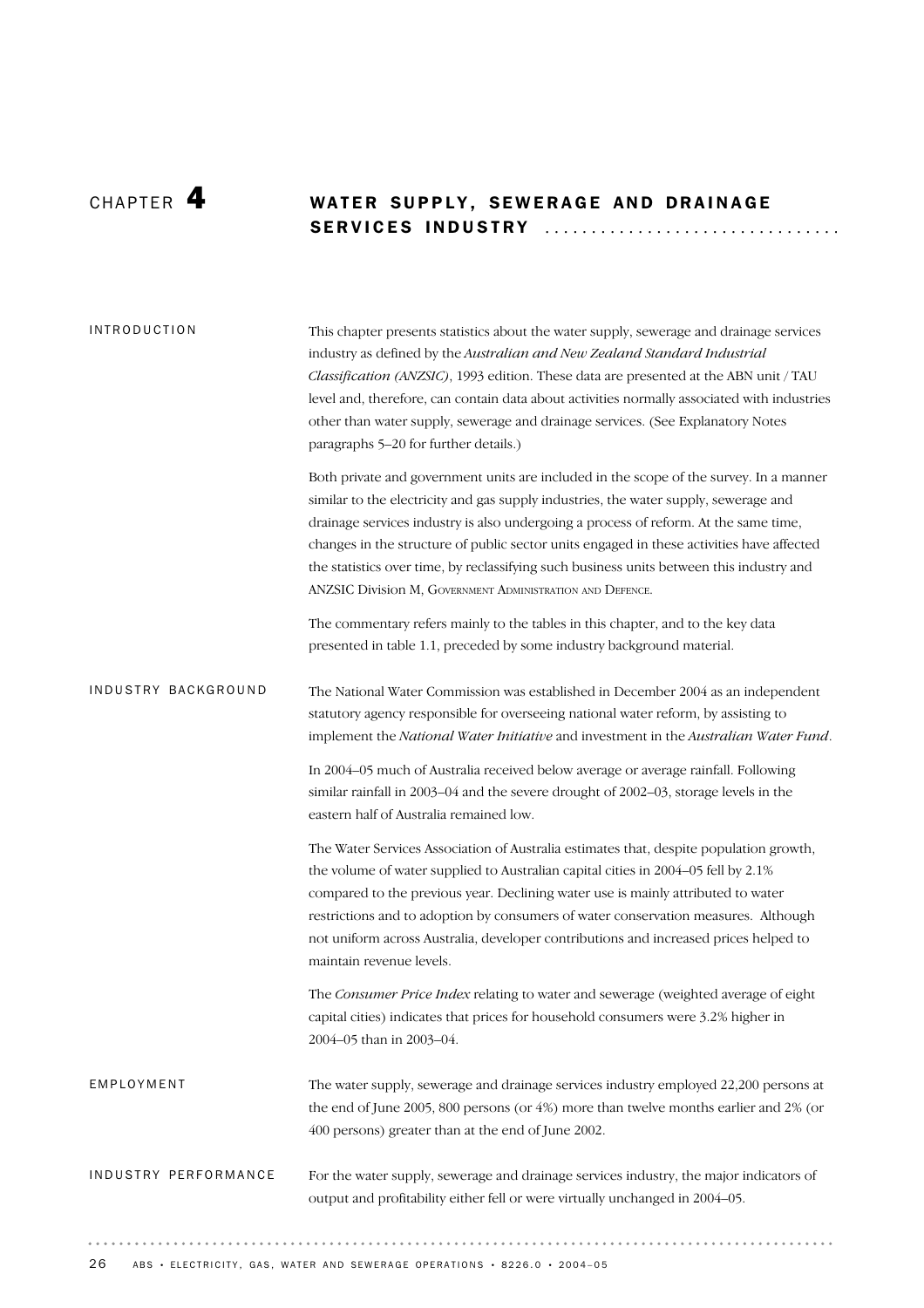# Net capital expenditure for the water supply, sewerage and drainage services industry in 2004–05 maintained the generally stable pattern of the preceding three years. CAPITAL EXPENDITURE Wages and salaries paid by the water supply, sewerage and drainage services industry were virtually the same, at \$1.3b, in 2004–05 as in 2003–04. On a per person employed basis, wages and salaries declined by 2% (from \$59,200 to \$57,900). Over the period from 2001–02 to 2004–05, the industry's wages and salaries costs have increased in current price terms by 20% (and by 18% per person employed). The industry earned \$7.7b in sales and service income in 2004–05, the same as in 2003–04. IVA also was stable, at \$5.1b, as were earnings before interest and tax and operating profit before tax. Trading profit declined by 4%. All these variables had decreased in the previous year. INDUSTRY PERFORMANCE *continued*

. . . . . . . . . . . . .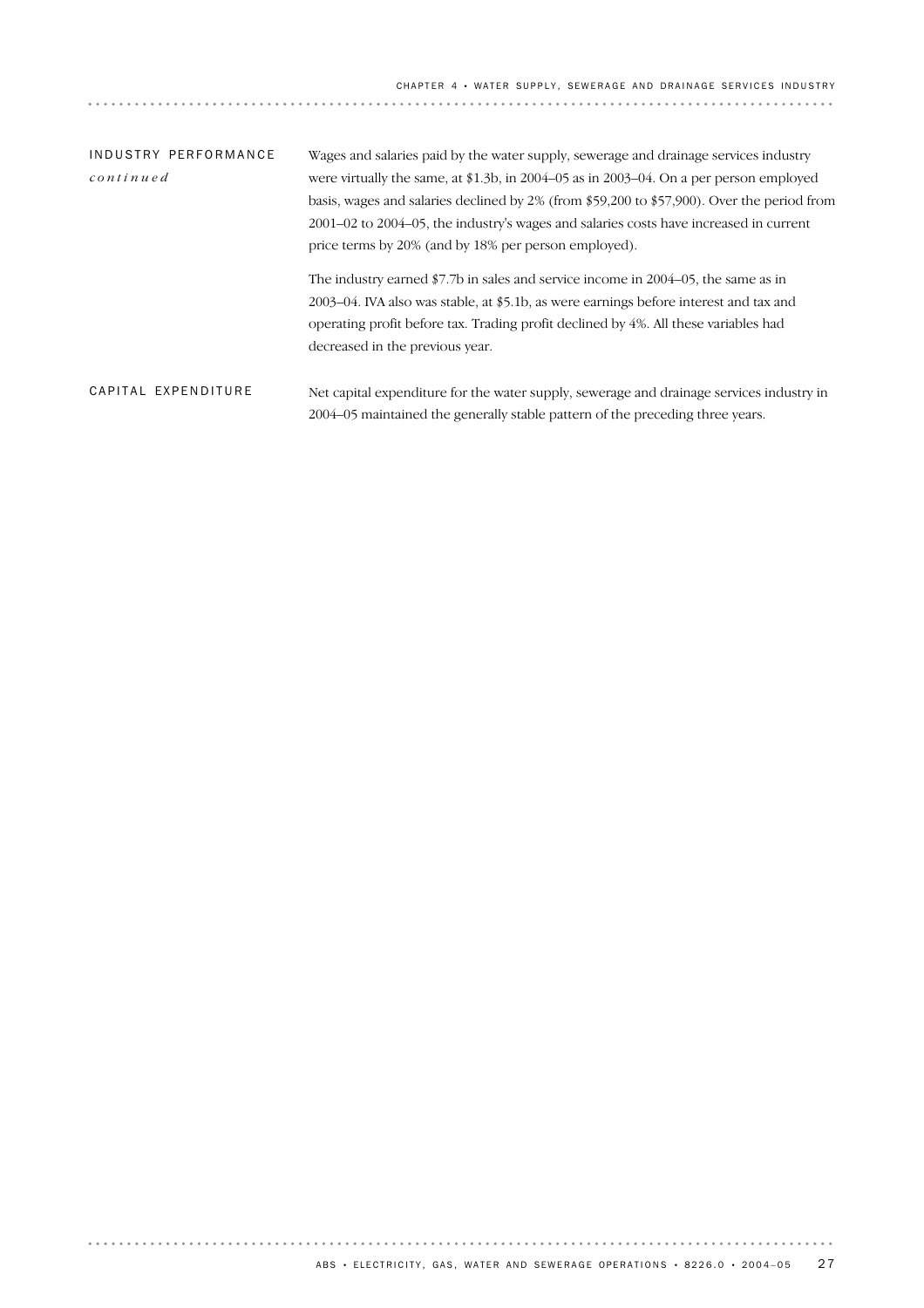# 4.1 FINANCIAL OPERATIONS, 2001–02 to 2004–05 ................................

|                                    | 2001-02 | 2002-03        | 2003-04 | 2004-05 |
|------------------------------------|---------|----------------|---------|---------|
|                                    | \$m\$   | \$m            | \$m     | \$m     |
|                                    |         |                |         |         |
| <b>Financial performance</b>       |         |                |         |         |
| Sales and service income(a)        | 7 250   | 7992           | 7679    | 7 703   |
| Purchases and selected expenses    | 3 4 9 9 | $^{\circ}3790$ | 3 7 7 0 | 4 1 0 3 |
| Trading profit                     | 4 0 6 8 | 4 4 5 4        | 4 1 9 8 | 4019    |
| Total income                       | 8929    | 9688           | 9 1 4 7 | 9425    |
| Selected labour costs              | 1 2 9 6 | 1 3 9 9        | 1 3 7 4 | 1443    |
| Earnings before interest and tax   | 3 1 7 5 | 3476           | 3 0 3 7 | 3019    |
| Total expenses                     | 6452    | 6876           | 6 7 1 1 | 7048    |
| Operating profit before tax        | 2477    | 2816           | 2 4 3 6 | 2 4 0 5 |
| Industry value added               | 4883    | 5 3 5 0        | 5086    | 5 101   |
| Acquisition and disposal of assets |         |                |         |         |
| Capital expenditure                | 2 1 6 5 | 2 0 6 4        | 2 1 3 8 | 2 1 4 3 |
| Disposal of assets                 | 138     | 131            | 60      | 71      |
| Net capital expenditure            | 2027    | 1933           | 2078    | 2072    |
|                                    |         |                |         |         |

^ estimate has a relative standard error of 10% to less than 25% and should be used with caution

(a) Includes rent, leasing and hiring income.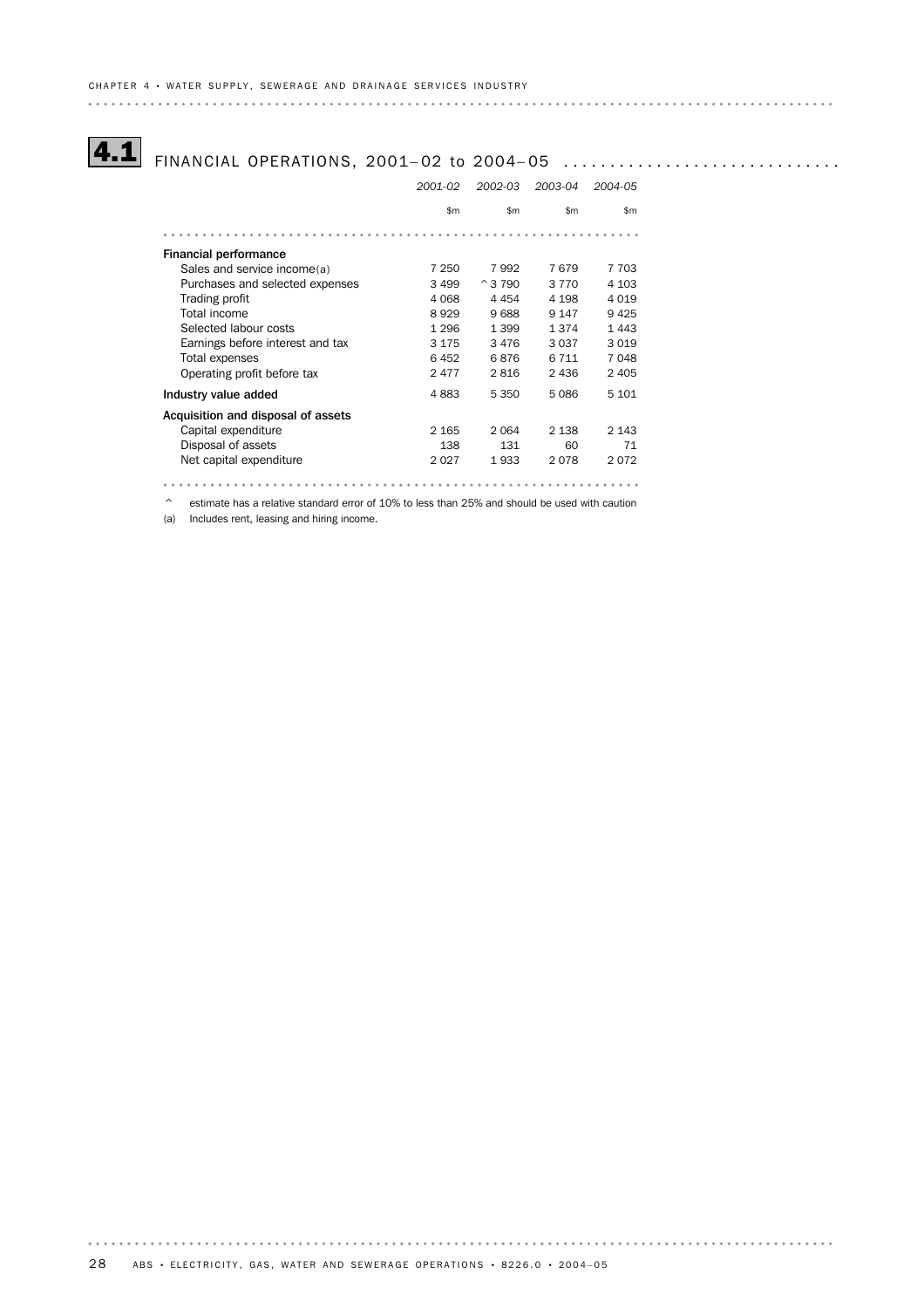## EXPLANATORY NOTES ............................

### INTRODUCTION

1 This publication, *Electricity, Gas, Water and Sewerage Operations, Australia, 2004–05* (cat. no. 8226.0), presents estimates of the economic and financial performance of these utilities industries.

2 These industries, as specified in Division D ELECTRICITY, GAS AND WATER SUPPLY of the *Australian and New Zealand Standard Industrial Classification (ANZSIC)* (cat. no. 1292.0), 1993 edition, comprise:

- ELECTRICITY SUPPLY (ANZSIC Group 361), which relates to the generation, transmission or distribution of electricity
- ! GAS SUPPLY (ANZSIC Group 362), which relates to the manufacture of town gas from coal and/or petroleum, or the mains distribution of town gas, natural gas or liquefied petroleum gas
- ! WATER SUPPLY, SEWERAGE AND DRAINAGE SERVICES (ANZSIC Group 370), which relates to the storage, purification or supply of water, or the operation of sewerage or drainage systems, including sewage treatment plants.

3 From 2006–07 reference year the Economic Activity Survey (EAS) results will be presented using the 2006 edition of ANZSIC, an updated version of the industry classification. At the time of release, data for some previous years will also be made available on a 2006 ANZSIC basis, as an aid to analysis.

4 The utilities industries collection is conducted annually as a component of the ABS's Economic Activity Survey (EAS):

- ! A sample of 523 utilities industries businesses were asked by the ABS to provide employment details and data obtained from their financial statements, mainly via mail out questionnaires. (The sample comprised all businesses classified to the electricity and gas supply industries and which were above certain cutoffs (see Technical Note 1); and a sample of businesses classified to the water supply, sewerage and drainage services industry.)
- $\blacksquare$  Key financial data for 1,093 utilities businesses, which had been supplied by them to the Australian Taxation Office (ATO) on business income tax returns (BIT data), were then used to supplement the ABS's directly collected information. Section 16(4)(ga) of the *Income Tax Assessment Act 1936* provides for the ATO to pass information to the Australian Statistician for the purposes of the *Census and Statistics Act 1905*.

| STATISTICAL UNITS USED | <b>5</b> Statistical units are those entities from which statistics are collected, or about which |
|------------------------|---------------------------------------------------------------------------------------------------|
|                        | statistics are compiled. In ABS economic statistics, the statistical unit is generally the        |
|                        | business. All businesses in the EAS are recorded on the ABS Business Register (ABSBR).            |

6 The ABS uses an economic statistics units model on the ABSBR to describe the characteristics of businesses, and the structural relationships between related businesses. Within large and diverse business groups, the units model is used also to define reporting units that can provide data to the ABS at suitable levels of detail.

- 7 This units model allocates businesses to one of two sub-populations:
- ! Most businesses and organisations in Australia need to obtain an Australian Business Number (ABN). The vast majority of these businesses are simple in structure and are allocated to the population which is maintained by the ATO. These are termed (by the ABS) ABN units.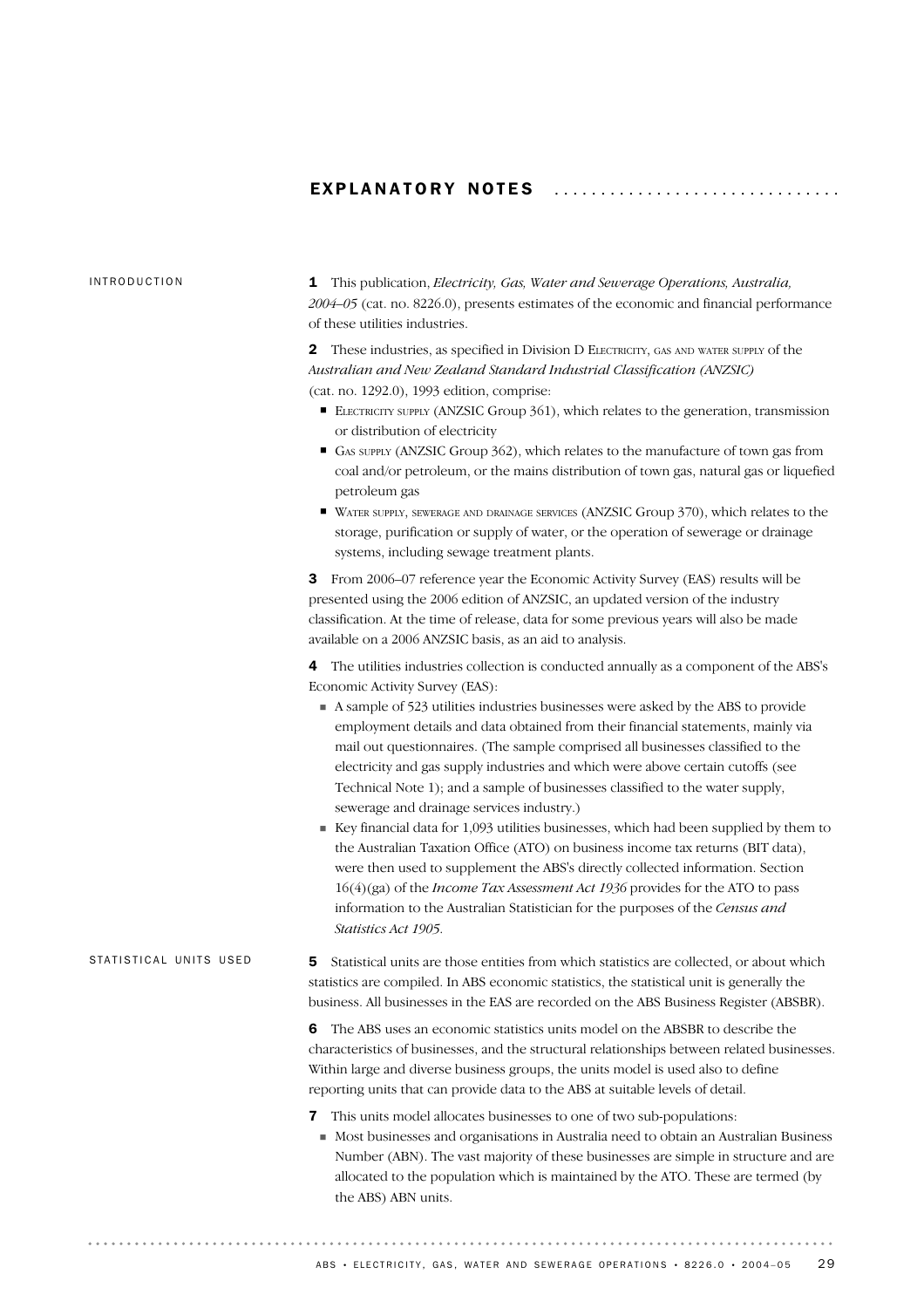| STATISTICAL UNITS USED<br>continued | The remaining businesses are in the ABS maintained population, and are termed<br>type of activity units, or TAUs.                                                                                                                                                                                                                                                                                                                                                                                                                                                                                                                                                                                                                                                                                                                                                                                                                                                                                                                                                                                                                                                                                                                                                                                                                  |
|-------------------------------------|------------------------------------------------------------------------------------------------------------------------------------------------------------------------------------------------------------------------------------------------------------------------------------------------------------------------------------------------------------------------------------------------------------------------------------------------------------------------------------------------------------------------------------------------------------------------------------------------------------------------------------------------------------------------------------------------------------------------------------------------------------------------------------------------------------------------------------------------------------------------------------------------------------------------------------------------------------------------------------------------------------------------------------------------------------------------------------------------------------------------------------------------------------------------------------------------------------------------------------------------------------------------------------------------------------------------------------|
|                                     | 8<br>Together these two sub-populations (of ABN units and TAUs) make up the ABSBR<br>population, from which the EAS samples are taken.                                                                                                                                                                                                                                                                                                                                                                                                                                                                                                                                                                                                                                                                                                                                                                                                                                                                                                                                                                                                                                                                                                                                                                                             |
|                                     | For details about the ABSBR and how ABN units and TAUs contribute to the industry<br>9<br>statistics in this publication, see Technical Note 1.                                                                                                                                                                                                                                                                                                                                                                                                                                                                                                                                                                                                                                                                                                                                                                                                                                                                                                                                                                                                                                                                                                                                                                                    |
| SCOPE AND COVERAGE                  | The scope of the 2004–05 utilities industries collection comprises all businesses<br>10<br>(including non-employing businesses) on the ABSBR at time of selection, whose industry<br>is classified to ANZSIC Division D ELECTRICITY, GAS AND WATER SUPPLY. This division comprises<br>the following subdivisions and their component groups and classes:<br>36 Electricity and Gas Supply<br>361 Electricity Supply<br>3610 Electricity Supply<br>362 Gas Supply<br>3620 Gas Supply<br>37 Water Supply, Sewerage and Drainage Services<br>370 Water Supply, Sewerage and Drainage Services<br>3701 Water Supply<br>3702 Sewerage and Drainage Services                                                                                                                                                                                                                                                                                                                                                                                                                                                                                                                                                                                                                                                                             |
|                                     | 11 Statistics in this publication are presented by chapter for each of ANZSIC Groups<br>361 ELECTRICITY SUPPLY, 362 GAS SUPPLY, and 370 WATER SUPPLY, SEWERAGE AND DRAINAGE SERVICES.                                                                                                                                                                                                                                                                                                                                                                                                                                                                                                                                                                                                                                                                                                                                                                                                                                                                                                                                                                                                                                                                                                                                              |
|                                     | The ANZSIC-based industry statistics presented in this publication are compiled<br>12<br>differently from activity statistics. Each ABN unit or TAU on the ABSBR has been classified<br>(by the ATO and the ABS respectively) to a single industry irrespective of any diversity of<br>activities undertaken. The industry class allocated is the one which relates to those<br>activities that provide the main source of income. For example, a business which derives<br>most of its income from electricity generation activities would have all operations<br>included in the aggregates and ratios for ELECTRICITY SUPPLY, even if significant secondary<br>activities (such as water supply, coal mining, or retailing) were also undertaken. This<br>particularly occurs in both the Australian Capital Territory and the Northern Territory,<br>where water, sewerage and drainage data exclude data for their major water suppliers,<br>because those businesses are classified to the electricity supply industry. However,<br>where a business makes a significant economic contribution to different ANZSIC<br>industries, the ABS includes the business in the ABS maintained population, and 'splits'<br>the TAU's reported data between the industries involved. Significance is determined<br>using total income. |
|                                     | Some electricity is generated by businesses mainly engaged in other activities (e.g.<br>13<br>manufacturing) solely, or in part, to provide power for those activities. Such electricity<br>generation is not treated as part of the electricity supply industry and, therefore, does<br>not contribute to these statistics.                                                                                                                                                                                                                                                                                                                                                                                                                                                                                                                                                                                                                                                                                                                                                                                                                                                                                                                                                                                                       |
|                                     | 14 Businesses mainly engaged in the distribution of liquefied petroleum gas in bulk or<br>in containers are not treated as part of the gas supply industry, as they are classified to<br><b>ANZSIC Division F WHOLESALE TRADE.</b>                                                                                                                                                                                                                                                                                                                                                                                                                                                                                                                                                                                                                                                                                                                                                                                                                                                                                                                                                                                                                                                                                                 |
|                                     | The ABS maintained population of the ABSBR includes all organisations classified to<br>15<br>the general government sector according to the Standard Institutional Sector<br><i>Classification of Australia (SISCA)</i> Where a general government authority operates a                                                                                                                                                                                                                                                                                                                                                                                                                                                                                                                                                                                                                                                                                                                                                                                                                                                                                                                                                                                                                                                            |

*Classification of Australia (SISCA)*. Where a general government authority operates a number of business units, each coinciding with a 'division' or 'line of business' with separate and comprehensive accounts, then each of these business units is recorded as a separate TAU on the ABSBR. Each TAU is then classified by industry according to its predominant activity. Such TAUs classified to the WATER SUPPLY, SEWERAGE AND DRAINAGE

 $\frac{1}{2} \left( \frac{1}{2} \right) \left( \frac{1}{2} \right) \left( \frac{1}{2} \right) \left( \frac{1}{2} \right)$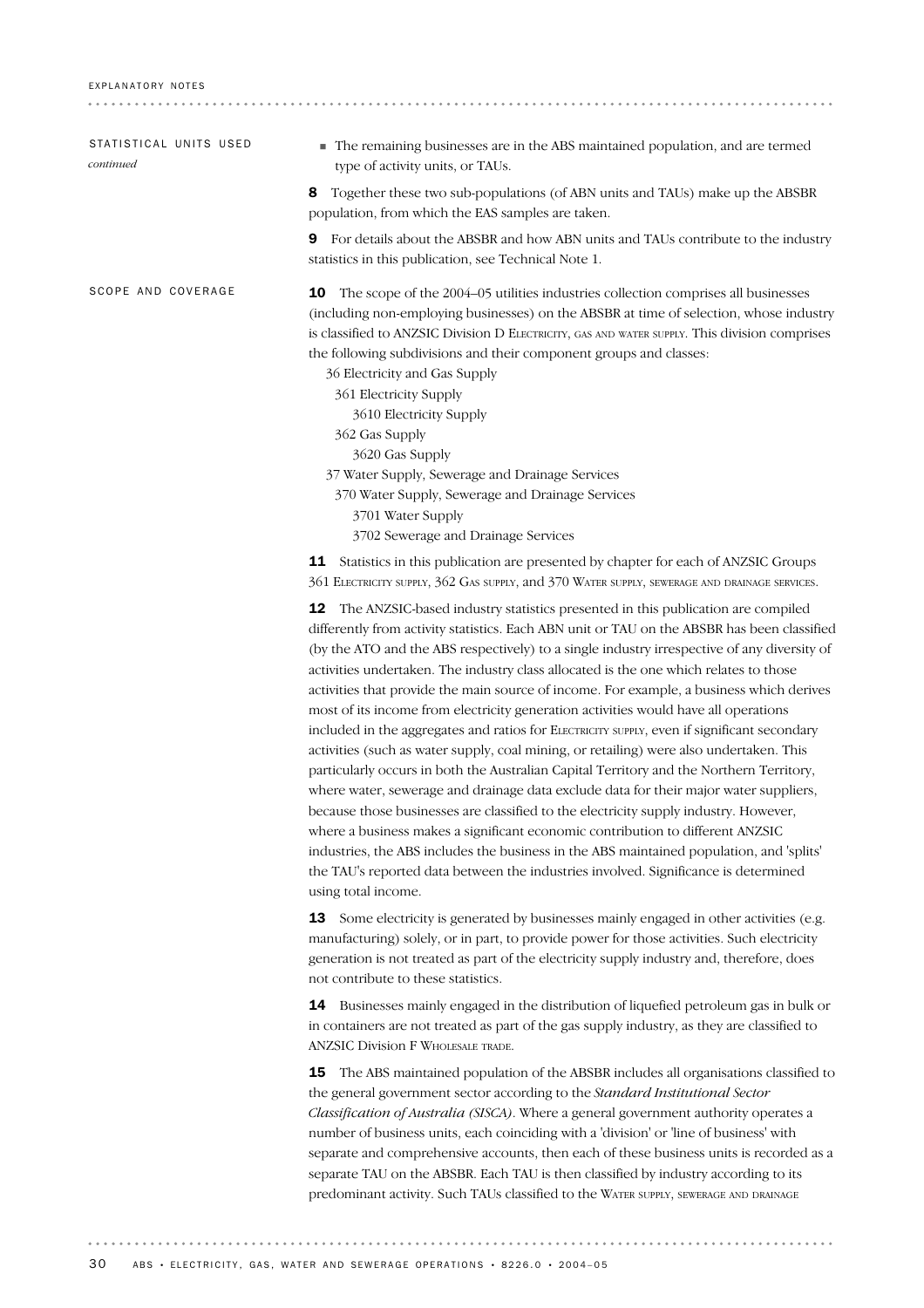## SCOPE AND COVERAGE *continued*

SERVICES subdivision are then in scope of the utilities industries collection. For example, a local government council might be recorded on the ABSBR as comprising separate TAUs covering its general services, electricity supply, water supply, and sewerage operations. The last two TAUs are in scope of the utilities industries collection, but the first two TAUs are not.

16 Prior to recent industry reforms, the electricity supply industry was largely vertically integrated, i.e. the activities of generation, transmission and distribution of electricity were conducted within a single business. After restructuring following the industry reforms, these activities are now more often conducted by separate businesses. This has resulted in increases to some data items, e.g. the sale of electricity may be recorded by both the generator and the distributor. The gas supply industry has undergone similar reform and restructuring.

17 Unincorporated joint ventures (UJVs) within the utilities industries are arrangements which allow the sharing of expertise, resources and risk associated with specific projects. This occurs through the participation of a number of organisations (by investment) in a specific operation (e.g. a power station). Some of these organisations may not otherwise be involved in that industry.

18 The utilities industries collection includes such businesses which are operators and/or participants in any UJVs. Generally, each participant supplies data of its share of income, while the operator reports all expenses and employment.

**19** The ABS attempts to maintain a current understanding of the structure of the large, complex and diverse business groups that form the ABS maintained population on the ABSBR, through direct contact with those businesses. Resultant changes in their structures on the ABSBR can affect:

- $\blacksquare$  the availability of such businesses (or units within them) for inclusion in the annual economic collections
- ! the delineation of the units, within those groups, for which data are to be reported.

20 The ABS attempts to obtain data for those businesses which ceased operation during the year, but it is not possible to obtain data for all of them.

| REFERENCE PERIOD                        | <b>21</b> The period covered by each collection is, in general, the 12 months ended 30 June.<br>Where businesses are unable to supply information on this basis, an accounting period<br>for which data can be provided is used for data other than that relating to employment.<br>Such businesses make a substantial contribution to some of the estimates presented in<br>this publication. As a result, the estimates can reflect trading conditions that prevailed in<br>periods outside the twelve months ended June in the relevant year. |  |  |  |  |
|-----------------------------------------|--------------------------------------------------------------------------------------------------------------------------------------------------------------------------------------------------------------------------------------------------------------------------------------------------------------------------------------------------------------------------------------------------------------------------------------------------------------------------------------------------------------------------------------------------|--|--|--|--|
|                                         | 22 It should be noted that, although financial data estimates relate to the full twelve<br>months, employment estimates relate to the last pay period ending in June of the given<br>year. As such, any estimates of wages and salaries per person employed will be affected<br>by any fluctuations in employment during the reference period.                                                                                                                                                                                                   |  |  |  |  |
|                                         | <b>23</b> Financial data presented incorporate all units in scope of the particular utilities<br>industries collection that were in operation at any time during the year. They also<br>include any temporarily inactive units, i.e. those units which were in the development<br>stage or which were not in production, but which still existed and held assets and<br>liabilities and/or incurred some non-operating expenses (e.g. depreciation,<br>administration costs).                                                                    |  |  |  |  |
| RELIABILITY OF ESTIMATES                | For information about this subject, see Technical Notes 2 and 3.<br>24                                                                                                                                                                                                                                                                                                                                                                                                                                                                           |  |  |  |  |
| INDUSTRY PERFORMANCE<br><b>MEASURES</b> | This publication presents a wide range of data that can be used to analyse business<br>25<br>and industry performance.                                                                                                                                                                                                                                                                                                                                                                                                                           |  |  |  |  |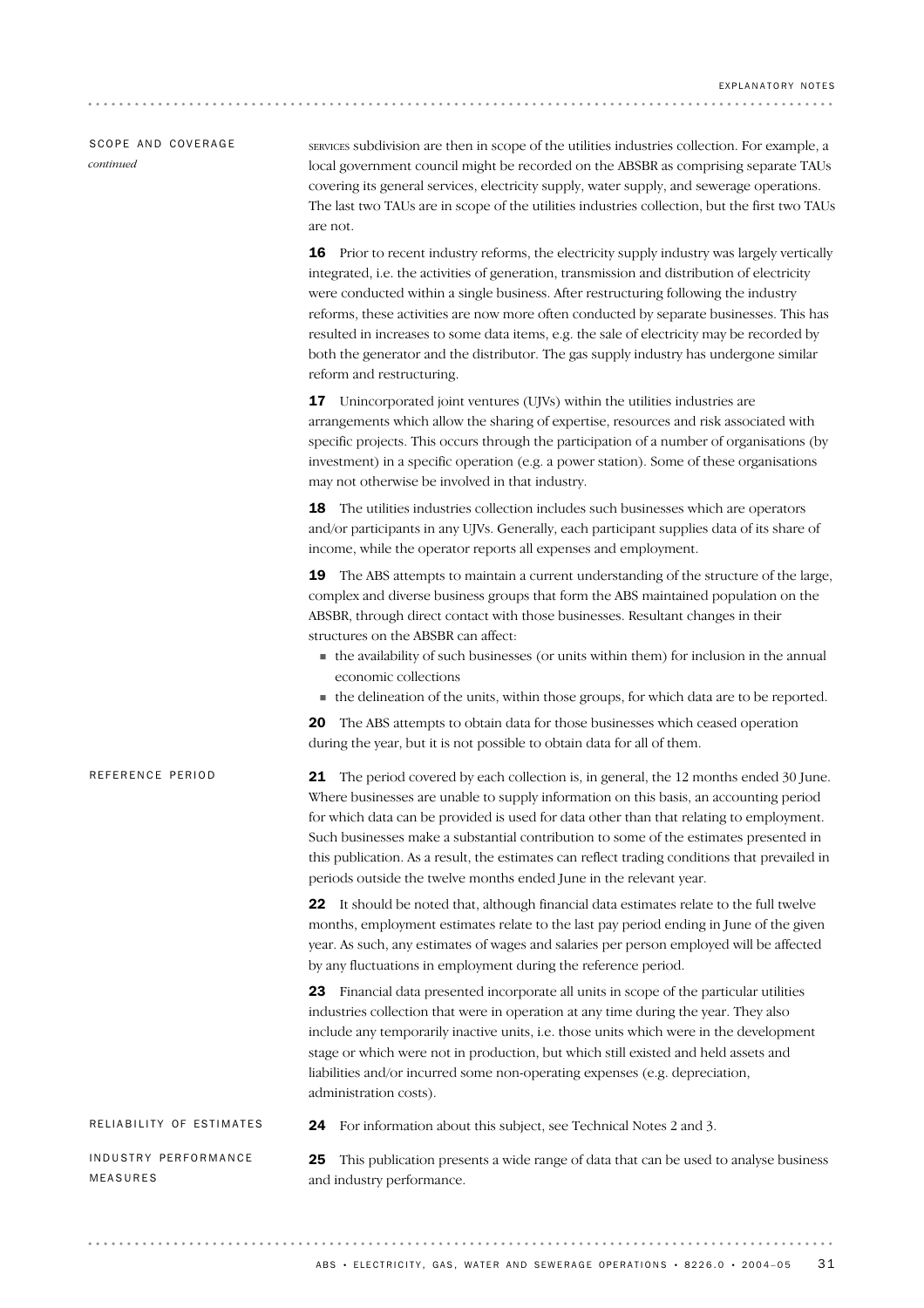IN DUSTRY PERFORMANCE ME A S U R E S *continued*

26 Differences in accounting policy and practices across businesses and industries can lead to some inconsistencies in the data input to the statistics. Although much of the accounting process is subject to standards, there is still a great deal of flexibility left to individual managers and accountants in the accounting policies and practices that they adopt. For example, the way profit is measured is affected by management policy about such issues as depreciation rates, bad debt provisions and write off, and goodwill write off. The varying degree to which businesses consolidate their accounts may also affect any industry performance measures calculated.

27 A range of performance measures, usually expressed as ratios, can be produced from the data available from businesses' financial statements. Others, relating to labour inputs, can be derived by expressing financial or economic variables on a per person employed basis. The performance measures presented in this publication comprise:

- ! profitability ratios, which measure the rate of profit on sales
- ! debt ratios, which indicate the ability of businesses to meet the cost of debt financing
- ! labour measures, which relate output, labour costs and employment
- ! capital expenditure ratios, which indicate the extent of business investment in capital assets.

28 A further explanation of each ratio can be found in the Glossary. Please note that some of the ratios are new to this issue of the publication.

29 Those ratios compiled from a combination of flow (whole period) and level (beginning or end of period) items need to be treated with additional caution. Ratios which include both level and flow items in their derivation may be volatile due to the timing differences involved. It may, therefore, be preferable to base any analysis on a range of data presented rather than focusing on one variable.

30 The above limitations are not meant to imply that analysis based on these data should be avoided, only that they should be borne in mind when interpreting the data presented in this publication.

31 State and territory estimates for the electricity supply industry are presented in Chapter 2. To enable the production of these estimates, state or territory data for businesses included in the mail out survey were allocated to the state/territory of their head office (rather than the reported state/territory of activity). Care should, therefore, be taken in interpreting state/territory movements for this industry. This is because the state/territory data can be affected by any interstate changes in the head office of individual businesses, as well as by actual increases/decreases in activity. The relevant data for all other businesses, including those whose contribution was sourced from BIT data, were allocated to their state/territory of operations as recorded on the ABSBR. STATE AND TERRITORY ESTIMATES

> 32 Data in this publication have been adjusted to allow for lags in processing new businesses to the ABSBR. The effects of these adjustments on Australian estimates of sales and service income are:

- $\blacksquare$  for ELECTRICITY SUPPLY, an increase of 0.8%, with most states and territories being affected to a similar degree
- ! for GAS SUPPLY, an increase of 0.4%
- $\blacksquare$  for WATER SUPPLY, SEWERAGE AND DRAINAGE SERVICES, an increase of 0.1%.

#### ACKNOWLEDGMENT

NEW BUSINESSES

33 ABS publications draw extensively on information provided freely by individuals, businesses, governments and other organisations. Their continued co-operation is very much appreciated: without it, the wide range of statistics published by the ABS would not be available. Information received by the ABS is treated in strict confidence as required by the *Census and Statistics Act 1905*.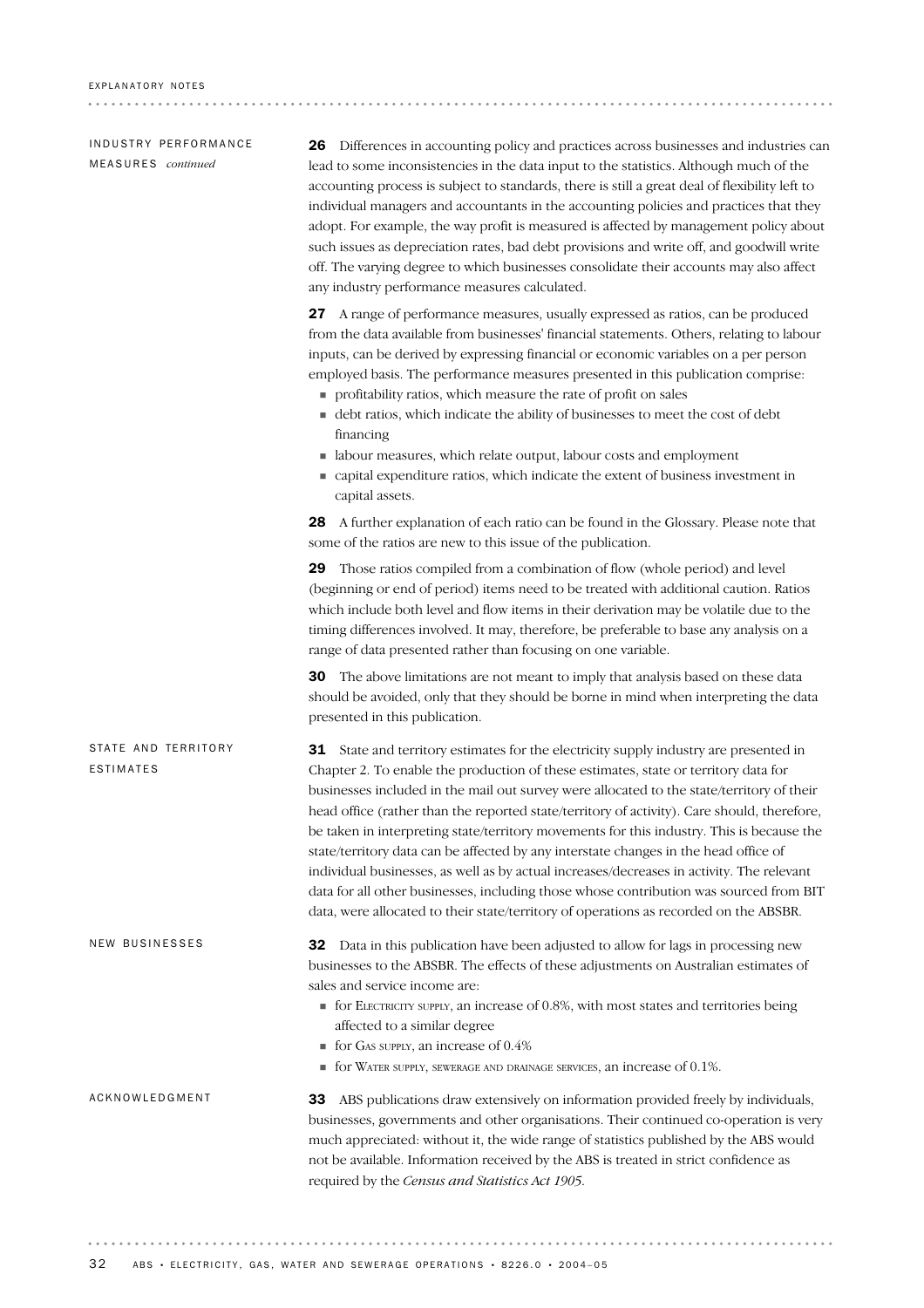### RELATED PUBLICATIONS

34 The ABS produces industry estimates for a range of selected industries (including utilities) and these results are to be available in *Australian Industry, 2004–05* (cat. no. 8155.0) expected to be released on 21 December 2006. National estimates of income, expenditure and associated ratios will be available at the ANZSIC division level (with a greater range of data available via the ABS web site in spreadsheet form). Some data presenting greater detail are considered experimental at this stage, while the methodology used to produce them is reviewed and improved. These consist of national estimates of income, expenses, operating profit before tax (OPBT), and wages and salaries, at the ANZSIC class level, and state/territory estimates of these items at the ANZSIC division level.

35 The following publications and electronic releases also contain information about the utilities industries:

*Australian Bureau of Statistics Business Register, Counts of Businesses – Summary Tables*, cat. no. 8161.0.55.001, released on 7 October 2005 – Annual release

*Australian Industry, 2003–04*, cat. no. 8155.0, released on 9 August 2006 – Annual publication

*Australian Labour Market Statistics*, cat. no. 6105.0 – Quarterly publication *Australian National Accounts: National Income, Expenditure and Product*, cat. no. 5206.0 – Quarterly publication

*Australian National Accounts: State Accounts, 2004–05*, cat. no. 5220.0, released on 9 November 2005 – Annual publication

*Business Indicators, Australia*, cat. no. 5676.0 – Quarterly publication

*Directory of Electricity, Gas, Water and Sewerage Statistics*, cat. no. 1140.0, released on 1 May 2001 – Irregular publication

*Energy and Greenhouse Gas Emissions Accounts, Australia, 1992–93 to 1997–98*, cat. no. 4604.0, released on 16 May 2001– Irregular publication

*Energy Statistics, Australia, 2001–02*, cat. no. 4649.0.55.001,

released on 19 December 2003 – Irregular publication

*Household Expenditure Survey, Australia: Summary of Results, 2003–04*, cat. no. 6530.0, released on 11 August 2005 – Quinquennial publication

*Job Vacancies, Australia*, cat. no. 6354.0 – Quarterly publication

*Labour Costs, Australia, 2002–03*, cat. no. 6348.0.55.001, released on 11 June 2004 – Irregular electronic publication

*Manufacturing Production, Australia*, cat. no. 8301.0.55.001

– Quarterly electronic publication

*Mining Operations, Australia, 2003–04*, cat. no. 8415.0, released on 22 June 2006 – Annual publication

*Private New Capital Expenditure and Expected Expenditure, Australia*, cat. no. 5625.0 – Quarterly publication

*Research and Experimental Development, Businesses, Australia, 2004–05*, cat. no. 8104.0, released on 28 August 2006 – Annual publication

*Water Account, Australia, 2000–01*, cat. no. 4610.0, released on 19 May 2004 – Irregular publication

*Water Use on Australian Farms, 2004–05*, cat. no. 4618.0, released on 25 July 2006 – Irregular publication

*Year Book Australia, 2006*, cat. no. 1301.0, released on 20 January 2006 – Annual publication

36 Current publications and other products released by the ABS are listed in the *Catalogue of Publications and Products* (cat. no. 1101.0). The catalogue is available from any ABS office or the ABS web site  $\lt$ http://www.abs.gov.au>. The ABS also issues a daily Release Advice on the web site which details products to be released in the week ahead.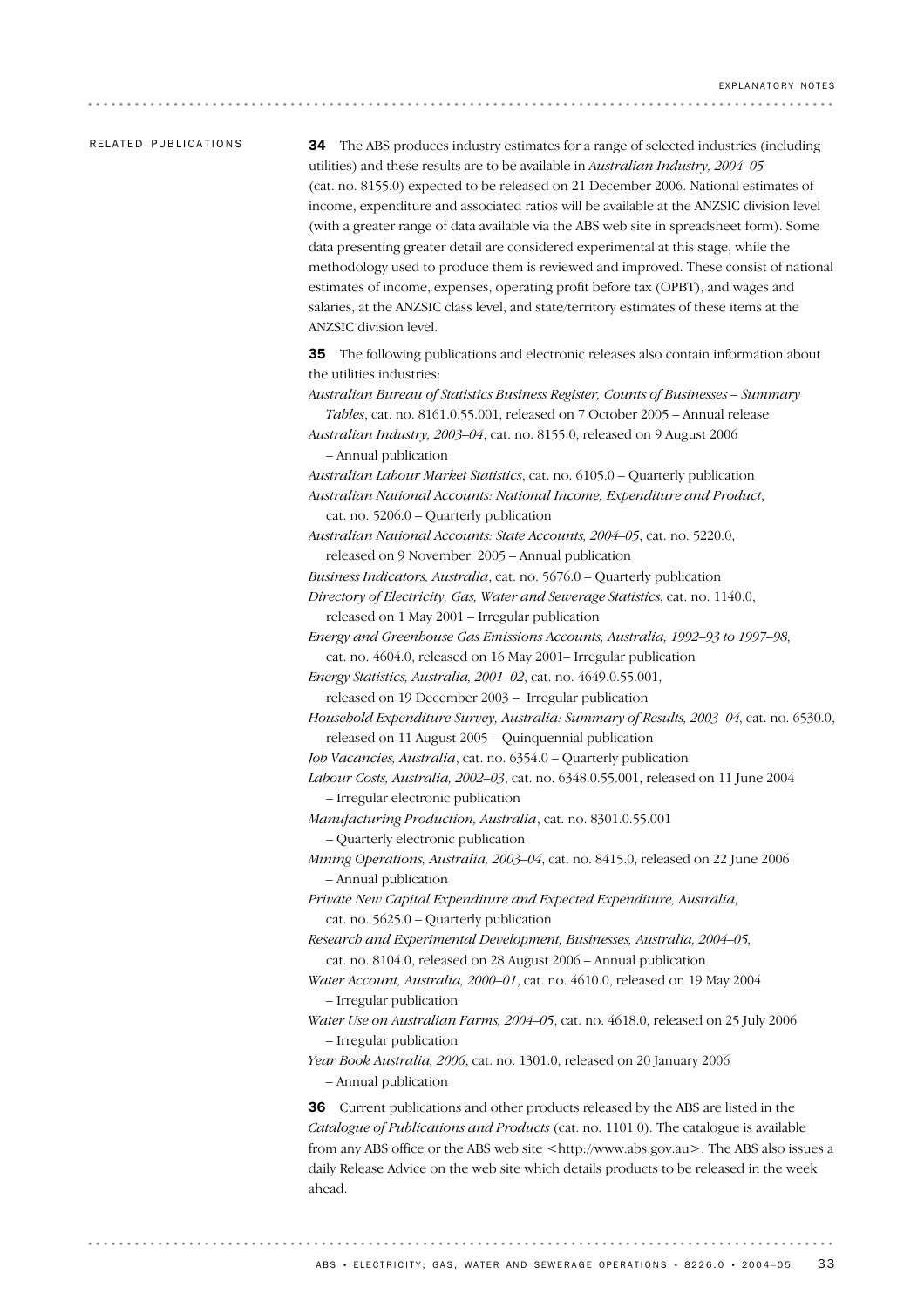| NON-ABS DATA                     | There are a number of external organisations that collect and present data about<br>37<br>these industries. Users requiring further information should contact:<br>Energy Supply Association of Australia Ltd., Melbourne (03) 9670 0188<br>website <http: www.esaa.com.au=""><br/>(for key data, see the ESAA's annual publication Electricity Gas Australia)<br/>Australian Water Association Ltd., Sydney 1300 361 426<br/>website <http: www.awa.asn.au=""><br/>Water Services Association of Australia, Melbourne (03) 9606 0678<br/>website <http: www.wsaa.asn.au=""><br/>(for key data, see the WSAA's annual publication<br/>Australia's Urban Water Industry: WSAA Facts)<br/>Productivity Commission, Melbourne (03) 9653 2100 and Canberra (02) 6240 3200<br/>website <math>&lt;</math>http://www.pc.gov.au<math>&gt;</math>.</http:></http:></http:> |
|----------------------------------|-------------------------------------------------------------------------------------------------------------------------------------------------------------------------------------------------------------------------------------------------------------------------------------------------------------------------------------------------------------------------------------------------------------------------------------------------------------------------------------------------------------------------------------------------------------------------------------------------------------------------------------------------------------------------------------------------------------------------------------------------------------------------------------------------------------------------------------------------------------------|
| ABS DATA AVAILABLE ON<br>REQUEST | As well as the statistics included in this and related publications, the ABS may have<br>38<br>other relevant data available on request and for a charge. Inquiries should be made to<br>the National Information and Referral Service on 1300 135 070.                                                                                                                                                                                                                                                                                                                                                                                                                                                                                                                                                                                                           |
| ROUNDING                         | <b>39</b> Where figures have been rounded, discrepancies may occur between totals and the<br>sums of the component items. Due to data being adjusted for lags in processing new<br>businesses to the ABS Business Register (see paragraph 32), this 'rounding rule' also<br>applies to employment estimates.                                                                                                                                                                                                                                                                                                                                                                                                                                                                                                                                                      |
|                                  | Proportions, ratios and other calculated figures shown in this publication have been<br>40<br>calculated using unrounded estimates and may be different from, but are more accurate<br>than, calculations based on the rounded estimates.                                                                                                                                                                                                                                                                                                                                                                                                                                                                                                                                                                                                                         |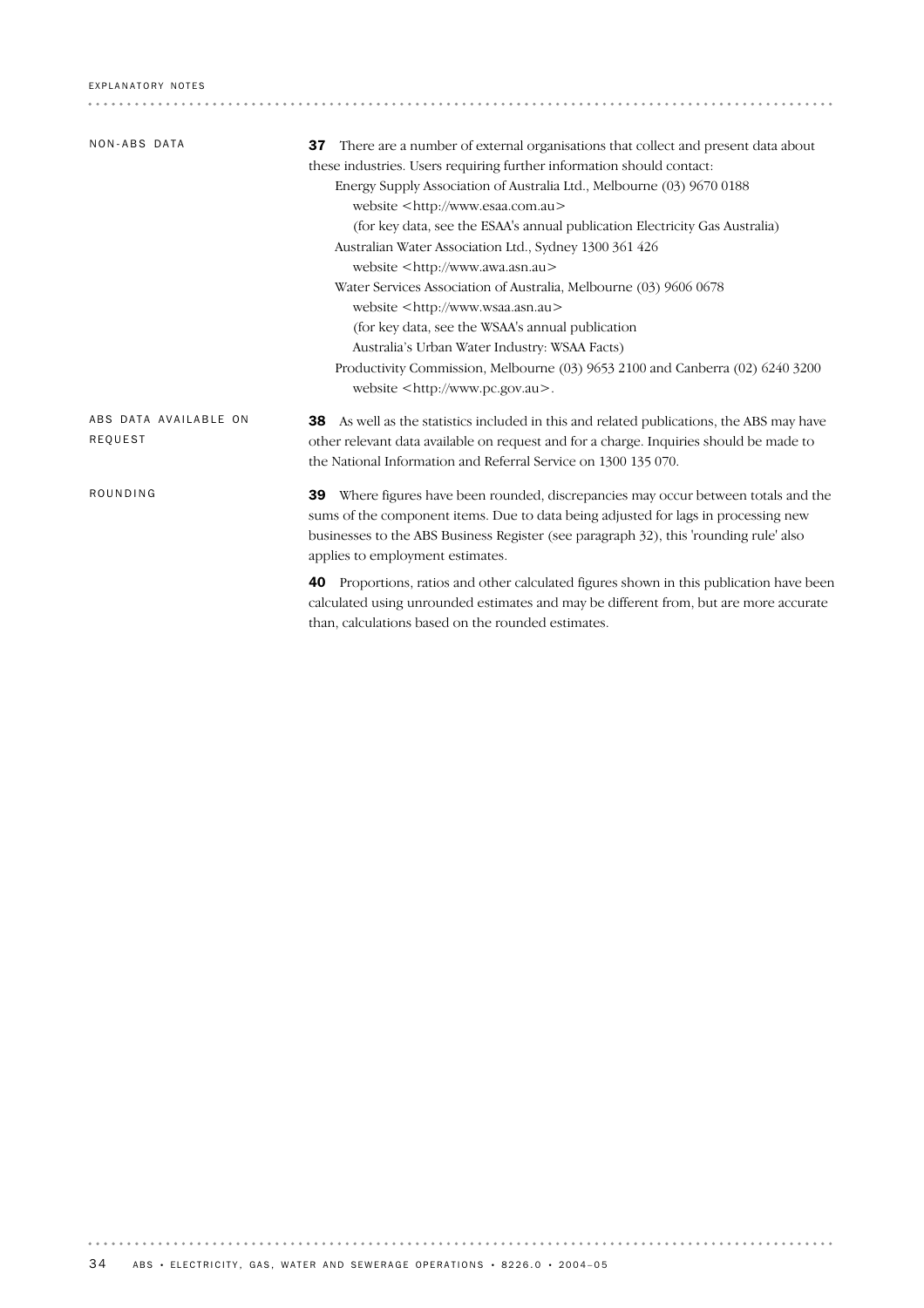# TECH N I C A L NOTE 1 METHODOLOGY ...................................... .

| <b>INTRODUCTION</b>                                                 | 1 The industry estimates in this publication are produced using a combination of ABS<br>directly collected data and Business Income Tax (BIT) data sourced from the Australian<br>Taxation Office (ATO).<br>The directly collected data have been reported by a sample of utilities businesses, as<br>$\mathbf{2}$<br>recorded on the ABS Business Register (ABSBR). The ABS uses an economic statistics<br>units model on the ABSBR to describe the characteristics of businesses, and the<br>structural relationships between related businesses. Within large and diverse business<br>groups, the units model is used also to define reporting units that can provide data to                                                                                                                                                                                                                                                                                                                                                                                                                                                                                                                                                                                                             |
|---------------------------------------------------------------------|----------------------------------------------------------------------------------------------------------------------------------------------------------------------------------------------------------------------------------------------------------------------------------------------------------------------------------------------------------------------------------------------------------------------------------------------------------------------------------------------------------------------------------------------------------------------------------------------------------------------------------------------------------------------------------------------------------------------------------------------------------------------------------------------------------------------------------------------------------------------------------------------------------------------------------------------------------------------------------------------------------------------------------------------------------------------------------------------------------------------------------------------------------------------------------------------------------------------------------------------------------------------------------------------|
|                                                                     | the ABS at suitable levels of detail.                                                                                                                                                                                                                                                                                                                                                                                                                                                                                                                                                                                                                                                                                                                                                                                                                                                                                                                                                                                                                                                                                                                                                                                                                                                        |
| STATISTICAL UNITS DEFINED<br>ON THE ABS BUSINESS<br><b>REGISTER</b> | The current economic statistics units model was introduced in mid 2002, to better<br>3<br>use the information available as a result of The New Tax System (TNTS). This units<br>model allocates businesses to one of two sub-populations. The vast majority of<br>businesses are in what is called the ATO maintained population, while the remaining<br>businesses are in the ABS maintained population. Together, these two sub-populations<br>make up the ABSBR population.                                                                                                                                                                                                                                                                                                                                                                                                                                                                                                                                                                                                                                                                                                                                                                                                               |
| ATO MAINTAINED<br>POPULATION                                        | Most businesses and organisations in Australia need to obtain an Australian Business<br>4<br>Number (ABN). They are then included on the whole-of-government register of<br>businesses, the Australian Business Register (ABR), which is maintained by the ATO.<br>Most of these businesses have simple structures; therefore, the unit registered for an<br>ABN will satisfy ABS statistical requirements. For these businesses, the ABS has aligned its<br>statistical units structure with the ABN unit. The businesses with simple structures<br>constitute the ATO maintained population, and the ABN unit is used as the statistical<br>unit for all ABS economic collections.                                                                                                                                                                                                                                                                                                                                                                                                                                                                                                                                                                                                         |
| ABS MAINTAINED<br>POPULATION                                        | For the population of businesses where the ABN unit is not suitable for ABS statistical<br>5<br>requirements, the ABS maintains its own units structure through direct contact with the<br>business. These businesses constitute the ABS maintained population. This population<br>consists typically of large, complex and diverse businesses. The statistical units model<br>described below caters for such businesses.<br>Enterprise group: This is a unit covering all the operations in Australia of one or<br>more legal entities under common ownership and/or control. It covers all the<br>operations in Australia of legal entities which are related in terms of the current<br>Corporations Law (as amended by the Corporations Legislation Amendment Act<br>1991), including legal entities such as companies, trusts and partnerships. Majority<br>ownership is not required for control to be exercised.<br>Enterprise: An institutional unit comprising:<br>(i) a single legal entity or business entity, or<br>(ii) more than one legal entity or business entity within the same enterprise group<br>and in the same institutional sub-sector (i.e. they are all classified to a single<br>Standard Institutional Sector Classification of Australia (SISCA) sub-sector). |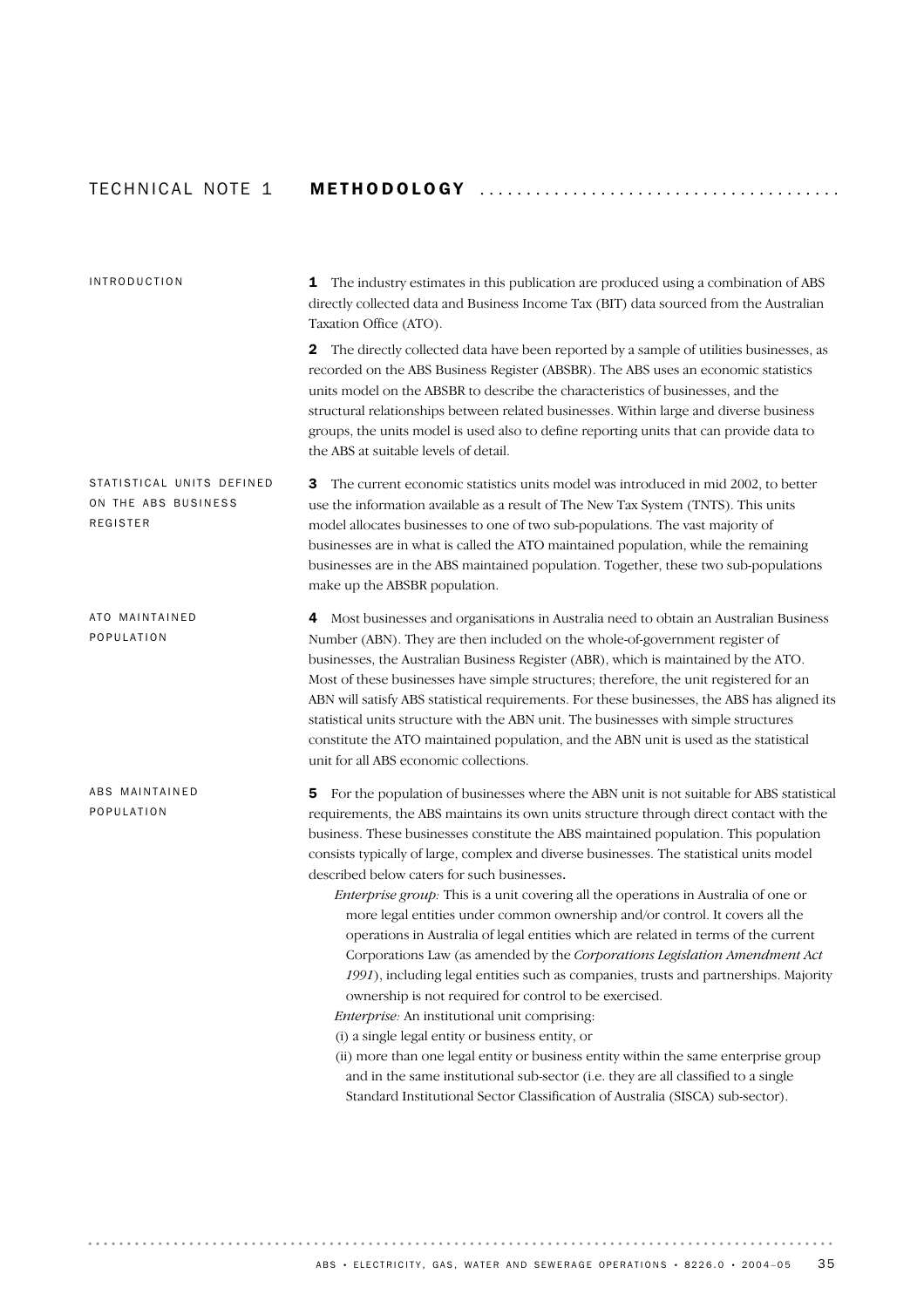| ABS MAINTAINED<br>POPULATION continued                              | Type of activity unit (TAU): The TAU comprises one or more business entities,<br>sub-entities or branches of a business entity within an enterprise group that can<br>report production and employment data for similar economic activities. When a<br>minimum set of data items are available, a TAU is created which covers all the<br>operations within an industry subdivision (and the TAU is classified to the relevant<br>subdivision of the ANZSIC). Where a business cannot supply adequate data for<br>each industry, a TAU is formed which contains activity in more than one industry<br>subdivision.                                                                                                                                                                                                                                                                                                                 |
|---------------------------------------------------------------------|-----------------------------------------------------------------------------------------------------------------------------------------------------------------------------------------------------------------------------------------------------------------------------------------------------------------------------------------------------------------------------------------------------------------------------------------------------------------------------------------------------------------------------------------------------------------------------------------------------------------------------------------------------------------------------------------------------------------------------------------------------------------------------------------------------------------------------------------------------------------------------------------------------------------------------------|
|                                                                     | For more information about the effects of the introduction of this economic statistics<br>6<br>units model, refer to Information Paper: Improvements in ABS Economic Statistics<br>[Arising from The New Tax System] (cat. no. 1372.0). The ABN and TAU statistical units<br>were introduced from 2001-02.                                                                                                                                                                                                                                                                                                                                                                                                                                                                                                                                                                                                                        |
| CONTRIBUTION OF THE<br>STATISTICAL UNITS TO THE<br><b>ESTIMATES</b> | The following paragraphs outline the way in which these categories of statistical units<br>7<br>contribute to the estimates of financial and economic variables presented in this<br>publication. Estimates of employment are derived in a different manner; see paragraph<br>14 below.                                                                                                                                                                                                                                                                                                                                                                                                                                                                                                                                                                                                                                           |
| TAUs                                                                | All units in the ABS maintained population (i.e. TAUs) classified to the utilities<br>8<br>industries were eligible to be selected for direct collection. Direct collection of data from<br>these units is necessary because:<br>many large and complex employing businesses have more than one legal entity,<br>making it difficult to identify all legal entities for that business in the BIT data<br>• BIT data do not include all of the detailed information that the ABS requires from<br>large and complex businesses.<br>• 'tax exempt' businesses that are not required to complete business income tax<br>returns would otherwise not contribute to the statistics.                                                                                                                                                                                                                                                    |
| ABN units                                                           | The balance of units on the ABSBR classified to the utilities industries were ABN<br>9<br>units, from the ATO maintained population. Cut-offs were established which determined<br>the way in which each ABN unit contributed to the statistics:<br>First, ABN units with annualised Business Activity Statement (BAS) total sales (used<br>in lieu of EAS total income) at or greater than the cut-offs set for individual ANZSIC<br>categories were eligible to be selected for direct collection of data by the ABS. If<br>selected, they were sent the same mail out questionnaire for completion that was<br>sent to selections from the ABS maintained population.<br>Second, ABN units with annualised BAS total sales below the cut-offs were excluded<br>from direct collection. For these units, BIT data were obtained and added to the<br>directly collected estimates to produce the statistics in this publication. |
| CUT-OFFS FOR ABN UNITS                                              | Cut-offs for ABN units were originally established for the 2001-02 collection year,<br>10<br>which was the first to incorporate BIT data from the ATO. These are reviewed annually,<br>with the result that the cut-off for ANZSIC Subdivision 36 was altered with effect from the<br>2004-05 collection year. More information about how the initial cut-offs were set is<br>shown in Appendix 1: Survey Changes in the 2001-02 and 2002-03 issue of this<br>publication.<br>The current cut-offs are:<br>11<br>\$1,400,000 for ANZSIC Subdivision 36<br>\$1,000,000 for ANZSIC Subdivision 37.<br>ш                                                                                                                                                                                                                                                                                                                             |
| PRODUCING UTILITIES<br>INDUSTRY ESTIMATES                           | Therefore, the 2004–05 utilities industries estimates have been derived as follows:<br>12<br>A mail-out survey (which included a sample component for businesses classified to<br>WATER SUPPLY, SEWERAGE AND DRAINAGE SERVICES) was used to estimate the contribution of:<br>all businesses in the ABS maintained population                                                                                                                                                                                                                                                                                                                                                                                                                                                                                                                                                                                                      |
|                                                                     |                                                                                                                                                                                                                                                                                                                                                                                                                                                                                                                                                                                                                                                                                                                                                                                                                                                                                                                                   |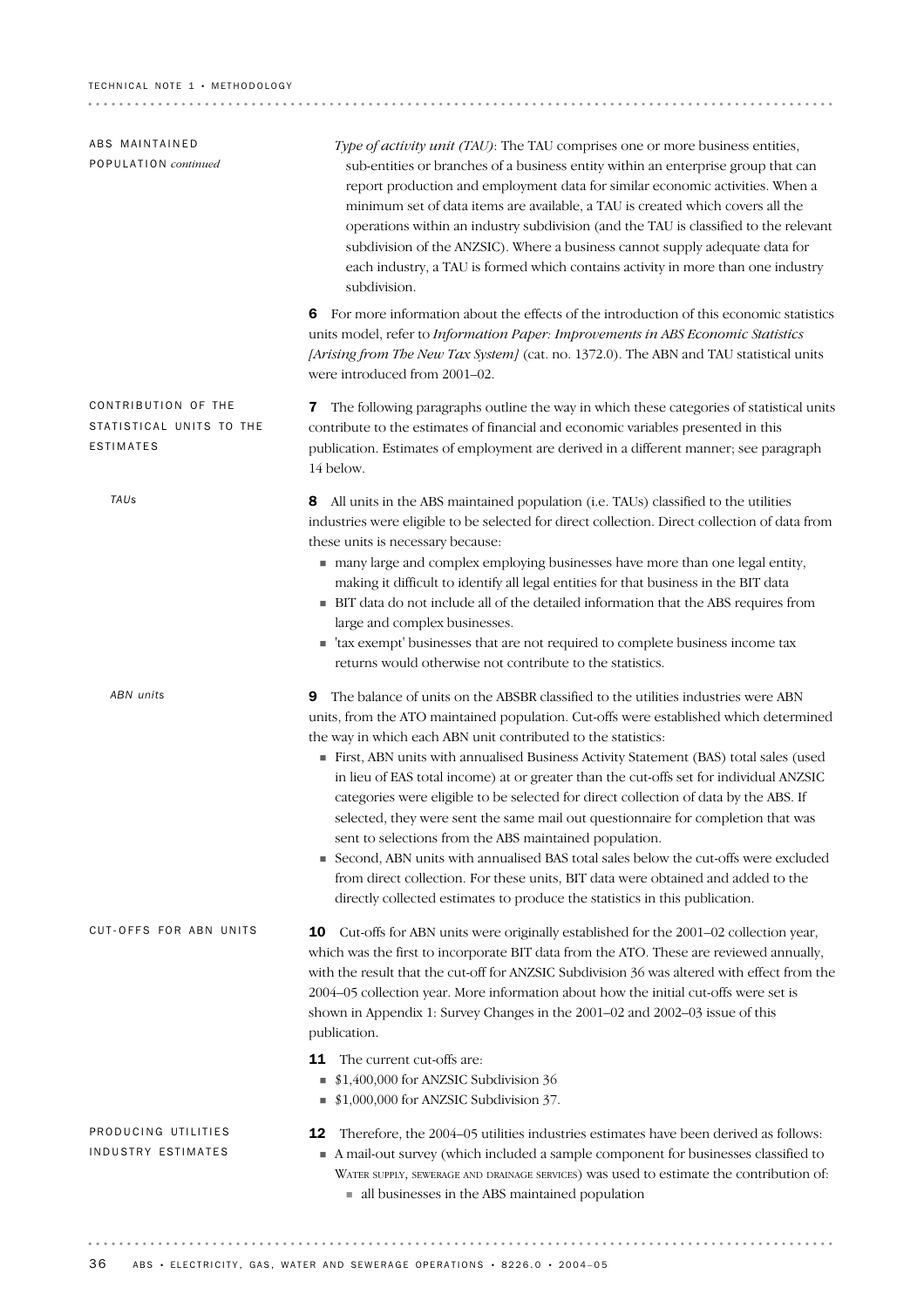## PRODUCING UTILITIES IN D U S T R Y ES T I M A T E S *continued*

- $\quad \blacksquare$  those businesses at or above the cut-offs in the ATO maintained population
- ! 'tax exempt' businesses, that are not required to complete business income tax returns (and so would otherwise not contribute to the statistics).
- ! For the balance of businesses (i.e. in the ATO maintained population below the cut-offs for their ANZSIC category), their contribution was sourced from BIT data, with some more detailed breakdowns produced using proportional relationships derived from the sample survey. The derivation of employment estimates is discussed below.

*Income contribution by unit type*

13 An indication of the importance of these populations to the data can be gained from their contribution to the national estimate of sales and service income. The following table shows their proportional contributions to this estimate for each of the utilities industries.

#### CONTRIBUTION TO SALES AND SERVICE INCOME (a)

|                 |                    | ELECTRICITY SUPPLY<br>UNITS USING |             |                    | <b>GAS SUPPLY UNITS USING</b> |              | UNITS USING        | WATER SUPPLY, SEWERAGE<br>AND DRAINAGE SERVICES |             |
|-----------------|--------------------|-----------------------------------|-------------|--------------------|-------------------------------|--------------|--------------------|-------------------------------------------------|-------------|
| ABSBR           | ATO<br>BIT<br>data | Directly<br>collected<br>data     | Total       | ATO<br>BIT<br>data | Directly<br>collected<br>data | Total        | ATO<br>BIT<br>data | Directly<br>collected<br>data                   | Total       |
| unit            | %                  | %                                 | %           | %                  | %                             | %            | %                  | %                                               | %           |
| ABN unit<br>TAU | 0.2<br>-           | 4.2<br>95.6                       | 4.4<br>95.6 | 1.1                | 9.5<br>89.4                   | 10.6<br>89.4 | 1.3                | 5.6<br>93.2                                     | 6.8<br>93.2 |
| Total           | 0.2                | 99.8                              | 100.0       | 1.1                | 98.9                          | 100.0        | 1.3                | 98.8                                            | 100.0       |

— nil or rounded to zero (including null cells)

## (a) Includes rent, leasing and hiring income.

### EMPLOYMENT ESTIMATES

. . . . . . . . . . . .

**14** One implication of the use of BIT data in these statistics is that no direct measure of employment is available for those units which contribute to the estimates through the BIT source. This is because the ATO does not collect information about employment numbers. Unlike financial variables, which have a direct relationship to the data available from the BIT files, employment data are not amenable to being modelled using the same techniques. Hence a different methodology is used in order to estimate employment for those units whose data are sourced from the BIT files. For each business, an estimate of employee numbers is derived from its value of wages and salaries (if any) using industry averages. For unincorporated businesses, these employee numbers are then added to an estimate of its number of working proprietors or partners, to produce an estimate of the total employment of the business. These estimates are then aggregated to the directly collected data to produce the estimates in this publication.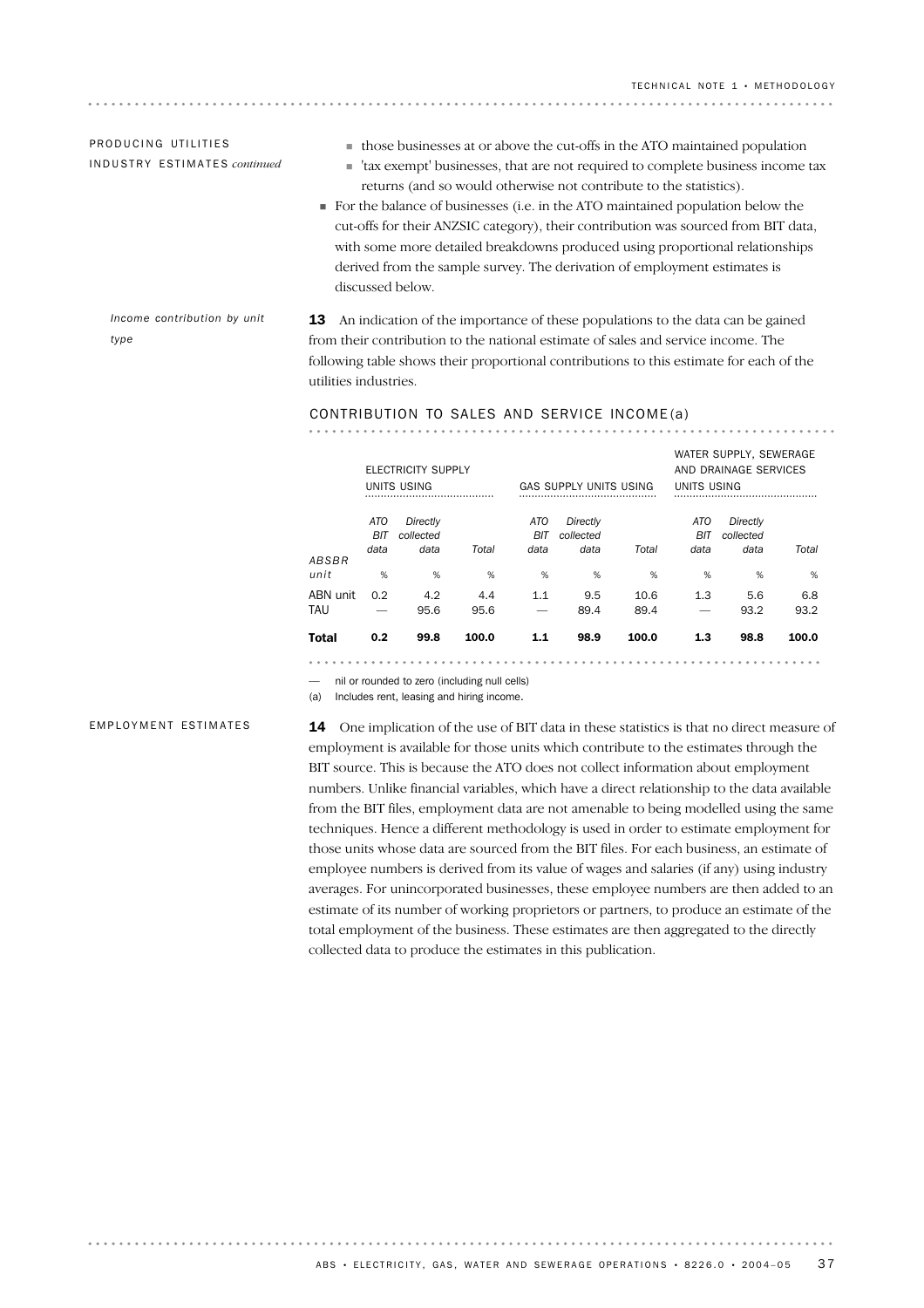# TECHNICAL NOTE 2 DATA RELIABILITY ........................

# 6 All data presented in this publication are subject to non-sample error. **7** The imprecision due to sampling variability, which is measured by the standard error, should not be confused with inaccuracies that may occur because of inadequacies in available sources from which the population frame was compiled, imperfections in reporting by providers, errors made in collection such as in recording and coding data, and errors made in processing data. Inaccuracies of this kind are referred to collectively as non-sampling error and may occur in any enumeration, whether a full census or a sample. 8 Although it is not possible to quantify non-sampling error, every effort is made to reduce it to a minimum. Collection forms are designed to be easy to complete and assist businesses to report accurately. Efficient and effective operating procedures and systems are used to compile the statistics. The ABS compares data from different ABS (and non-ABS) sources relating to the one industry, to ensure consistency and coherence. NON-SAMPLE FRROR 2 The majority of data in this publication have been obtained from a sample of utilities industries businesses. As such, these data are subject to sampling variability; that is, they may differ from the figures that would have been produced if the data had been obtained from all utilities industries businesses in the population. The measure of the likely difference as used by the ABS is given by the standard error, which indicates the extent to which an estimate might have varied by chance because the data were obtained from only a sample of units. There are about two chances in three that a sample estimate will differ by less than one standard error from the figure that would have been obtained if the data had been obtained from all units, and about 19 chances in 20 that the difference will be less than two standard errors. **3** The standard error can also be expressed as a percentage of the estimate, and this is known as the relative standard error (RSE). RSEs at the industry group level for selected data items representing the full range of data contained in this publication are shown in Technical Note 3. Detailed RSEs can be made available on request. 4 Note that RSEs for ANZSIC Groups 361 ELECTRICITY SUPPLY and 362 GAS SUPPLY are generally very small: this is because the only sampled contribution to these estimates has been from BIT data. See Technical Note 1 paragraph 13 for details. 5 The size of the RSE may be a misleading indicator of the reliability of some of the estimates for trading profit, OPBT, EBIT and IVA. Estimates of these variables may legitimately include positive and negative values, reflecting the financial performance of individual businesses. In these cases, the aggregated estimate can be small relative to the contribution of individual businesses, resulting in a standard error which is large relative to the estimate. SAMPLE FRROR 1 For 2004–05, the utilities collection was, in part, a sample survey designed primarily to deliver estimates at the industry group level for Australia. State and territory estimates for ANZSIC Group 361 ELECTRICITY SUPPLY are also produced. ABS SURVEY DATA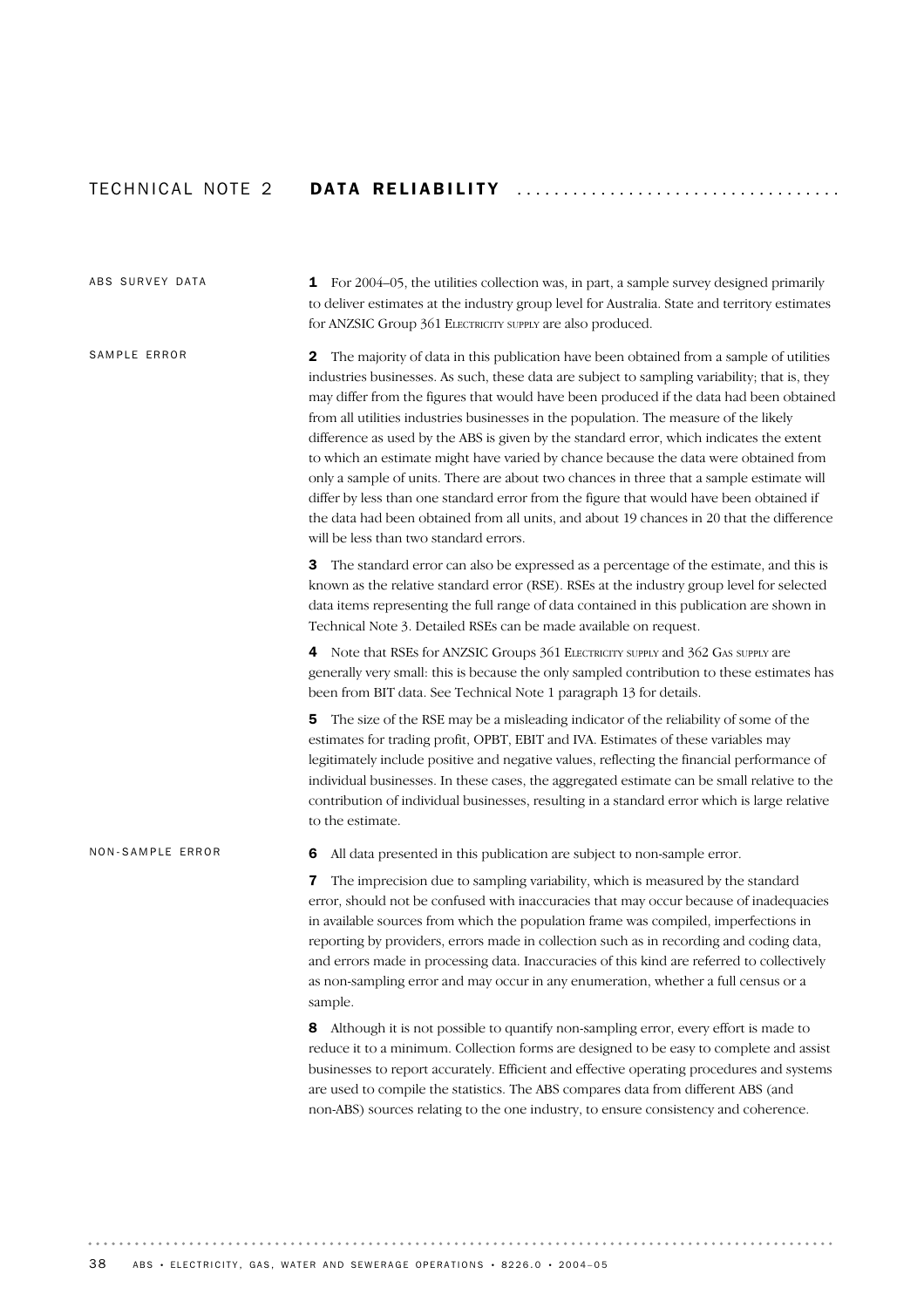RELATIVE STANDARD ERRORS, KEY DATA, 2004–05

|                                                       | Employment at end | Sales and service      | Wages and   | Industry                 |  |
|-------------------------------------------------------|-------------------|------------------------|-------------|--------------------------|--|
|                                                       | of June           | income(a)              | salaries(b) | value added              |  |
|                                                       | %                 | $\%$                   | $\%$        | %                        |  |
|                                                       |                   |                        |             |                          |  |
|                                                       |                   | 361 ELECTRICITY SUPPLY |             |                          |  |
| <b>NSW</b>                                            |                   | 0.1                    | 0.1         | 0.1                      |  |
| Vic.                                                  | 0.4               | 0.2                    | 0.5         | 0.4                      |  |
| Qld                                                   | 0.4               | 0.4                    | 0.3         | 0.8                      |  |
| SA                                                    |                   |                        |             |                          |  |
| <b>WA</b>                                             | 0.2               | 0.9                    | 0.1         | 0.9                      |  |
| Tas.                                                  |                   |                        |             |                          |  |
| <b>NT</b>                                             |                   |                        |             | $\overline{\phantom{0}}$ |  |
| <b>ACT</b>                                            |                   | 0.1                    |             | 0.3                      |  |
| Aust.                                                 | 0.1               | 0.1                    | 0.1         | 0.2                      |  |
|                                                       |                   | 362 GAS SUPPLY         |             |                          |  |
| Aust.                                                 | 0.1               |                        | 0.1         | 0.1                      |  |
| .<br>370 WATER SUPPLY, SEWERAGE AND DRAINAGE SERVICES |                   |                        |             |                          |  |
| Aust.                                                 | 2.0               | 2.1                    | 1.7         | 2.0                      |  |
|                                                       |                   | .                      |             |                          |  |

— nil or rounded to zero (including null cells)

(a) Includes rent, leasing and hiring income.

(b) Excludes the drawings of working proprietors.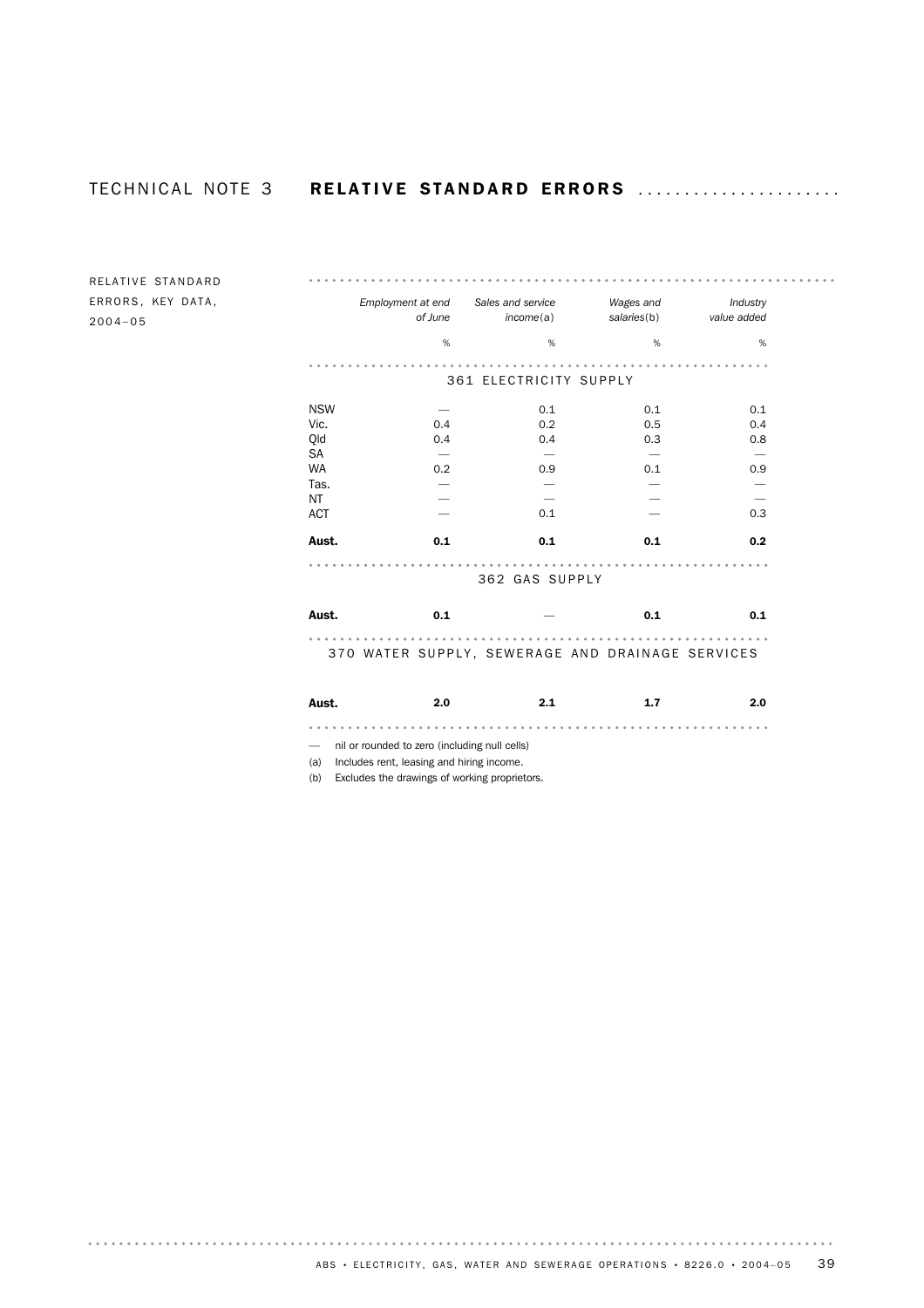# GLOSSARY ........................................... .

|                                                                                  | Data presented in this publication have been compiled from the standard financial<br>accounts of businesses; therefore, the definition of each reported item aligns closely with<br>that adopted in standard business accounting practice. Definitions of particular terms, as<br>used in this publication, are also included.                                                                                                                                                                                                                                                                                                                                                                     |
|----------------------------------------------------------------------------------|----------------------------------------------------------------------------------------------------------------------------------------------------------------------------------------------------------------------------------------------------------------------------------------------------------------------------------------------------------------------------------------------------------------------------------------------------------------------------------------------------------------------------------------------------------------------------------------------------------------------------------------------------------------------------------------------------|
| ABN unit                                                                         | The statistical unit used by the ABS to represent businesses, and for which statistics are<br>reported, in most cases. The ABN unit is the business unit which has registered for an<br>ABN, and thus appears on the ATO administered Australian Business Register. In most<br>cases, the ABN unit represents the legal entity. This unit is suitable for ABS statistical<br>needs when the business is simple in structure. For more significant and diverse<br>businesses where the ABN unit is not suitable for ABS statistical needs, the statistical unit<br>used is the type of activity unit (TAU).                                                                                         |
| Acquisitions                                                                     | See the various capital expenditure entries.                                                                                                                                                                                                                                                                                                                                                                                                                                                                                                                                                                                                                                                       |
| Bad and doubtful debts                                                           | Represents the amount of bad and doubtful debts written-off, net of bad and doubtful<br>debts previously written-off but recovered.                                                                                                                                                                                                                                                                                                                                                                                                                                                                                                                                                                |
| <b>Business</b>                                                                  | A business is generally considered to be a person, partnership, or corporation engaged in<br>business or commerce; for example, an electricity generating business.                                                                                                                                                                                                                                                                                                                                                                                                                                                                                                                                |
|                                                                                  | In this publication, the term represents the ABN unit or type of activity unit (TAU), which<br>are the two standard statistical units for the 2004–05 utilities collection (these two units<br>are explained under separate entries). For details, see Explanatory Notes paragraphs 5-9.                                                                                                                                                                                                                                                                                                                                                                                                           |
| <b>Business Activity Statement</b><br>(BAS) total sales                          | Represented by the form item G1 Total sales on businesses' Business Activity Statements,<br>supplied by them to the ATO. This item comprises all payments and other consideration<br>(including GST) received during the nominated tax period for supplies made in the<br>course of business.                                                                                                                                                                                                                                                                                                                                                                                                      |
| Capital expenditure on<br>dwellings, other buildings and<br>structures           | Capital expenditure incurred acquiring dwellings, other buildings and structures,<br>including roads, warehouses, offices, transmission lines, pipelines, mine development,<br>pumping stations, dams and bridges. Represents expenditure before deduction of<br>trade-in allowances, and includes expenses (except capitalised interest) incurred during<br>the year in acquiring such assets.                                                                                                                                                                                                                                                                                                    |
| Capital expenditure on other<br>assets (including land and<br>intangible assets) | Capital expenditure incurred acquiring other assets (including land and intangible<br>assets). Intangible asset purchases may include items such as patents, licences and<br>goodwill. Also included is computer software capitalised, including capitalised computer<br>software licence fees, installation costs, the purchase or development of large databases,<br>software developed in-house (but excluded is software maintenance expenditure), and<br>capitalised payments to contractors and consultants for software development. Note that<br>if the cost of software and hardware cannot be separated, the total cost is included in<br>acquisition of plant, machinery and equipment. |
| Capital expenditure on plant,<br>machinery and equipment                         | Capital expenditure incurred acquiring plant, machinery and other equipment, including<br>motor vehicles. Includes expenses (except capitalised interest) incurred during the year<br>in acquiring such assets.                                                                                                                                                                                                                                                                                                                                                                                                                                                                                    |
| Capital work done for own use                                                    | Capitalised work done by the employees or proprietors of a business in manufacturing,<br>constructing, installing or repairing assets, in mineral and petroleum exploration<br>activities, and the in-house development of computer software, for use by the business<br>or for rental or lease. This work is valued at the capitalised costs of the materials and the<br>wages and salaries involved.                                                                                                                                                                                                                                                                                             |

 $\alpha$  ,  $\alpha$  ,  $\alpha$  ,  $\alpha$  ,  $\alpha$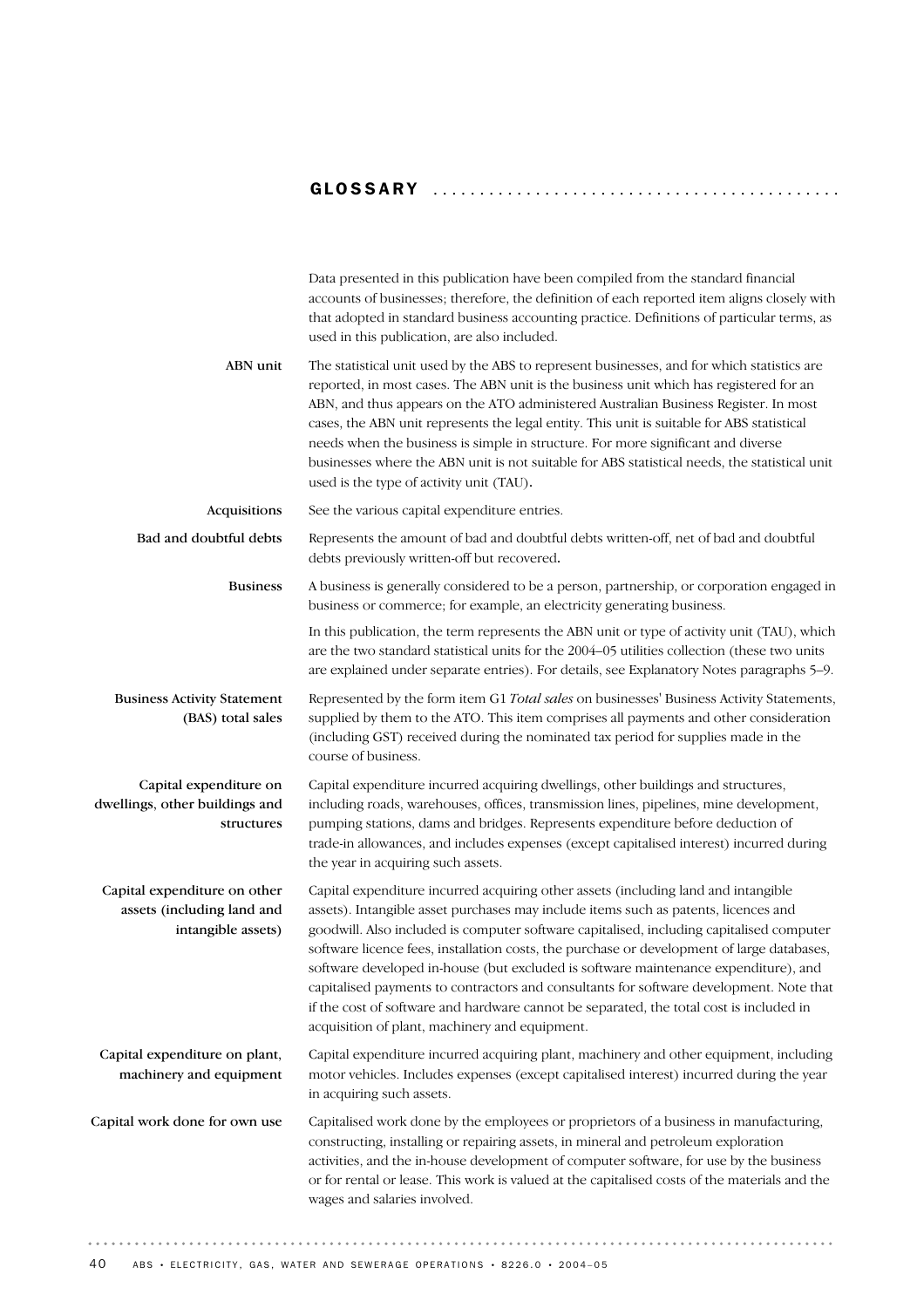| Capitalised purchases                            | Goods drawn from inventories for use as fixed tangible assets in capital work done by the<br>employees or proprietors of a business for use by the business or for rental or lease.                                                                                                                                                                                                                                                                                                                                                                                                                                                                                                               |
|--------------------------------------------------|---------------------------------------------------------------------------------------------------------------------------------------------------------------------------------------------------------------------------------------------------------------------------------------------------------------------------------------------------------------------------------------------------------------------------------------------------------------------------------------------------------------------------------------------------------------------------------------------------------------------------------------------------------------------------------------------------|
| Capitalised wages and salaries                   | Capitalised payments for work done by employees of a business in manufacturing,<br>constructing, installing or repairing assets, in mineral and petroleum exploration<br>activities, and in the in-house development of computer software, for use by the<br>business or for rental or lease.                                                                                                                                                                                                                                                                                                                                                                                                     |
| Chain volume measures                            | Annually-reweighted chain Laspeyres volume indexes referenced to the current price<br>values in a chosen reference year (i.e. the year when the quarterly chain volume<br>measures sum to the current price annual values). Chain Laspeyres volume measures are<br>compiled by linking together (compounding) movements in volumes, calculated using<br>the average prices of the previous financial year, and applying the compounded<br>movements to the current price estimates of the reference year. Quarterly chain volume<br>estimates are benchmarked to annual chain volume estimates, so that the quarterly<br>estimates for a financial year sum to the corresponding annual estimate. |
|                                                  | Generally, chain volume measures are not additive. In other words, component chain<br>volume measures do not sum to a total in the way original current price components do.<br>In order to minimize the impact of this property, the ABS uses the latest base year as the<br>reference year. A change in reference year changes levels but not growth rates, although<br>some revision to recent growth rates can be expected because of the introduction of a<br>more recent base year (and revisions to the current price estimates underlying the chain<br>volume measures).                                                                                                                  |
|                                                  | For details, see Australian National Accounts: National Income, Expenditure and<br>Product, June Quarter 2006 (cat. no. 5206.0).                                                                                                                                                                                                                                                                                                                                                                                                                                                                                                                                                                  |
| Change in inventories                            | The value of total closing inventories less total opening inventories.                                                                                                                                                                                                                                                                                                                                                                                                                                                                                                                                                                                                                            |
| Closing inventories                              | The value of all inventories of finished goods (including mineral ores), work-in-progress<br>(less progress payments billed), raw materials, fuels and containers at the end of the<br>reporting period.                                                                                                                                                                                                                                                                                                                                                                                                                                                                                          |
| Contract, subcontract and<br>commission expenses | Payments to other businesses and self-employed persons for work done or sales made<br>on a contract or commission basis. Payments to persons paid by commission without a<br>retainer are also included. For the electricity supply industry, includes transmission fees,<br>distribution fees, network charges and grid fees. (Pipeline charges are included in freight<br>and cartage expenses.)                                                                                                                                                                                                                                                                                                |
| Cost of sales                                    | The sum of purchases, selected expenses and opening inventories less closing<br>inventories. Any capitalised purchases or capitalised wages and salaries are excluded.                                                                                                                                                                                                                                                                                                                                                                                                                                                                                                                            |
| Current prices                                   | Estimates at current prices are valued at the prices of the period to which the<br>observation relates. For example, estimates for 2004–05 are valued using 2004–05 prices.<br>This contrasts to chain volume measures, where the prices used in valuation refer to the<br>prices of a previous period.                                                                                                                                                                                                                                                                                                                                                                                           |
| Depreciation and amortisation                    | Depreciation/amortisation allowed on tangible and intangible assets. Includes, for lessees<br>only, depreciation/amortisation in respect of finance leases.                                                                                                                                                                                                                                                                                                                                                                                                                                                                                                                                       |
| Disposal of assets                               | Proceeds from the sale of tangible assets (plant, machinery, equipment, land, dwellings,<br>other buildings and structures), and intangible assets (such as patents, licences and<br>goodwill). Includes the disposal of motor vehicles.                                                                                                                                                                                                                                                                                                                                                                                                                                                          |
| Earnings before interest and<br>tax (EBIT)       | Profit prior to the deduction of interest expenses and income tax.                                                                                                                                                                                                                                                                                                                                                                                                                                                                                                                                                                                                                                |
| Electricity supply industry                      | Comprises businesses classified to ANZSIC Group 361 ELECTRICITY SUPPLY. This group<br>consists of units mainly engaged in the generation, transmission or distribution of<br>electricity. It excludes units mainly engaged in the construction, repair or maintenance of<br>electricity transmission towers or lines, power station buildings or water storage dams;<br>included in Division E CONSTRUCTION.                                                                                                                                                                                                                                                                                      |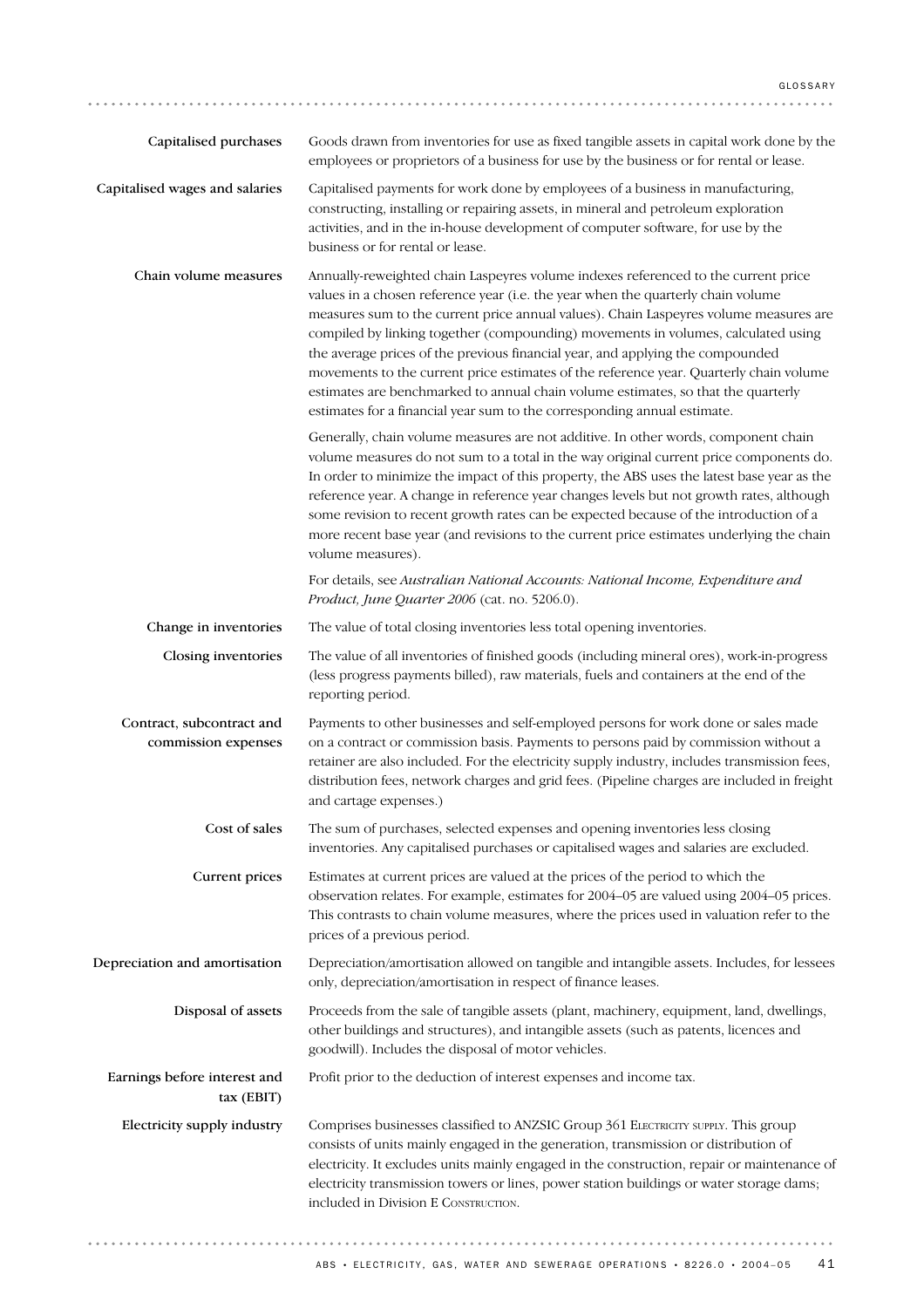| Employer contributions into<br>superannuation         | Includes salary sacrifice. Also includes all employer contributions to superannuation<br>funds (including the employer productivity contribution) and provisions for employer<br>contributions to superannuation funds. Employee contributions are excluded.                                                                                                                                                                                                                                                                                                                                                                                                                                                                     |
|-------------------------------------------------------|----------------------------------------------------------------------------------------------------------------------------------------------------------------------------------------------------------------------------------------------------------------------------------------------------------------------------------------------------------------------------------------------------------------------------------------------------------------------------------------------------------------------------------------------------------------------------------------------------------------------------------------------------------------------------------------------------------------------------------|
| Employment at end of June                             | Number of persons working for utilities industries businesses during the last pay period<br>ending in June of the given year. Includes working proprietors and partners, employees<br>absent on paid or prepaid leave, employees on workers' compensation who continue to<br>be paid through the payroll, and contract miners paid through the payroll. Excludes<br>persons paid by commission only, non-salaried directors, and self-employed persons<br>such as consultants and contractors.                                                                                                                                                                                                                                   |
|                                                       | For details of how employment estimates have been derived, see Technical Note 1<br>paragraph 14.                                                                                                                                                                                                                                                                                                                                                                                                                                                                                                                                                                                                                                 |
| Enterprise                                            | An institutional unit comprising:<br>a single legal entity or business entity, or<br>more than one legal entity or business entity within the same enterprise group and in<br>the same institutional sub-sector (i.e. they are all classified to a single Standard<br>Institutional Sector Classification of Australia (SISCA) sub-sector).                                                                                                                                                                                                                                                                                                                                                                                      |
| Enterprise group                                      | A unit covering all the operations in Australia of one or more legal entities under<br>common ownership and/or control. It covers all the operations in Australia of legal<br>entities which are related in terms of the current Corporations Law (as amended by the<br>Corporations Legislation Amendment Act 1991), including legal entities such as<br>companies, trusts and partnerships. Majority ownership is not required for control to be<br>exercised.                                                                                                                                                                                                                                                                 |
| Freight and cartage expenses                          | Includes pipeline charges, and handling charges and payments to owner/drivers for<br>delivery of minerals. Excludes the cost of delivery by own vehicles and employees,<br>overseas freight and cartage on goods exported, and payments to couriers.                                                                                                                                                                                                                                                                                                                                                                                                                                                                             |
| Funding from government for<br>operational costs      | Funding from federal, state and/or local government for operational costs (e.g. wages<br>and salaries, rent, food). Includes bounties, subsidies, export grants, apprenticeship and<br>traineeship schemes, community service obligation, and amounts reimbursed under the<br>Australian Government's Energy Grants (Credits) Scheme.                                                                                                                                                                                                                                                                                                                                                                                            |
| Funding from government for<br>specific capital items | Includes capital grants, and low interest or interest free loans made by government to<br>businesses to encourage expenditure on specific equipment (e.g. environmental<br>protection equipment).                                                                                                                                                                                                                                                                                                                                                                                                                                                                                                                                |
| Gas supply industry                                   | Comprises businesses classified to ANZSIC Group 362 GAS SUPPLY. This group consists of<br>units mainly engaged in the manufacture of town gas from coal and/or petroleum or in<br>the distribution of manufactured town gas, natural gas or liquefied petroleum gas<br>through a system of mains, including pipelines operated on own account.                                                                                                                                                                                                                                                                                                                                                                                   |
|                                                       | It excludes units mainly engaged in:<br>• treating natural gas to produce purified natural gas or liquefied hydrocarbon gases, or<br>operating natural gas absorption or separation plants; included in Division B MINING<br>manufacturing liquefied petroleum gases in conjunction with petroleum refining;<br>included in Division C MANUFACTURING<br>construction, repair or maintenance of gas mains; included in Division E CONSTRUCTION<br>• wholesaling or retailing liquefied petroleum gas in bottles or bulk (except through a<br>mains system); included in Division F WHOLESALE TRADE<br>• operating pipelines for the transport of gas on a contract or fee basis; included in<br>Division I TRANSPORT AND STORAGE. |
| Gross value added                                     | The value of output at basic prices minus the value of intermediate consumption at<br>purchasers' prices. The term is used to describe gross product by industry and by<br>institutional sector. Basic prices valuation of output removes the distortion caused by<br>variations in the incidence of commodity taxes and subsidies across the output of                                                                                                                                                                                                                                                                                                                                                                          |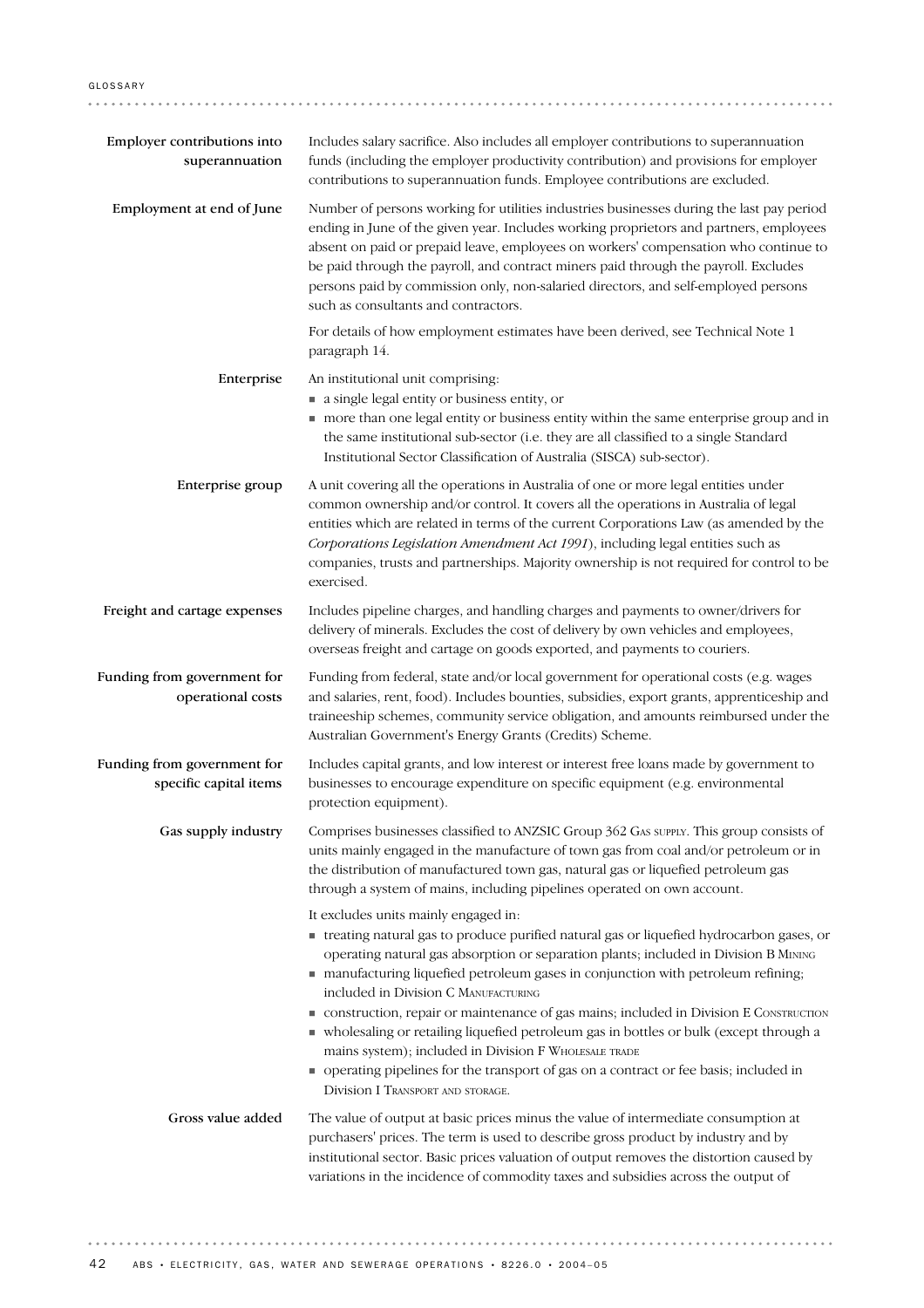| Gross value added continued                      | individual industries. For details, please refer to Australian National Accounts: National<br>Income, Expenditure and Product, June Quarter 2006 (cat. no. 5206.0).                                                                                                                                                                                                                                                                                                                                                     |
|--------------------------------------------------|-------------------------------------------------------------------------------------------------------------------------------------------------------------------------------------------------------------------------------------------------------------------------------------------------------------------------------------------------------------------------------------------------------------------------------------------------------------------------------------------------------------------------|
| Industry value added (IVA)                       | IVA represents the value added by an industry to the intermediate inputs used by the<br>industry. IVA is the measure of the contribution by utilities industries businesses to gross<br>domestic product.                                                                                                                                                                                                                                                                                                               |
|                                                  | The derivation of IVA is as follows:                                                                                                                                                                                                                                                                                                                                                                                                                                                                                    |
|                                                  | Sales and service income<br>plus<br>Funding from federal, state and/or local government<br>for operational costs<br>Capital work done for own use<br>plus<br>Closing inventories<br>plus<br>Opening inventories<br>less<br>Purchases of goods and materials<br>less<br>Other intermediate input expenses<br>less<br>(for details, see the entry for total expenses)<br>equals<br>IVA                                                                                                                                    |
|                                                  | However, it should be noted that IVA is a measure of economic activity and is not<br>equivalent to operating profit before tax (OPBT). Wage and salary expenses and most<br>other labour costs are not taken into account in its calculation, and nor are most<br>insurance premiums, interest expenses or depreciation and a number of lesser expenses<br>(see the entry for total expenses for further detail). On the income side, OPBT includes<br>total income whereas IVA only includes sales and service income. |
|                                                  | The industry value added variable is related to, but different from, the national<br>accounting variable gross value added immediately above.                                                                                                                                                                                                                                                                                                                                                                           |
|                                                  | For national accounts purposes, gross value added is calculated by adjusting industry<br>value added to include General Government units and to also account for some other<br>effects.                                                                                                                                                                                                                                                                                                                                 |
| Industry value added per<br>person employed      | IVA of utilities industries businesses which operated during the given year ended 30 June<br>divided by the number of persons employed by utilities industries businesses during the<br>last pay period ending in June of that same year.                                                                                                                                                                                                                                                                               |
| Industry value added to<br>selected labour costs | IVA of utilities industries businesses which operated during the given year ended 30 June<br>divided by their selected labour costs, i.e. industry value added / selected labour costs.                                                                                                                                                                                                                                                                                                                                 |
| Insurance premiums                               | Premiums for fire, general, accident, public liability, optional third-party and<br>comprehensive motor vehicle insurance, professional indemnity insurance, and common<br>law liability. Excludes workers' compensation insurance premiums/costs (included in<br>labour costs), compulsory third party motor vehicle insurance premiums (included in<br>motor vehicle running expenses), and reinsurance premiums paid.                                                                                                |
| Interest coverage                                | The number of times that businesses can meet their interest expenses from their<br>earnings before interest and tax, i.e. earnings before interest and tax / interest expenses.                                                                                                                                                                                                                                                                                                                                         |
| Interest expenses                                | Includes interest paid on loans from banks, finance companies, partners, and related or<br>unrelated businesses, and in respect of finance leases. Also includes interest equivalents<br>such as hedging costs, and expenses associated with discounted bills. Excludes bank<br>charges other than interest, and capital repayments.                                                                                                                                                                                    |
| Interest income                                  | Includes interest received from deposits in banks and non-bank financial institutions,<br>loans, advances, finance leases and earnings on discounted bills. Excludes capital<br>payments received, and charges between companies in the same TAU.                                                                                                                                                                                                                                                                       |
| Intermediate input expenses                      | For details, see the entry for total expenses.                                                                                                                                                                                                                                                                                                                                                                                                                                                                          |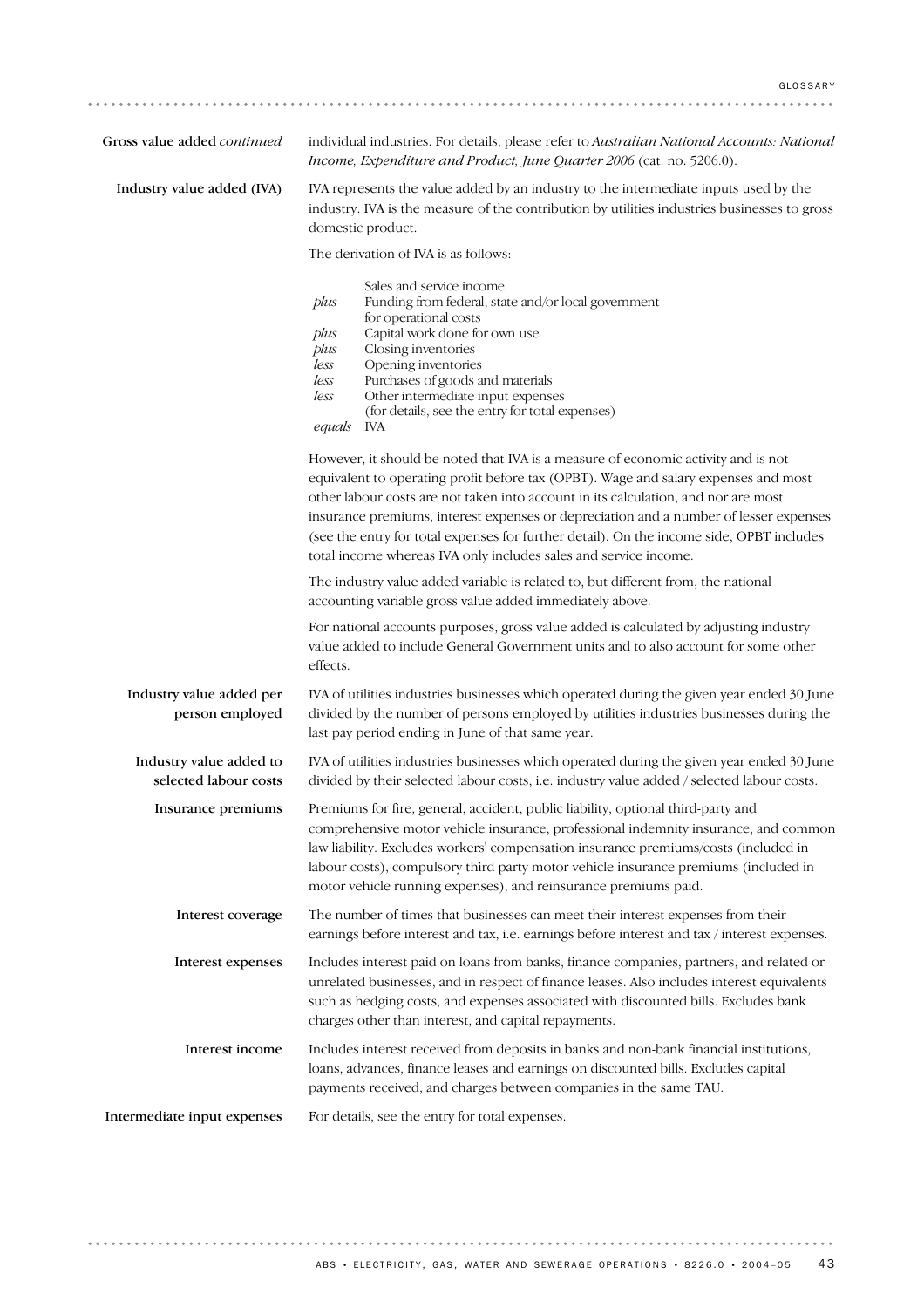| Intermediate inputs                    | Intermediate inputs consist of materials and certain services which are used up in the<br>production process.                                                                                                                                                                                                                                                                                                                                                                                                                                                                                                                                                                                                                                                                        |
|----------------------------------------|--------------------------------------------------------------------------------------------------------------------------------------------------------------------------------------------------------------------------------------------------------------------------------------------------------------------------------------------------------------------------------------------------------------------------------------------------------------------------------------------------------------------------------------------------------------------------------------------------------------------------------------------------------------------------------------------------------------------------------------------------------------------------------------|
|                                        | The calculation is:                                                                                                                                                                                                                                                                                                                                                                                                                                                                                                                                                                                                                                                                                                                                                                  |
|                                        | Intermediate input expenses<br>(for details, see the entry for total expenses)<br>plus<br>Opening inventories<br>less<br>Closing inventories<br>Intermediate inputs<br>equals                                                                                                                                                                                                                                                                                                                                                                                                                                                                                                                                                                                                        |
| Inventories - opening/closing          | The value of all inventories of finished goods (including mineral ores), work-in-progress<br>(less progress payments billed), raw materials, fuels and containers at the beginning and<br>end of the reporting period respectively.                                                                                                                                                                                                                                                                                                                                                                                                                                                                                                                                                  |
| Investment rate (value added)          | The proportion of industry value added (IVA) used to acquire capital,<br>i.e. (capital expenditure / IVA) $x$ 100.                                                                                                                                                                                                                                                                                                                                                                                                                                                                                                                                                                                                                                                                   |
| Motor vehicle running<br>expenses      | Includes expenditure on registration fees, compulsory third-party insurance premiums,<br>fuel, and repair and maintenance expenses. Excludes expenses for off-road motor<br>vehicles (e.g. fork lifts, mobile plant), and lease payments, optional third party and<br>comprehensive motor vehicle insurance premiums, and depreciation.                                                                                                                                                                                                                                                                                                                                                                                                                                              |
| Natural resource royalties<br>expenses | Includes payments under mineral lease arrangements, and resource rent taxes and<br>royalties. Excludes payments for royalties from intellectual property (e.g. patents and<br>copyrights) and expensed computer software licence fees (both of which are included<br>under other operating expenses), and capitalised computer software licence fees<br>(included under capital expenditure). See the entry for total expenses for the definition<br>of other operating expenses.                                                                                                                                                                                                                                                                                                    |
| Net capital expenditure                | The value of total capital expenditure less proceeds received from the disposal of assets.                                                                                                                                                                                                                                                                                                                                                                                                                                                                                                                                                                                                                                                                                           |
| Opening inventories                    | The value of all inventories of finished goods (including mineral ores), work-in-progress<br>(less progress payments billed), raw materials, fuels and containers at the beginning of<br>the reporting period.                                                                                                                                                                                                                                                                                                                                                                                                                                                                                                                                                                       |
| Operating profit before tax<br>(OPBT)  | Profit before extraordinary items are brought to account and prior to the deduction of<br>income tax and appropriations to owners (e.g. dividends paid),<br>i.e. total income - total expenses + change in inventories.                                                                                                                                                                                                                                                                                                                                                                                                                                                                                                                                                              |
| Other income                           | Includes natural resource royalties income, dividend income and other income such as<br>net profit (or loss) on the sale of fixed tangible assets, net profit (or loss) resulting from<br>variations in foreign exchange rates/transactions, and funding from federal, state and/or<br>local government for specific capital items. It excludes extraordinary profits or losses, i.e.<br>those not associated with the normal operations of the business and of a non-recurring<br>nature.                                                                                                                                                                                                                                                                                           |
| Other intermediate input<br>expenses   | Comprises intermediate input expenses less current purchases of goods, materials and<br>services used in production (i.e. excludes any capitalised purchases). Further detail is<br>included in the entry for total expenses.                                                                                                                                                                                                                                                                                                                                                                                                                                                                                                                                                        |
| Other selected expenses                | Includes expenditure on management fees/charges paid to related and unrelated<br>businesses, bank charges other than interest, audit and other accounting expenses, legal<br>fees, advertising expenses, postal and telecommunication expenses, office supplies and<br>printing expenses, travelling, accommodation and entertainment expenses, staff training,<br>payments for royalties from intellectual property (e.g. patents and copyrights), payments<br>to employment agencies for staff, payroll tax, fringe benefits tax, land tax, land rates, and<br>computer software expenses not capitalised. Some of these expense items are treated as<br>intermediate input expenses in the calculation of industry value added. For details, see<br>the entry for total expenses. |
| Production volumes                     | See the entry for chain volume measures.                                                                                                                                                                                                                                                                                                                                                                                                                                                                                                                                                                                                                                                                                                                                             |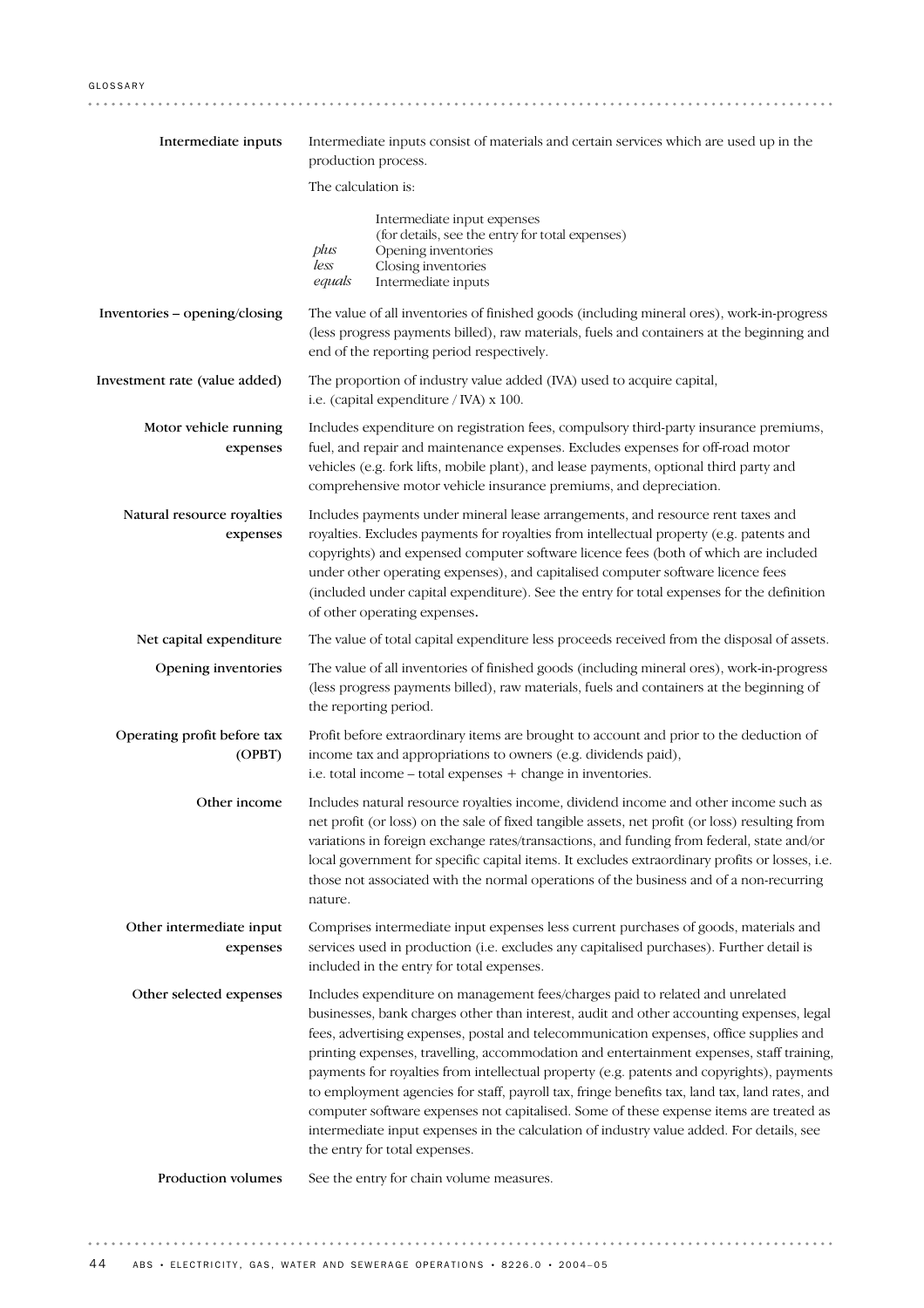| Profit margin                        | The percentage of sales and service income available as operating profit before tax<br>(OPBT), i.e. (OPBT / sales and service income) x 100.                                                                                                                                                                                                                                                                                                                                                                                                                                                                                                                                                                                                                                                                                               |
|--------------------------------------|--------------------------------------------------------------------------------------------------------------------------------------------------------------------------------------------------------------------------------------------------------------------------------------------------------------------------------------------------------------------------------------------------------------------------------------------------------------------------------------------------------------------------------------------------------------------------------------------------------------------------------------------------------------------------------------------------------------------------------------------------------------------------------------------------------------------------------------------|
| Purchases and selected<br>expenses   | Purchases of goods and materials, rent, leasing and hiring expenses, freight and cartage<br>expenses, motor vehicle running expenses, repair and maintenance expenses, contract,<br>subcontract and commission expenses, and other selected expenses.                                                                                                                                                                                                                                                                                                                                                                                                                                                                                                                                                                                      |
| Purchases of goods and<br>materials  | Purchases of materials, components, explosives, containers, packaging materials, fuels,<br>electricity and water, and purchases of other goods for resale (including water for<br>distribution). Also includes capitalised purchases. Excludes purchases of parts and fuels<br>for motor vehicles, but includes fuels for off-road vehicles, such as forklifts and mobile<br>plant.                                                                                                                                                                                                                                                                                                                                                                                                                                                        |
| Reference period                     | For each collection year, businesses are asked to report data for the financial year ended<br>30 June. However, if a business has a different financial year, it is asked to report (apart<br>from employment) for the 12 month period which ends between 1 October of the<br>previous year and 30 September of the current year. This period is then used as a<br>substitute for the financial year ended 30 June. For example, for the 2004–05 collection, a<br>business may have reported data for the year ended 31 December 2004.                                                                                                                                                                                                                                                                                                     |
| Rent, leasing and hiring<br>expenses | Payments for the rent, leasing and hiring of land, dwellings, other buildings and<br>structures, motor vehicles, plant, machinery and other equipment (including<br>telecommunication equipment). Includes operating lease payments; excludes finance<br>lease payments.                                                                                                                                                                                                                                                                                                                                                                                                                                                                                                                                                                   |
| Rent, leasing and hiring<br>income   | For details, see the entry for sales and service income.                                                                                                                                                                                                                                                                                                                                                                                                                                                                                                                                                                                                                                                                                                                                                                                   |
| Repair and maintenance<br>expenses   | Includes computer and communication software and hardware maintenance, and repair<br>and maintenance of off-road motor vehicles. Excludes wages and salaries of own<br>employees and the repair and maintenance costs of on-road motor vehicles.                                                                                                                                                                                                                                                                                                                                                                                                                                                                                                                                                                                           |
| Sales and service income             | Includes:                                                                                                                                                                                                                                                                                                                                                                                                                                                                                                                                                                                                                                                                                                                                                                                                                                  |
|                                      | Sales of goods<br>• whether or not produced by the business (including goods produced for the business<br>on a commission basis). Includes sales or transfers to related businesses or to overseas<br>branches of the business, progress payments relating to long term contracts if they are<br>billed in the period, delivery charges not separately invoiced to customers, and sales<br>of goods produced by the business from crude materials purchased. Excludes excise<br>and duties received on behalf of the Government, sales of assets, royalties income,<br>interest income, and delivery charges separately invoiced to customers. Exports are<br>valued free on board (f.o.b.) (i.e. export freight charges are excluded).<br>includes income from 'specific' rates (e.g. water, sewerage, irrigation and drainage<br>rates). |
|                                      | Income from services<br>includes income from consulting services, repair, maintenance and service income<br>and fees, contract, subcontract and commission income, management fees/charges<br>from related and unrelated businesses, installation charges, delivery charges separately<br>invoiced to customers and royalties from intellectual property (e.g. patents and<br>copyrights). For the electricity supply and gas supply industries, also includes<br>transmission and distribution income. Excludes natural resource royalties income,<br>interest income, and delivery charges not separately invoiced to customers. Under<br>current international standards, rent, leasing and hiring income (except from finance<br>leases) is also classified as service income.                                                         |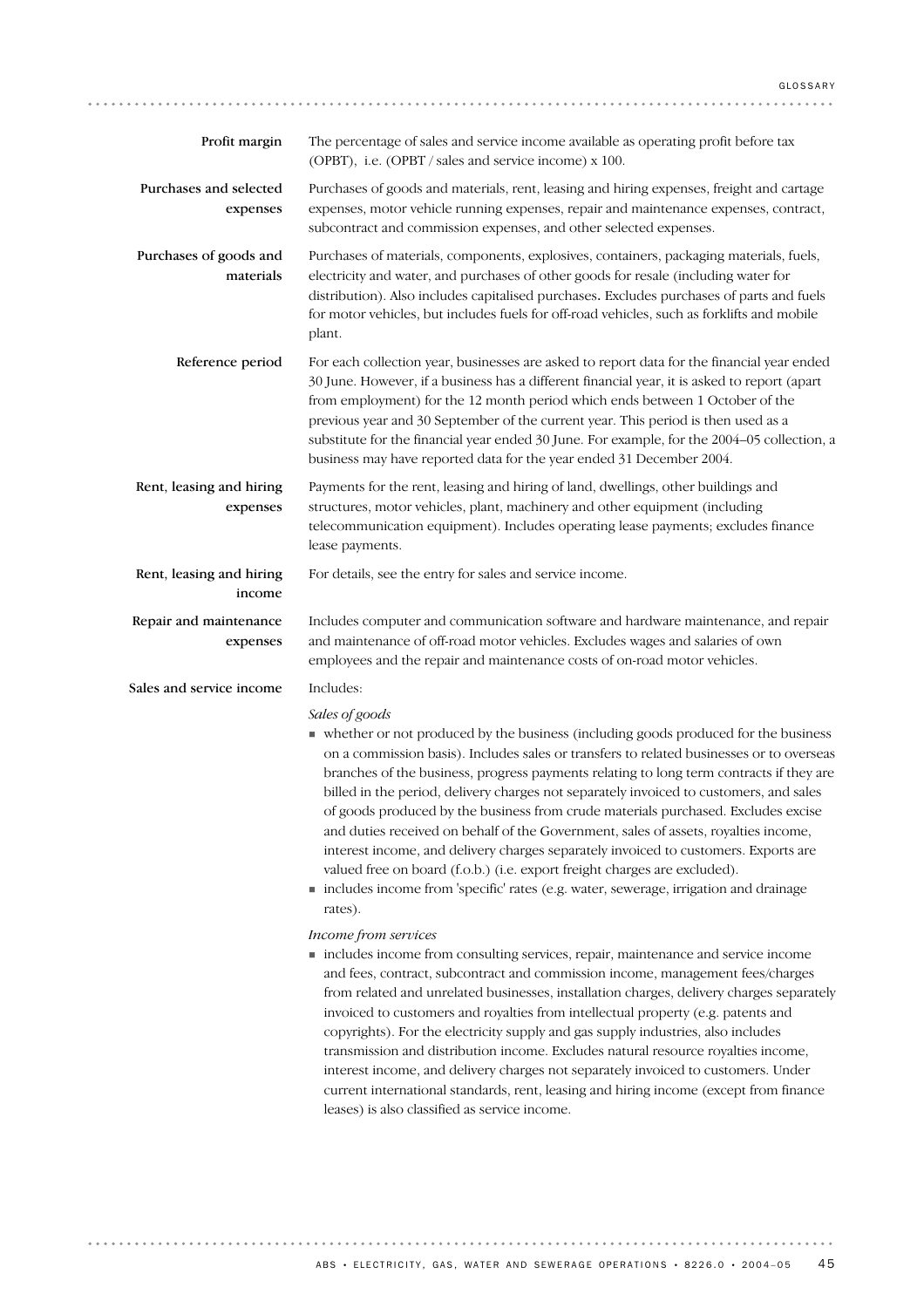| Sales and service income<br>continued                                          | Rent, leasing and hiring income<br>• derived from the ownership of land, dwellings, buildings and other structures, motor<br>vehicles, plant, machinery and other equipment. Excludes royalties from mineral<br>leases, income from finance leases and payments received under hire purchase<br>arrangements. This item is included in sales and service income, but is not separately<br>published.<br>These are valued net of discounts given and exclusive of goods and services tax (GST).<br>Extraordinary items are also excluded.                                                                                      |
|--------------------------------------------------------------------------------|-------------------------------------------------------------------------------------------------------------------------------------------------------------------------------------------------------------------------------------------------------------------------------------------------------------------------------------------------------------------------------------------------------------------------------------------------------------------------------------------------------------------------------------------------------------------------------------------------------------------------------|
| Sales and service income per<br>person employed                                | The value of sales and service income of utilities industries businesses which operated<br>during the given year ended 30 June divided by the number of persons employed by<br>utilities industries businesses during the last pay period ending in June of that same year.                                                                                                                                                                                                                                                                                                                                                   |
| Selected expenses                                                              | See the entry for purchases and selected expenses.                                                                                                                                                                                                                                                                                                                                                                                                                                                                                                                                                                            |
| Selected labour costs                                                          | See the entry for total expenses.                                                                                                                                                                                                                                                                                                                                                                                                                                                                                                                                                                                             |
| Selected labour costs per<br>person employed                                   | The value of selected labour costs paid by utilities industries businesses which operated<br>during the given year ended 30 June divided by the number of persons employed by<br>utilities industries businesses during the last pay period ending in June of that same year.                                                                                                                                                                                                                                                                                                                                                 |
| <b>Standard Institutional Sector</b><br>Classification of Australia<br>(SISCA) | The SISCA is the central classification among ABS Standard Economic Sector<br>Classifications. It is based on the System of National Accounts 1993 (SNA93) institutional<br>sector classification, and includes the sectors: non-financial corporations, financial<br>corporations, general government, households, non-profit institutions serving<br>households, and rest of the world (which includes only non-resident units, these being<br>excluded from all other sectors). For more information, please refer to Standard<br>Economic Sector Classifications of Australia (SESCA) (cat. no. 1218.0).                  |
| Superannuation                                                                 | See the entry for employer contributions into superannuation.                                                                                                                                                                                                                                                                                                                                                                                                                                                                                                                                                                 |
| Total expenses                                                                 | For the purposes of calculating economic and accounting variables for industries,<br>expenses incurred by businesses are divided into several categories. However, some<br>expenses are excluded entirely from all such calculations: excluded are capital<br>repayments, costs associated with the transfer of real estate, dividends, donations, export<br>freight charges, extraordinary losses, foreign exchange losses, goods and services tax<br>(GST), excise and duties payable to governments, income tax and other direct taxes,<br>losses on asset sales, and unrealised gains/losses from revaluations of assets. |
|                                                                                | Those expenses used for calculations are categorised as follows:                                                                                                                                                                                                                                                                                                                                                                                                                                                                                                                                                              |
|                                                                                | Intermediate input expenses<br>This category covers the major expenses incurred by businesses in producing and<br>distributing goods and services (except labour costs), and comprises two sub-categories<br>of operating expenses:                                                                                                                                                                                                                                                                                                                                                                                           |
|                                                                                | Purchases of goods, materials and services used in production, which include:<br>purchases of materials, components, explosives, containers and packaging materials,<br>electricity, fuels and water<br>purchases of goods, including electricity, gas and water for distribution, for resale<br>motor vehicle running expenses<br>• freight and cartage expenses<br>repair and maintenance expenses<br>nent, leasing and hiring expenses (excluding finance lease payments)<br>contract, subcontract and commission expenses.                                                                                                |
|                                                                                | Expenses related to the sale of goods and administrative expenses, which include:<br>management fees/charges paid to related and unrelated businesses<br>• bank charges other than interest<br>audit and other accounting expenses<br>legal fees<br>advertising expenses                                                                                                                                                                                                                                                                                                                                                      |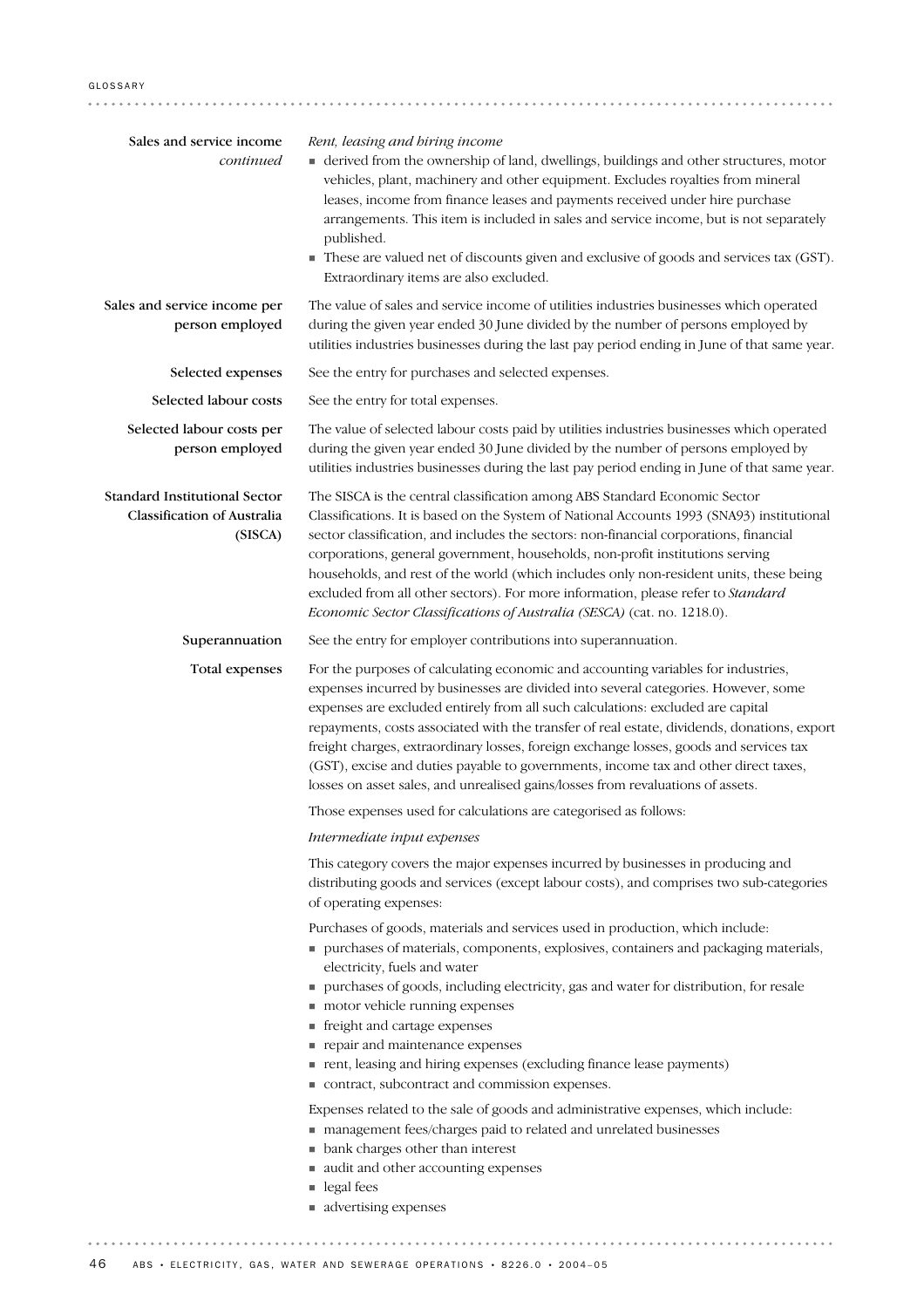#### Total expenses *continued*

. . . . . . . . . . . . . . . . .

- ! postal and telecommunication expenses
- ! office supplies and printing expenses
- ! travelling, accommodation and entertainment expenses
- staff training
- ! payments for royalties from intellectual property (e.g. patents and copyrights)
- ! payments to employment agencies for staff.

Excluded from intermediate input expenses are selected labour costs and other operating expenses as detailed below:

#### *Selected labour costs*

- ! wages and salaries (including provisions for employee entitlements)
- ! employer contributions into superannuation (including salary sacrifice)
- ! workers' compensation premiums/costs.

### *Other operating expenses*

Some expenses are excluded from the calculation of intermediate input expenses and selected labour costs, but are included in the calculation of the accounting variable operating profit before tax (OPBT).

For the ELECTRICITY SUPPLY and GAS SUPPLY industries, these expense items are included in tables 2.2 and 3.1 as:

individually listed items:

- ! depreciation and amortisation
- interest expenses
- ! insurance premiums (except workers' compensation and compulsory third party motor vehicle insurance premiums)
- ! natural resource royalties expenses
- **bad and doubtful debts**

part of *other selected expenses*:

- ! computer software expenses not capitalised by businesses
- land tax and land rates
- ! mineral/petroleum exploration expenses not capitalised by businesses
- ! other expenses not capitalised by businesses
- ! payroll tax and fringe benefits tax.

For the WATER SUPPLY, SEWERAGE AND DRAINAGE SERVICES industry, these items are included in table 4.1 as:

part of *purchases and selected expenses*:

- ! computer software expenses not capitalised by businesses
- ! land tax and land rates
- ! mineral/petroleum exploration expenses not capitalised by businesses
- ! other expenses not capitalised by businesses
- ! payroll tax and fringe benefits tax

part of *total expenses*:

- ! depreciation and amortisation
- interest expenses

. . . . . . . . . . . . .

- ! insurance premiums (except workers' compensation and compulsory third party motor vehicle insurance premiums)
- ! natural resource royalties expenses
- $\blacksquare$  bad and doubtful debts.

That part of the cost of producing the gross domestic product which consists of gross payments to factors of production (labour and capital). It represents the value added by these factors in the process of production and is equivalent to gross domestic product less taxes plus subsidies on production and imports. For details, please refer to *Australian National Accounts: State Accounts, 2004–05* (cat. no. 5220.0). Total factor income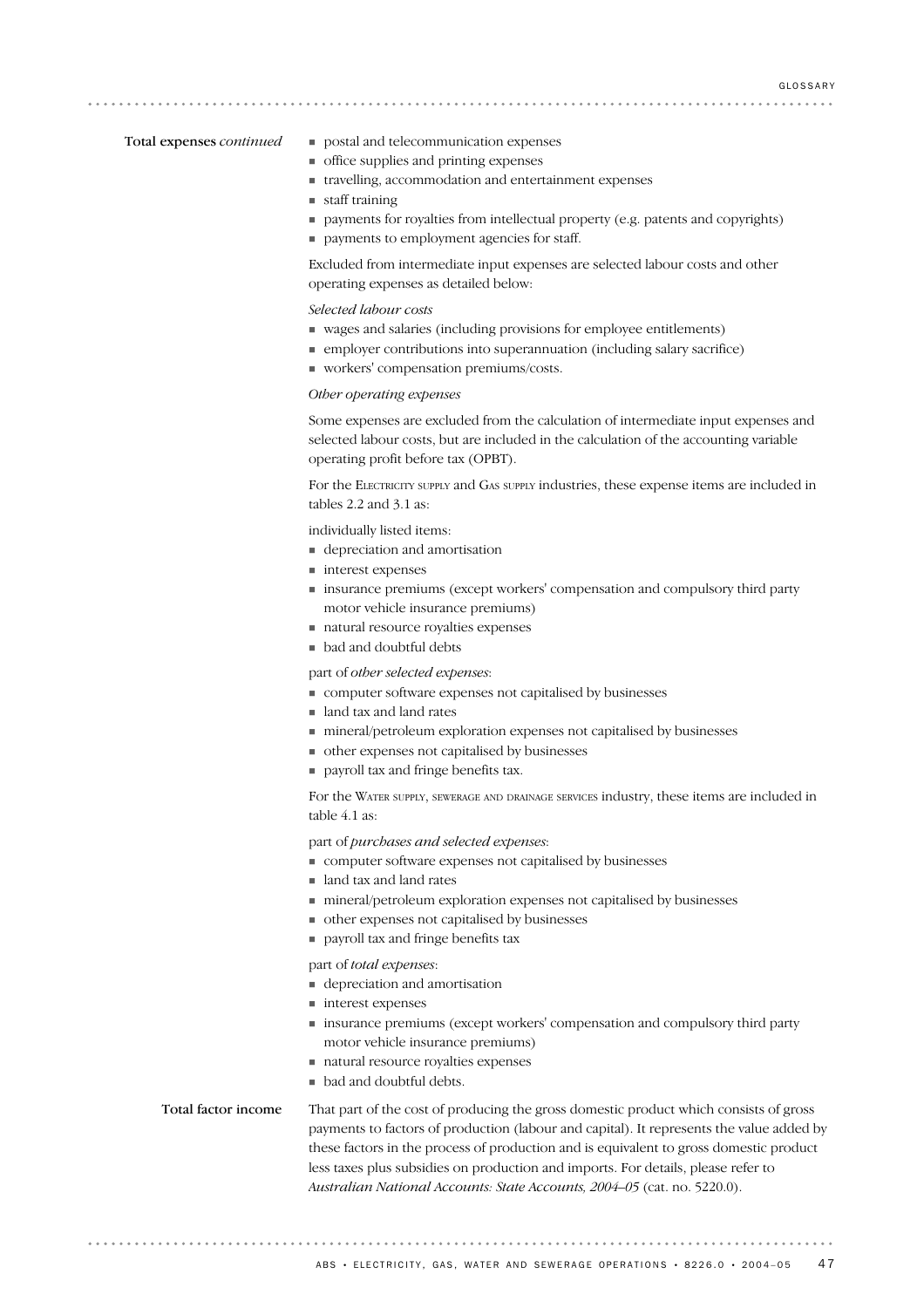| Total income                                             | Comprises sales and service income, interest income, funding from government for<br>operational costs, and other income (for details, see the entries for these items).                                                                                                                                                                                                                                                                                                                                                                                                                                                                                                                                                                                                                                         |
|----------------------------------------------------------|-----------------------------------------------------------------------------------------------------------------------------------------------------------------------------------------------------------------------------------------------------------------------------------------------------------------------------------------------------------------------------------------------------------------------------------------------------------------------------------------------------------------------------------------------------------------------------------------------------------------------------------------------------------------------------------------------------------------------------------------------------------------------------------------------------------------|
| <b>Trading profit</b>                                    | A measure of profit directly attributable to trading in goods and services. It is derived by<br>subtracting the cost of sales from the value of sales and service income.                                                                                                                                                                                                                                                                                                                                                                                                                                                                                                                                                                                                                                       |
|                                                          | It should not be inferred that all of this profit is available as surplus, as other expenses<br>such as selected labour costs, depreciation, insurance premiums, royalties, bad debts and<br>interest have not been taken into account. Also, other income items such as funding<br>from government and interest income have not been included.                                                                                                                                                                                                                                                                                                                                                                                                                                                                 |
| Type of activity unit (TAU)                              | The TAU is the statistical unit used by the ABS to represent businesses, and for which<br>statistics are reported, in cases where the ABN unit is not suitable for ABS statistical<br>needs.                                                                                                                                                                                                                                                                                                                                                                                                                                                                                                                                                                                                                    |
|                                                          | The TAU comprises one or more business entities, sub-entities or branches of a business<br>entity within an enterprise group that can report production and employment data for<br>similar economic activities. When a minimum set of data items are available, a TAU is<br>created which covers all the operations within an industry subdivision (and the TAU is<br>classified to the relevant subdivision of the ANZSIC). Where a business cannot supply<br>adequate data for each industry, a TAU is formed which contains activity in more than<br>one industry subdivision.                                                                                                                                                                                                                               |
| Utilities industries                                     | Businesses classified to ANZSIC Division D ELECTRICITY, GAS AND WATER SUPPLY. This division<br>comprises three industry groups: 361 ELECTRICITY SUPPLY, 362 GAS SUPPLY and 370 WATER<br>SUPPLY, SEWERAGE AND DRAINAGE SERVICES. See Explanatory Notes paragraphs 5-20 for details.                                                                                                                                                                                                                                                                                                                                                                                                                                                                                                                              |
| Wages and salaries                                       | The gross wages and salaries (including capitalised wages and salaries) of all employees<br>of the business. The item includes severance, termination and redundancy payments,<br>salaries and fees of directors and executives, retainers and commissions of persons who<br>received a retainer, bonuses, and annual and other types of leave. Provision expenses for<br>employee entitlements (e.g. provisions for annual leave and leave bonus, long service<br>leave, sick leave, and severance, termination and redundancy payments) are also<br>included. Payments related to salary sacrifice and payments to self-employed persons<br>such as consultants, contractors and persons paid solely by commission without a<br>retainer are excluded. The drawings of working proprietors are also excluded. |
| Wages and salaries per person<br>employed                | The value of wages and salaries paid by utilities industries businesses which operated<br>during the given year ended 30 June divided by the number of persons employed by<br>utilities industries businesses during the last pay period ending in June of the same year.                                                                                                                                                                                                                                                                                                                                                                                                                                                                                                                                       |
| Wages and salaries to sales and<br>service income ratio  | The wages and salaries paid by utilities industries businesses which operated during the<br>year ended 30 June as a proportion of the sales and service income of utilities industries<br>businesses which operated during the same year.                                                                                                                                                                                                                                                                                                                                                                                                                                                                                                                                                                       |
| Water supply, sewerage and<br>drainage services industry | Comprises businesses classified to ANZSIC Group 370 WATER SUPPLY, SEWERAGE AND DRAINAGE<br>SERVICES. This group comprises two classes:<br>$\blacksquare$ 3701 WATER SUPPLY<br>This class consists of units mainly engaged in the storage, purification or distribution<br>of water, by pipeline or carrier. It includes the operation of irrigation systems<br>concerned with the supply of water to farms, and the supply of steam or hot water.<br>This class excludes units mainly engaged in:                                                                                                                                                                                                                                                                                                               |
|                                                          | • operating irrigation systems concerned with the distribution of water on farms;<br>included in Division A AGRICULTURE, FORESTRY AND FISHING<br>• the construction or repair of water storage dams, mains or pumping stations;<br>included in Division E CONSTRUCTION.                                                                                                                                                                                                                                                                                                                                                                                                                                                                                                                                         |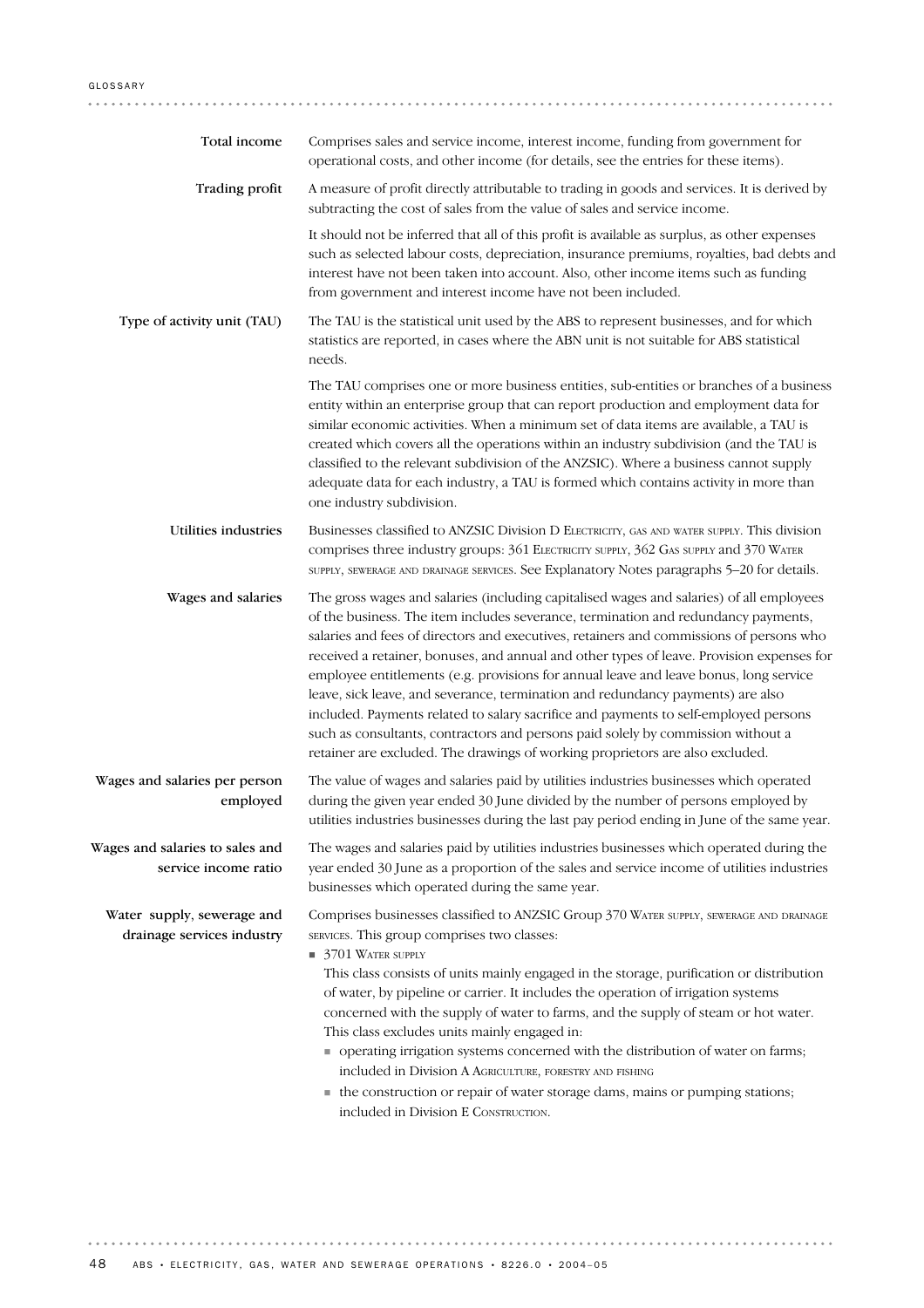| Water supply, sewerage and | 3702 SEWERAGE AND DRAINAGE SERVICES                                                   |
|----------------------------|---------------------------------------------------------------------------------------|
| drainage services industry | This class consists of units mainly engaged in operating sewerage or drainage systems |
| continued                  | or sewerage treatment plants. It excludes units mainly engaged in the construction or |
|                            | repair of sewerage or storm water drainage systems; included in Division E            |
|                            | CONSTRUCTION.                                                                         |
| Workers' compensation      | Workers' compensation is a compulsory insurance cover to be taken out by all          |
| premiums/costs             | employers, except for self-insured workers, according to legislative schemes to cover |
|                            | employees suffering injury or disease in the course of or arising out of employment.  |